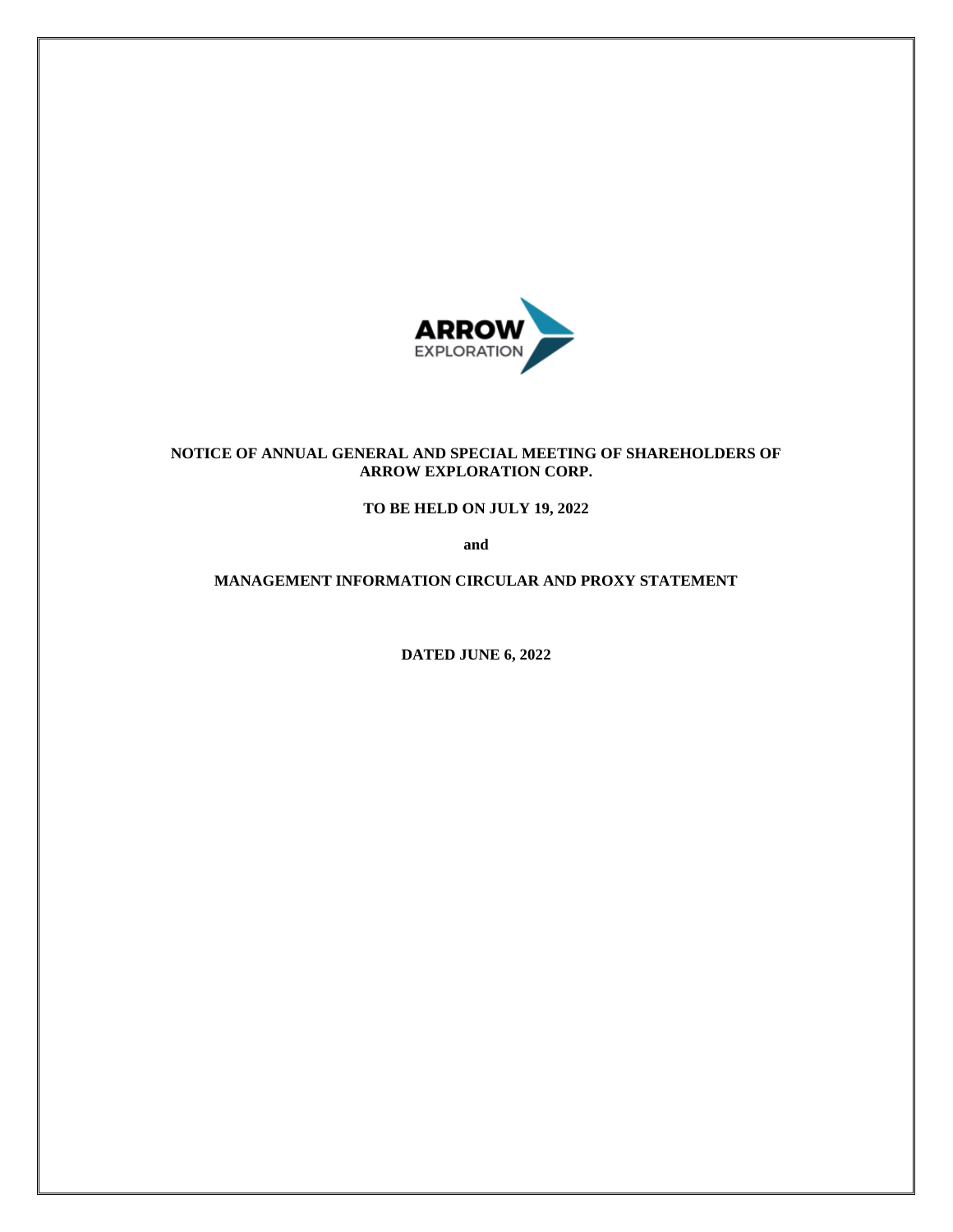## **TABLE OF CONTENTS**

|                                                                                                     | Page |
|-----------------------------------------------------------------------------------------------------|------|
|                                                                                                     |      |
|                                                                                                     |      |
|                                                                                                     |      |
|                                                                                                     |      |
|                                                                                                     |      |
|                                                                                                     |      |
|                                                                                                     |      |
|                                                                                                     |      |
|                                                                                                     |      |
|                                                                                                     |      |
|                                                                                                     |      |
|                                                                                                     |      |
|                                                                                                     |      |
|                                                                                                     |      |
|                                                                                                     |      |
|                                                                                                     |      |
|                                                                                                     |      |
|                                                                                                     |      |
|                                                                                                     |      |
|                                                                                                     |      |
|                                                                                                     |      |
|                                                                                                     |      |
|                                                                                                     |      |
|                                                                                                     |      |
| All dollar amounts reported in this Part III are in Canadian dollars unless otherwise indicated. 15 |      |
|                                                                                                     |      |
|                                                                                                     |      |
|                                                                                                     |      |
|                                                                                                     |      |
|                                                                                                     |      |
|                                                                                                     |      |
|                                                                                                     |      |
|                                                                                                     |      |
|                                                                                                     |      |
|                                                                                                     |      |
|                                                                                                     |      |
|                                                                                                     |      |
| APPENDIX B - COMPENSATION COMMITTEE CHARTER OF ARROW EXPLORATION CORPB-1                            |      |
|                                                                                                     |      |
| APPENDIX D - GOVERNANCE AND NOMINATING COMMITTEE CHARTER OF ARROW EXPLORATION                       |      |
|                                                                                                     |      |
|                                                                                                     |      |
|                                                                                                     |      |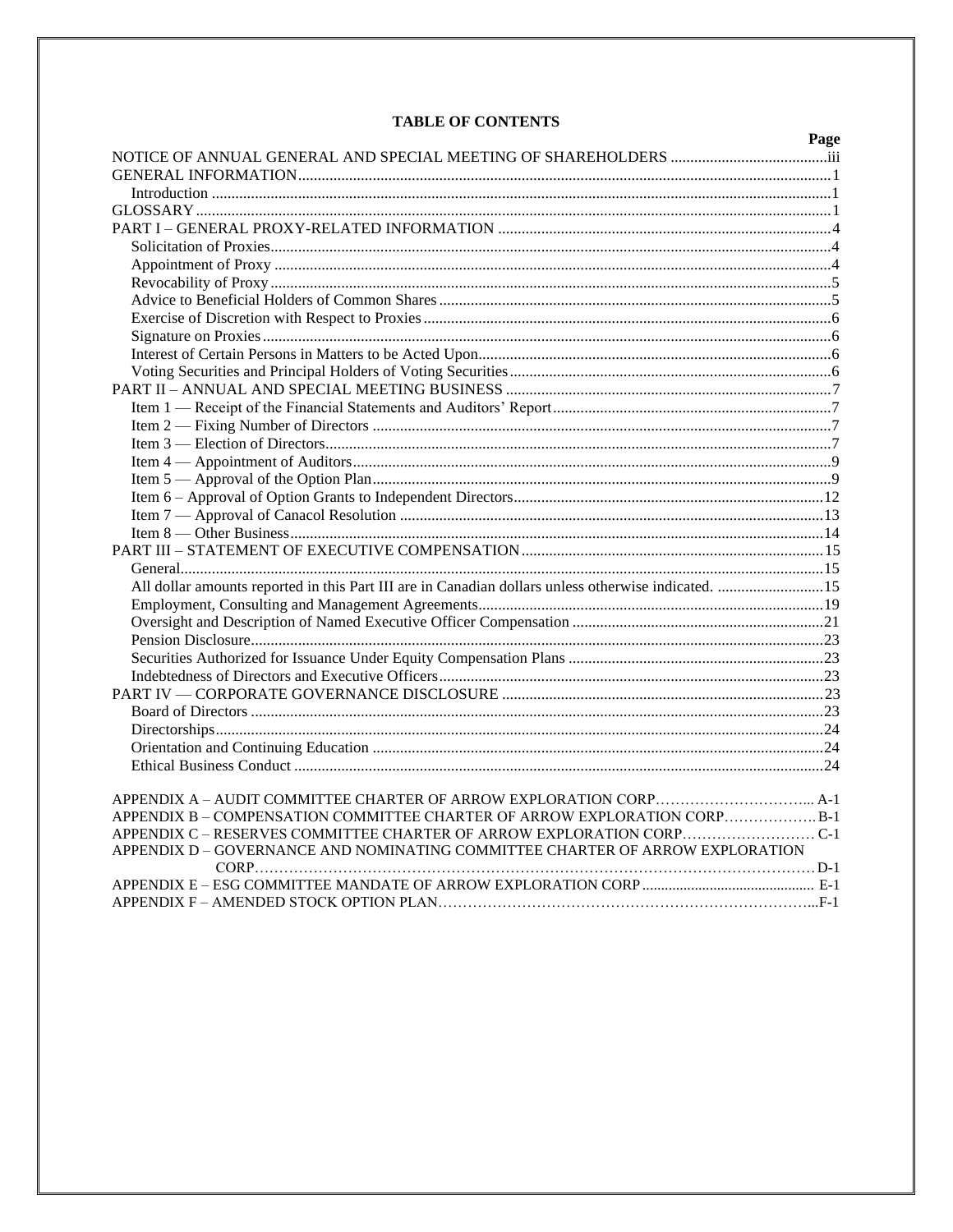### **ARROW EXPLORATION CORP.**

## **NOTICE OF ANNUAL GENERAL AND SPECIAL MEETING OF SHAREHOLDERS**

### **TO BE HELD ON JULY 19, 2022**

**NOTICE IS HEREBY GIVEN THAT** an annual general and special meeting (the "**Meeting**") of holders ("**Shareholders**") of common shares ("**Common Shares**") of Arrow Exploration Corp. (the "**Corporation**") will be held on July 19, 2022 at 10 a.m. (Calgary time) via teleconference. The Meeting shall be held for the following purposes:

- 1. to receive and consider the financial statements of the Corporation as at and for the year ended December 31, 2021 and the report of the independent auditors thereon;
- 2. to fix the number of directors to be elected at the Meeting at six  $(6)$ ;
- 3. to elect directors of the Corporation to hold office until the next annual meeting of Shareholders or until their successors are elected or appointed;
- 4. to appoint Deloitte LLP, Chartered Professional Accountants, as independent auditors of the Corporation for the ensuing year, at a remuneration to be fixed by the board of directors;
- 5. to approve the amendment and restatement of the Corporation's stock option plan;
- 6. to grant 1,000,000 Options to each of Grant M. Carnie and Maria Charash Koundina in their capacity as independent directors;
- 7. to ratify, confirm and approve (i) the issuance to Canacol Energy Ltd. ("**Canacol**") of certain common shares and common share purchase warrant of the Corporation; and (ii) the creation of Canacol as a "control person" of the Corporation for the purposes of the rules of the TSX Venture Exchange as more particularly set out in Management and Information Circular of the Corporation dated June 6, 2021; and
- 8. to transact such other business as may properly come before the Meeting or any adjournment(s) or postponement thereof.

## **IMPORTANT NOTICE**

## **The Meeting will be held via teleconference. You will not be able to attend the meeting physically. Shareholders are strongly encouraged to vote prior to the meeting by any of the means described in the circular, as in-person voting at the time of the meeting will not be possible.**

The details of all matters proposed to be put before the Shareholders at the Meeting are set forth in the accompanying management information circular and proxy statement of the Corporation dated April 23, 2022 (the "**Information Circular**").

The record date for the determination of Shareholders entitled to receive notice of, and to vote at, the Meeting is June 9, 2022 (the "**Record Date**").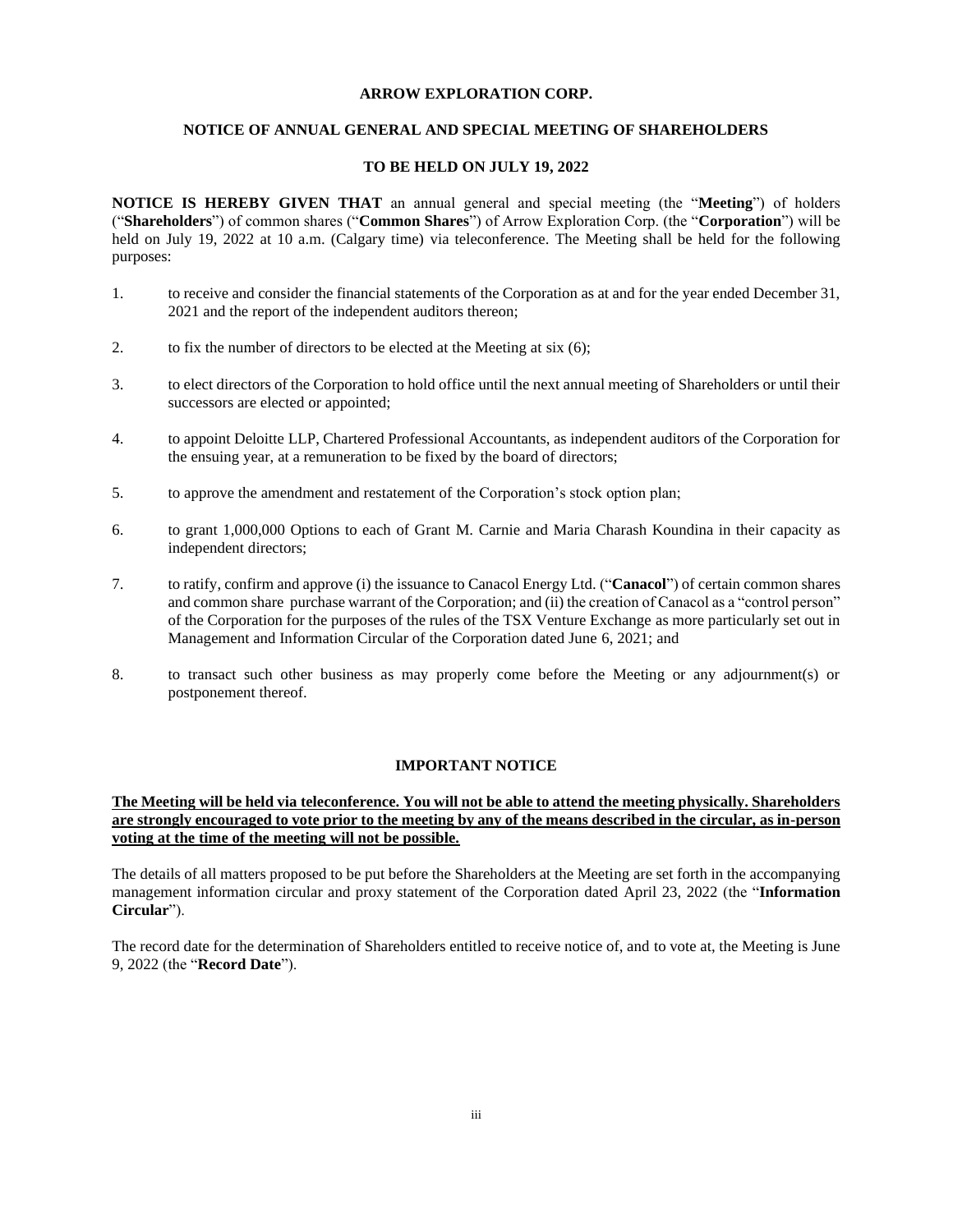**While the Meeting location will be Calgary, Alberta, this Meeting shall be held via teleconference and shall only be accessible through the following telephone numbers:** 

- **Local – Toronto: (+1) 416 764 8658; or**
- **Toll Free - North America: (+1) 888 886 7786**;
- **Colombia: 018005184036; or**
- UK: 08006522435

This format will help mitigate health and safety risks to the community, shareholders, employees and other stakeholders.

## **ALL SHAREHOLDERS ARE STRONGLY ENCOURAGED TO VOTE PRIOR TO THE MEETING BY ANY OF THE MEANS DESCRIBED IN THE CIRCULAR, AS IN-PERSON VOTING AT THE TIME OF THE MEETING WILL NOT BE POSSIBLE.**

The Corporation is using the "notice and access" procedures adopted by the Canadian Securities Administrators for the delivery of the Information Circular. The principal benefit of the notice and access procedure is that it reduces costs and the environmental impact of producing and distributing large quantities of paper documents. Shareholders who have consented to delivery of materials are receiving this Notice of Meeting in an electronic format.

Shareholders will also receive a form of proxy or a voting instruction form in the mail, so that they can vote their Common Shares.

Registered Shareholders are requested to date and sign the form of proxy delivered to them and mail it to, or deposit it with, Computershare Trust Company of Canada, 8<sup>th</sup> Floor, 100 University Ave, Toronto, ON M5J 2Y1, or complete the form of proxy online at www.investorvote.com. In order to be valid and acted upon at the Meeting, forms of proxy must be received as aforesaid not later than 10 a.m. (Calgary time) on July 15, 2022 and not later than 48 hours (excluding Saturdays, Sundays and holidays) prior to any adjournment(s) of the Meeting.

If you are a non-registered Shareholder, please complete and return the voting instruction form or other authorization form provided to you in accordance with the instructions provided. Failure to do so may result in your Common Shares not being eligible to be voted at the Meeting.

The form of proxy confers discretionary authority with respect to: (i) amendments or variations to the matters of business to be considered at the Meeting; and (ii) other matters that may properly come before the Meeting. As of the date hereof, management of the Corporation knows of no amendments, variations or other matters to come before the Meeting other than the matters set forth in this "Notice of Meeting".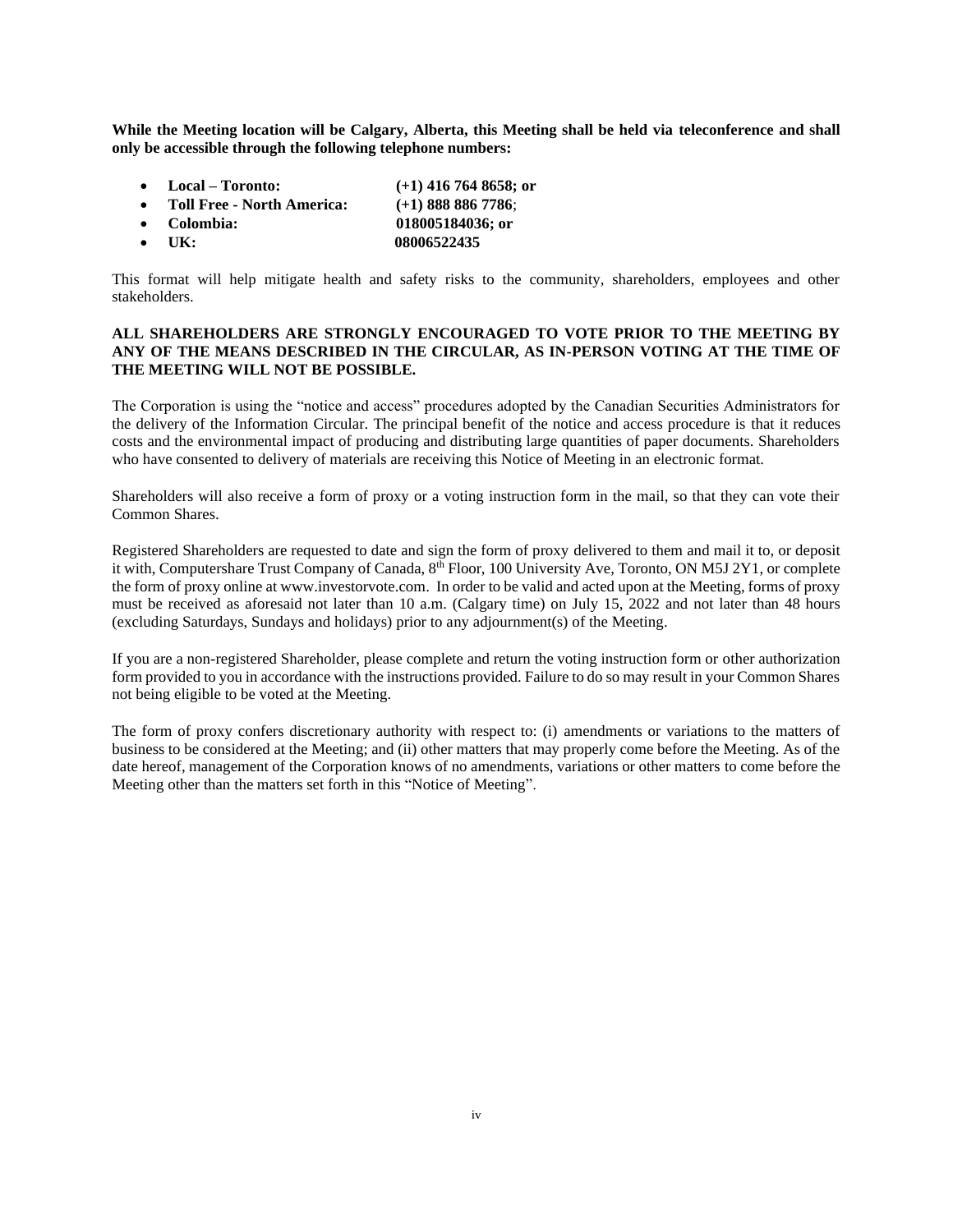**All Shareholders should access and review all information contained in the Information Circular before voting.**

DATED this 6<sup>th</sup> day of June, 2022.

## **BY ORDER OF THE BOARD OF DIRECTORS OF ARROW EXPLORATION CORP.**

*"Gage Jull"* 

Gage Jull Chairman of the Board Arrow Exploration Corp.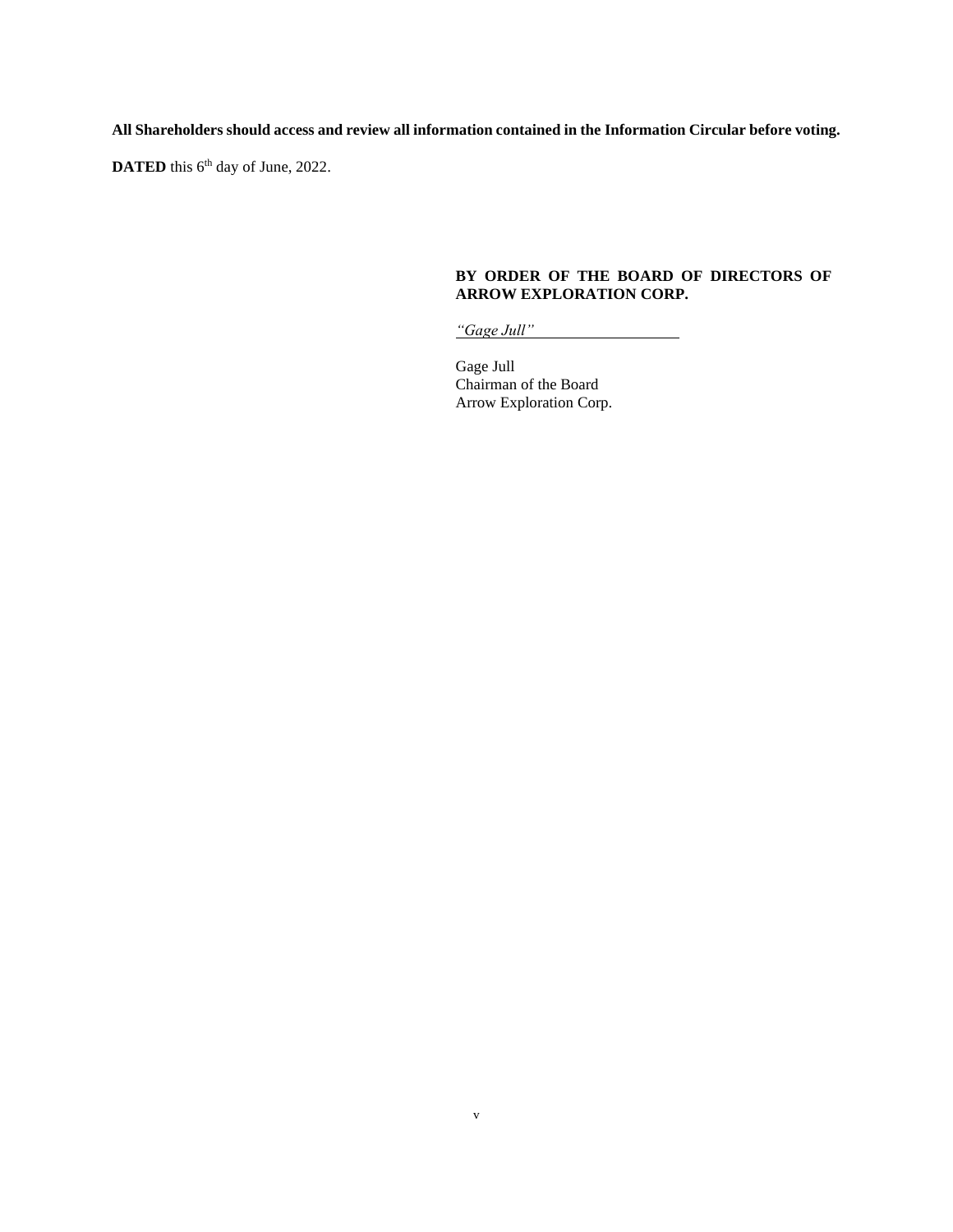## **MANAGEMENT INFORMATION CIRCULAR AND PROXY STATEMENT**

## **GENERAL INFORMATION**

#### **Introduction**

Shareholders should not construe the contents of this Information Circular as legal, tax or financial advice and should consult with their own professional advisors in considering the relevant legal, tax, financial or other matters contained in this Information Circular.

All capitalized terms used in this Information Circular and not otherwise defined have the meanings set forth under "*Glossary*".

Unless otherwise specified, all references to "dollars" or "\$" shall mean Canadian dollars.

## **GLOSSARY**

The following is a glossary of certain general terms used in this Information Circular, including the summary hereof. Terms and abbreviations used in the financial statements included in, or appended to, this Information Circular are defined separately and the terms and abbreviations defined below are not used therein, except where otherwise indicated. Words importing the singular, where the context requires, include the plural and vice versa and words importing any gender include all genders.

"**ABCA**" means the *Business Corporations Act* (Alberta), R.S.A. 2000, c. B-9, as amended, including the regulations promulgated thereunder.

"**Affiliate**" means a Company that is affiliated with another Company as described below:

a Company is an "Affiliate" of another Company if: (a) one of them is the subsidiary of the other; or (b) each of them is controlled by the same Person.

a Company is "controlled" by a Person if: (a) voting securities of the Company are held, other than by way of security only, by or for the benefit of that Person; and (b) the voting securities, if voted, entitle the Person to elect a majority of the directors of the Company.

a Person beneficially owns securities that are beneficially owned by: (a) a Company controlled by that Person; or (b) an Affiliate of that Person or an Affiliate of any Company controlled by that Person.

"**AIM**" means the AIM Market of the London Stock Exchange plc.

"**AIM Rules**" means the AIM Rules for Companies.

"**Associate**" when used to indicate a relationship with a Person, means: (a) an issuer of which the Person beneficially owns or controls, directly or indirectly, voting securities entitling him to more than 10% of the voting rights attached to outstanding securities of the issuer; (b) any partner of the Person; (c) any trust or estate in which the Person has a substantial beneficial interest or in respect of which a Person serves as trustee or in a similar capacity; (d) in the case of a Person who is an individual: (i) that Person's spouse or child; or (ii) any relative of the Person or of his spouse who has the same residence as that Person; but (e) where the TSXV determines that two (2) Persons shall, or shall not, be deemed to be Associates with respect to a Member firm, Member corporation or holding company of a Member corporation (as defined in TSXV Policy 1.1 - *Interpretation*), then such determination shall be determinative of their relationships in the application of Rule D.1.00 in the TSXV Rule Book and Policies with respect to that Member firm, Member corporation or holding company.

"**Audit Committee**" means the committee formed to assist the Board of Directors in fulfilling its financial oversight responsibilities by reviewing the financial reports and other financial information provided by the Corporation.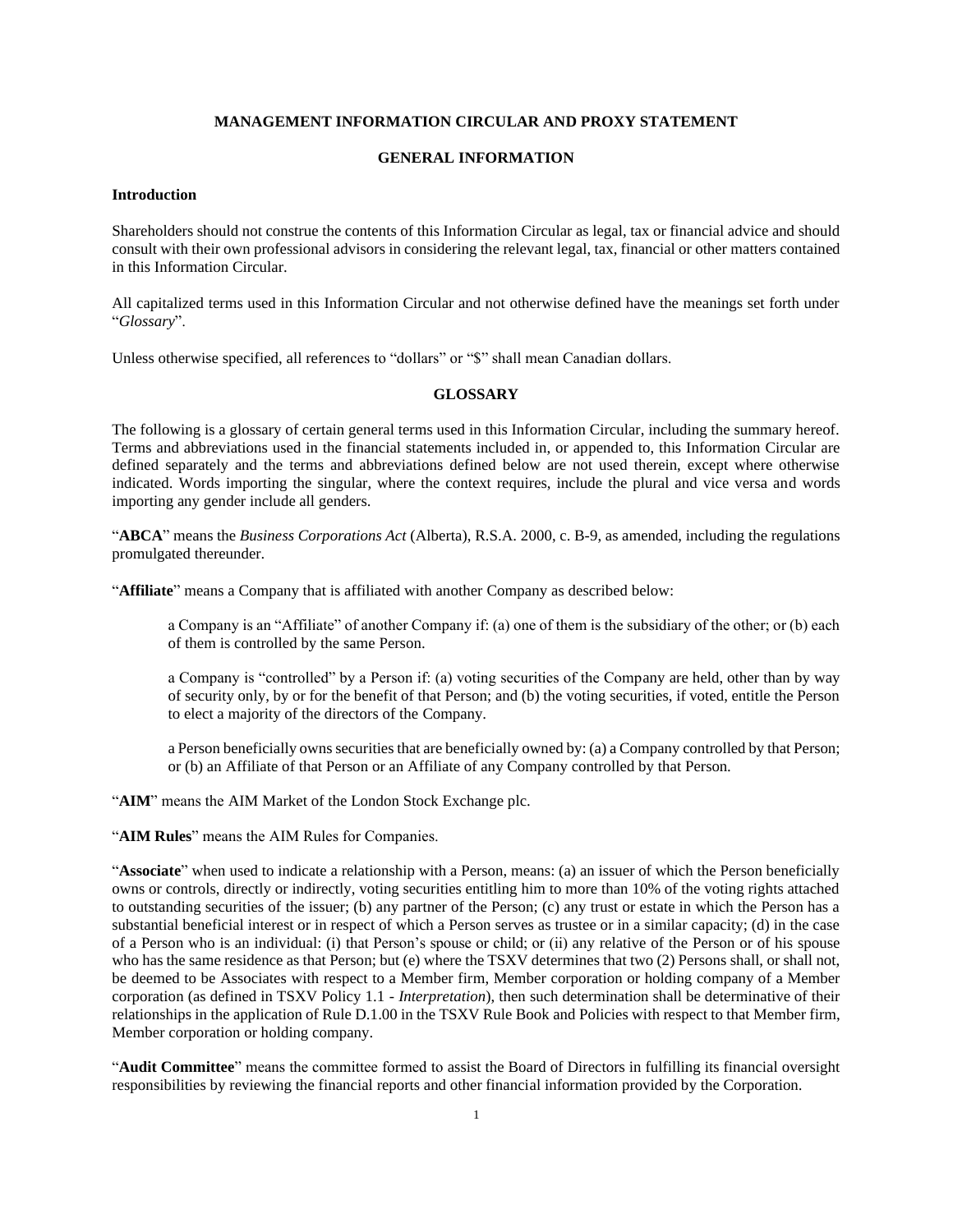"**Beneficial Shareholder**" means a Shareholder who does not hold their Common Shares in their own name.

"**Board of Directors**" means the board of directors of the Corporation.

"**Broadridge**" means Broadridge Financial Solutions Inc.

"**Business Day**" means a day other than a Saturday, Sunday or a civic or statutory holiday in the City of Calgary, Alberta.

"**Canacol**" means Canacol Energy Ltd., a corporation incorporated pursuant to the laws of the Province of Alberta.

"**Chief Executive Officer**" or "**CEO**" of the Corporation means each individual who acted as chief executive officer of the Corporation or acted in a similar capacity for any part of the most recently completed financial year;

"**Chief Financial Officer**" or "**CFO**" of the Corporation means each individual who acted as chief financial officer of the Corporation or acted in a similar capacity for any part of the most recently completed financial year;

"**Common Shares**" or "**Shares**" means the common shares in the capital of the Corporation.

"**Company**" unless specifically indicated otherwise, means a corporation, incorporated association or organization, body corporate, partnership, trust, association or other entity other than an individual.

"**Compensation Committee**" means the committee formed to assist the Board of Directors in discharging its duties relating to compensation of the executive officers of the Corporation.

"**Corporation**" means Arrow Exploration Corp., a corporation existing under the laws of the Province of Alberta, with its head office located in Calgary, Alberta.

"**ESG Committee**" means Environmental, Social and Governance Committee formed to assist the Board in fulfilling its oversight responsibilities with respect to the Corporation's social responsibility and sustainability management.

"**Fundraising**" means the issue and sale by the Corporation, on October 25, 2021, of 140,949,545 units, with each such unit consisting of one  $(1)$  Common Share and one-half  $(0.5)$  Warrant at a price of 6.25p (C\$0.106125) per unit.

"**Governance and Nominating Committee**" means the committee formed to (1) oversee all aspects of the Corporation's corporate governance functions on behalf of the Board of Directors; (2) advise and make recommendations to the Board of Directors regarding corporate governance issues; (3) identify, review and evaluate candidates to serve as directors of the Corporation; (4) review and evaluate incumbent directors to continue serving as directors of the Corporation; (5) serve as a focal point for communication among board candidates, non-committee directors and the Corporation's management; (6) recommend to the Board of Directors candidates for election by the Board of Directors or as nominees for election by the shareholders of the Corporation; (7) recommend to the Board of Directors the appropriate insurance coverage for the Corporation's directors and executive officers; and (8) make other recommendations to the Board of Directors regarding affairs relating to the directors of the Corporation.

"**Information Circular**" means this management information circular and proxy statement of the Corporation including the Notice of Meeting and all Appendices hereto.

"**Insider**" if used in relation to an Issuer (as defined in TSXV Policy 1.1 - *Interpretation*), means: (a) a director or senior officer of the Issuer; (b) a director or senior officer of a Company that is an Insider or subsidiary of the Issuer; (c) a Person that beneficially owns or controls, directly or indirectly, voting shares carrying more than 10% of the voting rights attached to all outstanding voting shares of the Issuer; or (d) the Issuer itself if it holds any of its own securities.

"**Meeting**" means the annual general and special meeting of Shareholders to be held on July 19, 2022.

"**Nomad**" means the nominated advisor of the Corporation.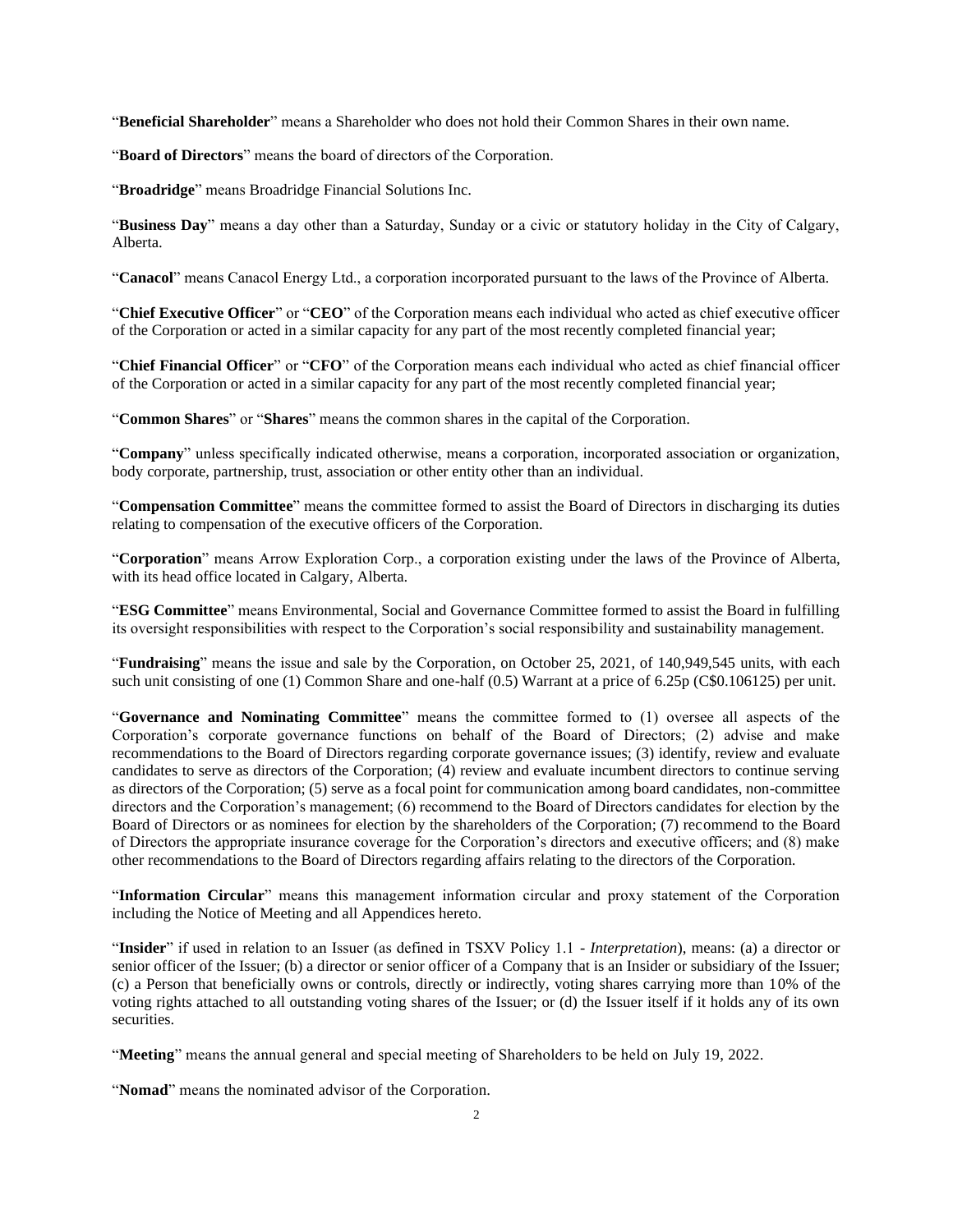"**NI 54-101**" means National Instrument 54-101 – *Communication with Beneficial Owners of Securities of a Reporting Issuer.*

"**NI 58-101F2**" means National Instrument 58-102F2 – *Corporate Governance Disclosure (Venture Issuers)*.

"**Notice of Meeting**" means the notice of the Meeting which forms a part of this Information Circular.

"**Options**" means options to purchase Common Shares granted under the Option Plan.

"**Option Plan**" has the meaning ascribed thereto under the heading *"Annual and Special Meeting Business – Item 5- Approval of the Option Plan"* in this Circular.

"**Person**" means a Company or individual.

"**Record Date**" means June 9, 2022, being the record date for the Meeting.

"**Reserves Committee**" means the committee formed to act on behalf of the Board of Directors in fulfilling the Board of Directors' oversight responsibilities with respect to evaluating and reporting on the Company's oil and gas reserves.

"**SEDAR**" means System for Electronic Document Analysis and Retrieval being the official website that provides access to most public securities documents and information filed by issuers and investment funds with the Canadian Securities Administrators in the SEDAR filing system at the website address of www.sedar.com.

"**Shareholder**" means a holder of outstanding Common Shares.

"**Transfer Agent**" means Computershare Trust Company of Canada.

"**TSXV**" means the TSX Venture Exchange Inc.

"**Warrant**" means a common share purchase warrant issued pursuant to the Fundraising, with each whole warrant entitling the holder thereof to acquire one Common Share at a price of 9p (C\$0.15282) per share.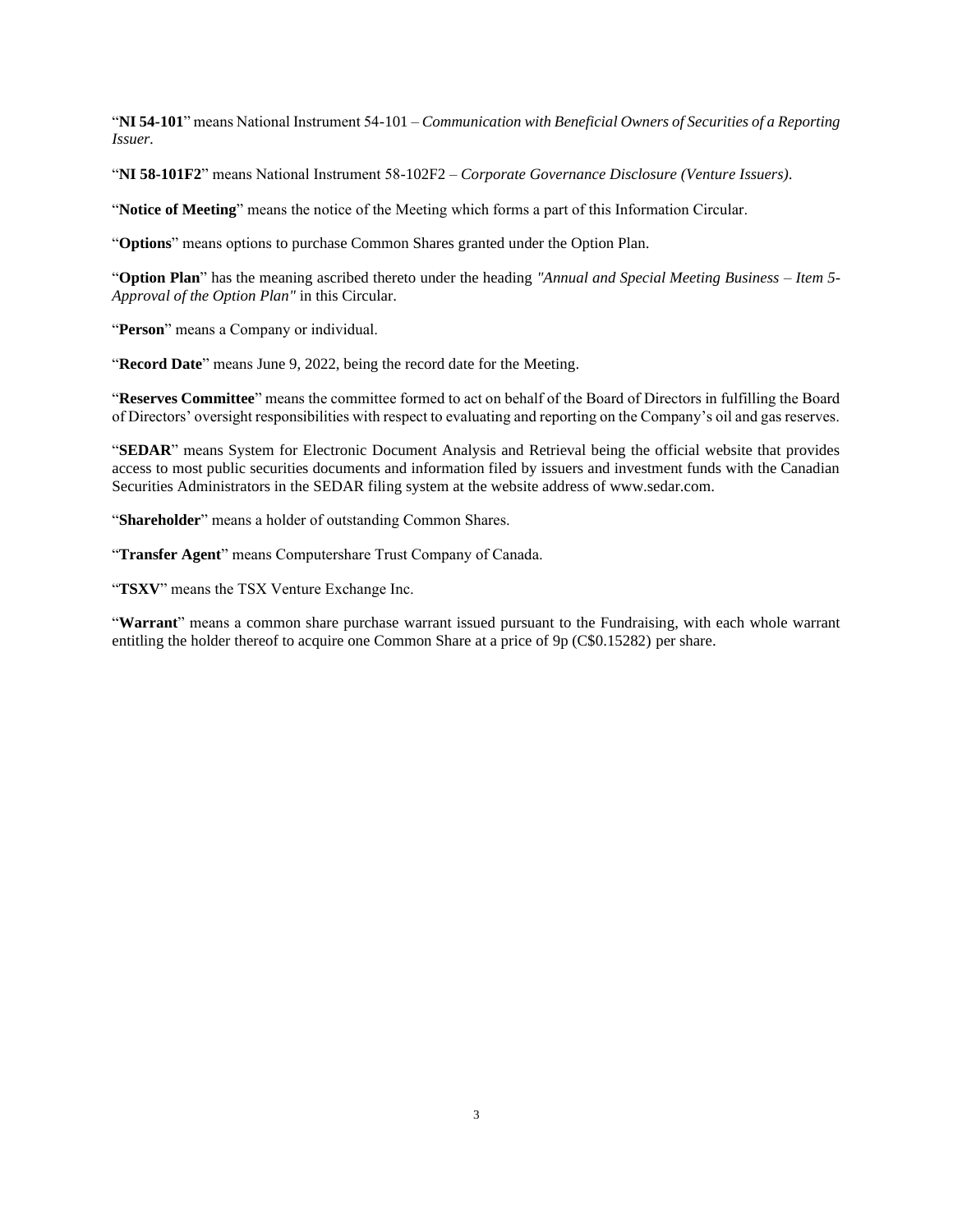### **PART I – GENERAL PROXY-RELATED INFORMATION**

**While the Meeting location will be Calgary, Alberta, this Meeting shall be held via teleconference and shall only be accessible through the following telephone numbers:** 

- **Local – Toronto (+1) 416 764 8658;**
- **Toll Free - North America: (+1) 888 886 7786**;
- **Colombia: 018005184036; or**
- UK: 08006522435

**This format will help mitigate health and safety risks to the community, shareholders, employees and other stakeholders.** 

## **ALL SHAREHOLDERS ARE STRONGLY ENCOURAGED TO VOTE PRIOR TO THE MEETING BY ANY OF THE MEANS DESCRIBED IN THE CIRCULAR, AS IN-PERSON VOTING AT THE TIME OF THE MEETING WILL NOT BE POSSIBLE.**

#### **Solicitation of Proxies**

This Information Circular is furnished in connection with the solicitation of proxies by or on behalf of the management of the Corporation for use at the Meeting. The Meeting will be held via teleconference on July 19, 2022 at 10:00 a.m. (Calgary time) for the purposes set forth in the Notice of Meeting. It is expected that such solicitation will be primarily by mail but may also be made by telephone or other electronic means of communication or in person by the directors and officers of the Corporation. The cost of such solicitation will be borne by the Corporation. The information contained in this Information Circular is given as of June 6, 2022, except where otherwise indicated.

#### **Appointment of Proxy**

**The individuals named in the accompanying form of proxy are directors and/or officers of the Corporation. A Shareholder wishing to appoint some other person or company (who need not be a Shareholder) to represent the Shareholder at the meeting has the right to do so, either by inserting such person's name in the blank space provided in the form of proxy or by completing another form of proxy and, in either case, delivering the completed proxy to the Transfer Agent, at the place and within the time specified below. Such a Shareholder should notify the nominee of the appointment, obtain the nominee's consent to act as proxy and instruct the nominee on how the Shareholder's shares are to be voted. In any case, the form of proxy should be dated and executed by the Shareholder or the Shareholder's attorney authorized in writing, or if the Shareholder is a corporation, under its corporate seal, or by an officer or attorney thereof duly authorized.**

**Those Shareholders who wish to be represented at the Meeting by proxy must complete and deliver a proper form of proxy to the Corporation's Transfer Agent, Computershare Trust Company of Canada, 8 th Floor, 100 University Ave, Toronto, ON M5J 2Y1 or complete the form of proxy online at www.investorvote.com. In order to be valid, proxies must be received by the Transfer Agent** not later than 10 a.m. (Calgary time) on July 15, 2022 or not later than 48 hours (excluding Saturdays, Sundays and holidays) prior to any adjournment(s) of the Meeting**.**

Notice and access is being used to deliver this Circular and other meeting-related materials, including the Corporation's audited consolidated financial statements for the fiscal year ended December 31, 2021, together with the auditor's report therein and related management's discussion and analysis (collectively, the "**Materials**"), to both registered Shareholders and Beneficial Shareholders. This means that the Materials will be posted online for shareholders to access electronically. You will receive a package in the mail with a notice outlining the matters to be addressed at the Meeting, explaining how to access and review the Materials electronically, and how to request a paper copy at no charge. You will also receive a form of proxy or a voting instruction form in the mail, so you can vote your Common Shares. Such notice and a voting information form will be indirectly forwarded to non-objecting beneficial owners at the Corporation's expense.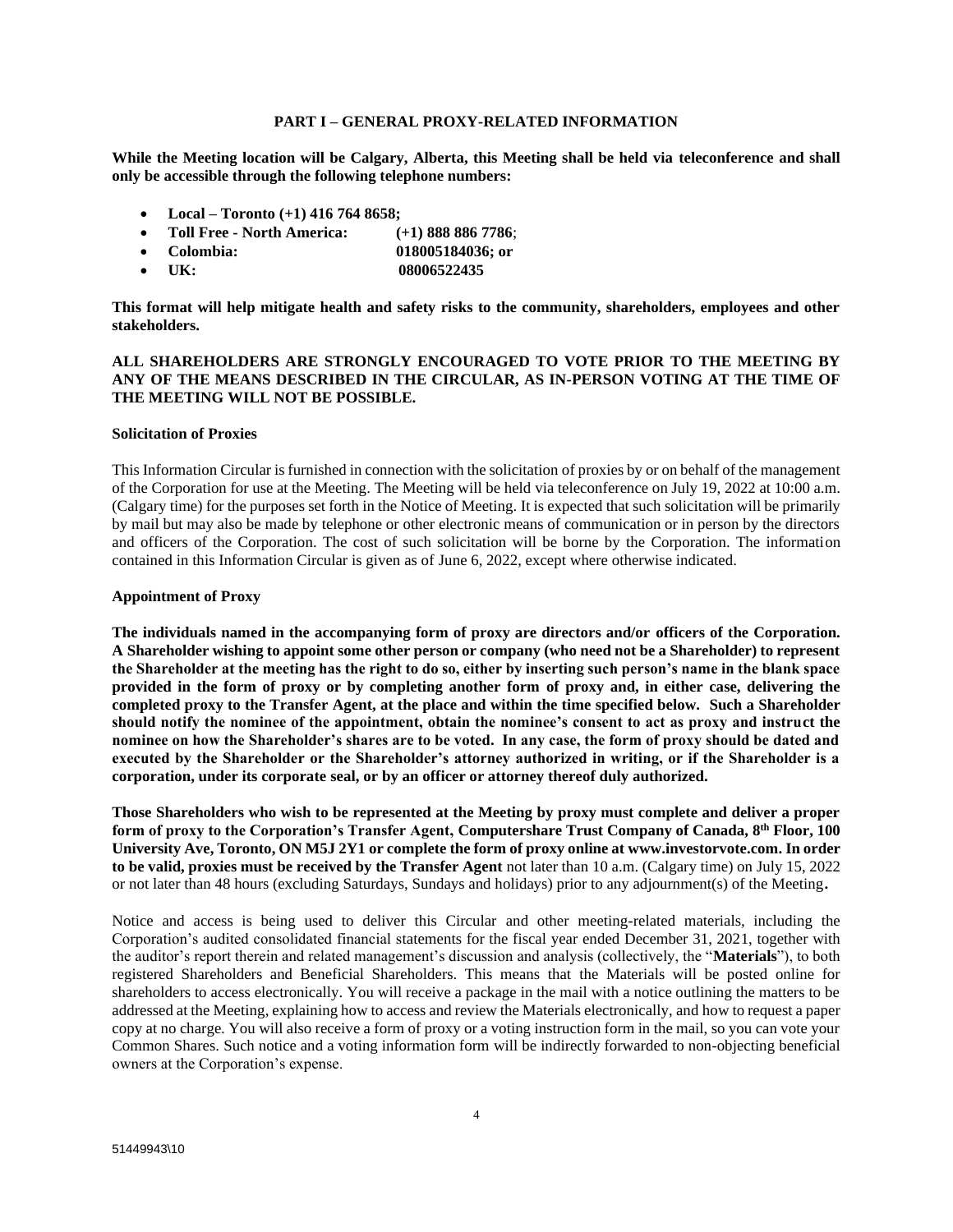Management of the Corporation does not intend to pay for intermediaries to forward to objecting Beneficial Shareholders under NI 54-101 the proxy-related materials and Form 54-101F7 – *Request for Voting Instructions Made by Intermediary*, and, in the case of an objecting Beneficial Shareholder, the objecting Beneficial Shareholder will not receive the materials unless the objecting Beneficial Shareholder's intermediary assumes the cost of delivery.

If you have any questions about our use of notice and access, please contact Computershare Investor Services Inc., toll-free in North America at 1-800-564-6253 or by email at service@computershare.com.

### **Revocability of Proxy**

A Shareholder who has given a proxy has the power to revoke it. In addition to revocation in any other manner permitted by law, a proxy may be revoked by an instrument in writing signed by the Shareholder or by his or her attorney authorized in writing and either delivered to the Transfer Agent at the place specified above at any time up to and including the last Business Day preceding the day of the Meeting or any adjournment(s) thereof or deposited with the chairman of the Meeting on the day of the Meeting prior to the commencement of the Meeting.

## **Advice to Beneficial Holders of Common Shares**

The information set forth in this section is of significant importance to many Shareholders, as a substantial number of Shareholders do not hold shares in their own name. Beneficial Shareholders should note that only proxies deposited by Shareholders whose names appear on the records of the Corporation as the registered holders of Common Shares can be recognized and acted upon at the Meeting. If Common Shares are listed in an account statement provided to a Shareholder by a broker, then in almost all cases those Common Shares will not be registered in the Shareholder's name on the records of the Corporation. Such Common Shares will more likely be registered under the name of the Shareholder's broker or an agent of that broker. In Canada, the vast majority of such shares are registered under the name of CDS & Co. (the registration name for The Canadian Depositary for Securities, which acts as nominee for many Canadian brokerage firms). In the United States of America, the majority of such shares are registered in the name of CEDE & Co., which company acts as a nominee for many brokerage firms.

Existing regulatory policy requires brokers and other intermediaries to seek voting instructions from Beneficial Shareholders in advance of shareholders' meetings. The various brokers and other intermediaries have their own mailing procedures and provide their own return instructions to clients, which should be carefully followed by Beneficial Shareholders in order to ensure that their Common Shares are voted at the Meeting. The form of proxy supplied to a Beneficial Shareholder by its broker (or the agent of the broker) is substantially similar to the form of proxy provided directly to registered Shareholders by the Corporation. However, its purpose is limited to instructing the registered Shareholder (i.e., the broker or agent of the broker) how to vote on behalf of the Beneficial Shareholder. The vast majority of brokers now delegate responsibility for obtaining instructions from clients to Broadridge in Canada. Broadridge typically prepares a machine-readable voting instruction form, mails those forms to Beneficial Shareholders and asks Beneficial Shareholders to return the forms to Broadridge, or otherwise communicate voting instructions to Broadridge (by way of the Internet or telephone, for example). Broadridge then tabulates the results of all instructions received and provides appropriate instructions respecting the voting of shares to be represented at the Meeting. **A Beneficial Shareholder who receives a Broadridge voting instruction form cannot use that form to vote Common Shares directly at the Meeting. The voting instruction forms must be returned to Broadridge (or instructions respecting the voting of Common Shares must otherwise be communicated to Broadridge) well in advance of the Meeting in order to have the Common Shares voted. If you have any questions respecting the voting of Common Shares held through a broker or other intermediary, please contact that broker or other intermediary for assistance.**

Although a Beneficial Shareholder may not be recognized directly for the purposes of voting Common Shares registered in the name of his broker, a Beneficial Shareholder may be appointed as proxyholder for the registered shareholder and vote the Common Shares in that capacity. **Beneficial Shareholders who wish to indirectly vote their Common Shares as proxyholder for the registered shareholder should enter their own names in the blank space on the form of proxy provided to them and return the same to their broker (or the broker's agent) in accordance with the instructions provided by such broker.**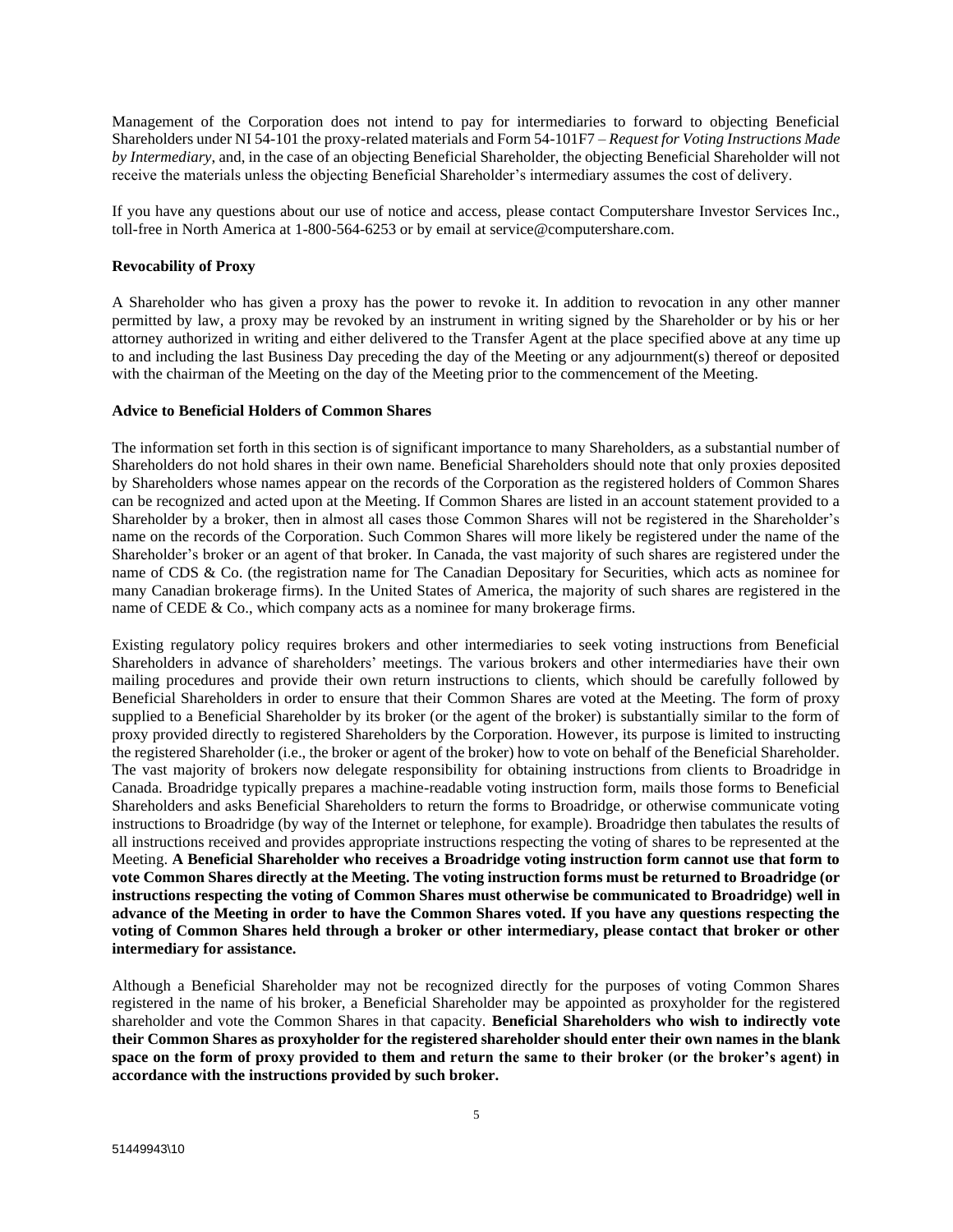#### **Exercise of Discretion with Respect to Proxies**

**The Common Shares represented by proxy will be voted or withheld from voting on any motion, by ballot or otherwise, in accordance with any indicated instructions. In the absence of such direction, and you do not a appoint a person other than management as your proxyholder, such shares will be voted FOR the resolutions referred to in items 2 through 6 of the Notice of Meeting.** 

If any amendment or variation to matters identified in the Notice of Meeting is proposed at the Meeting or any adjournment(s) or postponement thereof, or if any other matters properly come before the Meeting or any adjournment(s) or postponement thereof, the proxy form confers discretionary authority to vote on such amendments or variations or such other matters according to the best judgment of the appointed proxyholder. Unless otherwise stated, the Common Shares represented by the proxy will be voted in favour of the election of nominees set forth in this Information Circular except where a vacancy among such nominees occurs prior to the Meeting, in which case, such Common Shares may be voted in favour of another nominee in the proxyholder's discretion. As at the date of this Information Circular, the management of the Corporation is not aware of any amendments or variations or other matters to come before the Meeting.

## **Signature on Proxies**

The form of proxy must be executed by the Shareholder or his or her duly appointed attorney authorized in writing or, if the Shareholder is a corporation, by a duly authorized officer whose title must be indicated. A form of proxy signed by a person acting as attorney or in some other representative capacity should indicate that person's capacity (following that person's signature) and should be accompanied by the appropriate instrument evidencing qualification and authority to act (unless such instrument has been previously filed with the Corporation).

## **Interest of Certain Persons in Matters to be Acted Upon**

No director or officer of the Corporation, nor any proposed nominee for election as a director of the Corporation, nor any Associate or Affiliate of any one of them, has any material interest, direct or indirect, by way of beneficial ownership of securities or otherwise, in any matter to be acted on at the Meeting except as described in this Information Circular under "*Part II – Annual Meeting Business – Election of Directors*".

## **Voting Securities and Principal Holders of Voting Securities**

As at the date of this Information Circular, there are 214,567,143 Common Shares currently issued and outstanding. Shareholders as of the Record Date are entitled to receive notice of and attend and vote at the Meeting.

On a show of hands, every Shareholder represented by proxy (and entitled to vote) has one vote for each Common Share held. On a poll or ballot, every Shareholder present by proxy has one vote for each Common Share held. All votes on matters described under the heading "Annual and Special Meeting Business" below will be conducted by a poll and a demand for a poll will not be required.

Only Shareholders whose names have been entered in the register of Shareholders at the close of business on the Record Date will be entitled to receive notice of and to vote at the Meeting. **To the extent a Shareholder transfers the ownership of any of its Common Shares after the Record Date and the transferee of those Common Shares establishes that it owns such Common Shares and requests, at least ten (10) days before the Meeting, that the transferee's name be included in the list of Shareholders entitled to vote at the Meeting, such transferee shall be entitled to vote such Common Shares at the Meeting.**

To the best of the knowledge of the directors and officers of the Corporation, no person other than Canacol beneficially owns, directly or indirectly, or exercises control or direction over 10% or more of the voting rights attached to all of the issued and outstanding Common Shares as at the date of this Information Circular. As of the date hereof, Canacol is the registered holder of 41,715,205 Common Shares (representing approximately 19.4% of the issued and outstanding Common Shares) and 18,357,602 Warrants.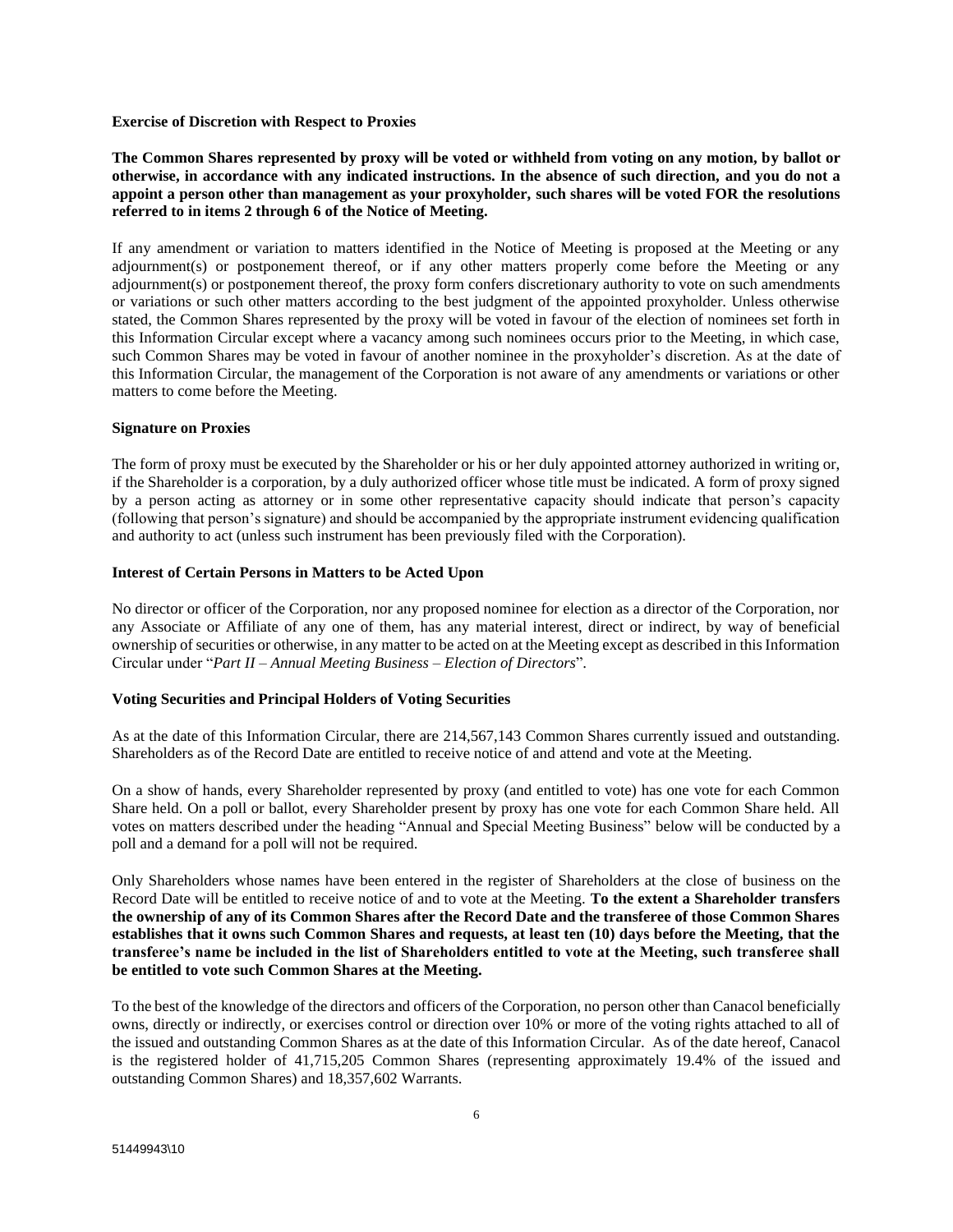## **PART II – ANNUAL AND SPECIAL MEETING BUSINESS**

The following are the matters to be acted upon at the Meeting:

## **Item 1 — Receipt of the Financial Statements and Auditors' Report**

At the Meeting, Shareholders will receive and consider the consolidated financial statements of the Corporation as at and for the year ended December 31, 2021 and the independent auditors' report thereon, but no vote by the Shareholders with respect thereto is required or proposed to be taken.

## **Item 2 — Fixing Number of Directors**

The Board of Directors presently consists of six (6) directors, each of whose term expires at the Meeting. At the Meeting, Shareholders will be asked to fix the number of directors to be elected at the Meeting at six (6).

**Unless otherwise directed, it is the intention of the persons designated in the accompanying form of proxy to vote in favour of the ordinary resolution fixing the number of directors to be elected at the Meeting at six (6).**  In order to be effective, the ordinary resolution in respect of fixing the number of directors to be elected at the Meeting at six (6) must be passed by not less than a majority of the votes cast by Shareholders who vote in respect of this ordinary resolution.

## **Item 3 — Election of Directors**

The persons named in the form of proxy intend to nominate and vote for the election of, as a director, each of the persons whose names are set forth below. Each director elected will hold office until the next annual meeting of the Corporation or until his successor is duly elected, unless his office is earlier vacated in accordance with the by-laws of the Corporation.

The following table sets forth the name and city, province/state and country of residence of each of the persons to be nominated for election as directors, the number of voting securities of the Corporation beneficially owned, directly or indirectly, or over which each nominee exercises control or direction, the period served as director and the principal occupation of each nominee during the last five (5) years. The information contained herein is based upon information furnished by the respective nominees.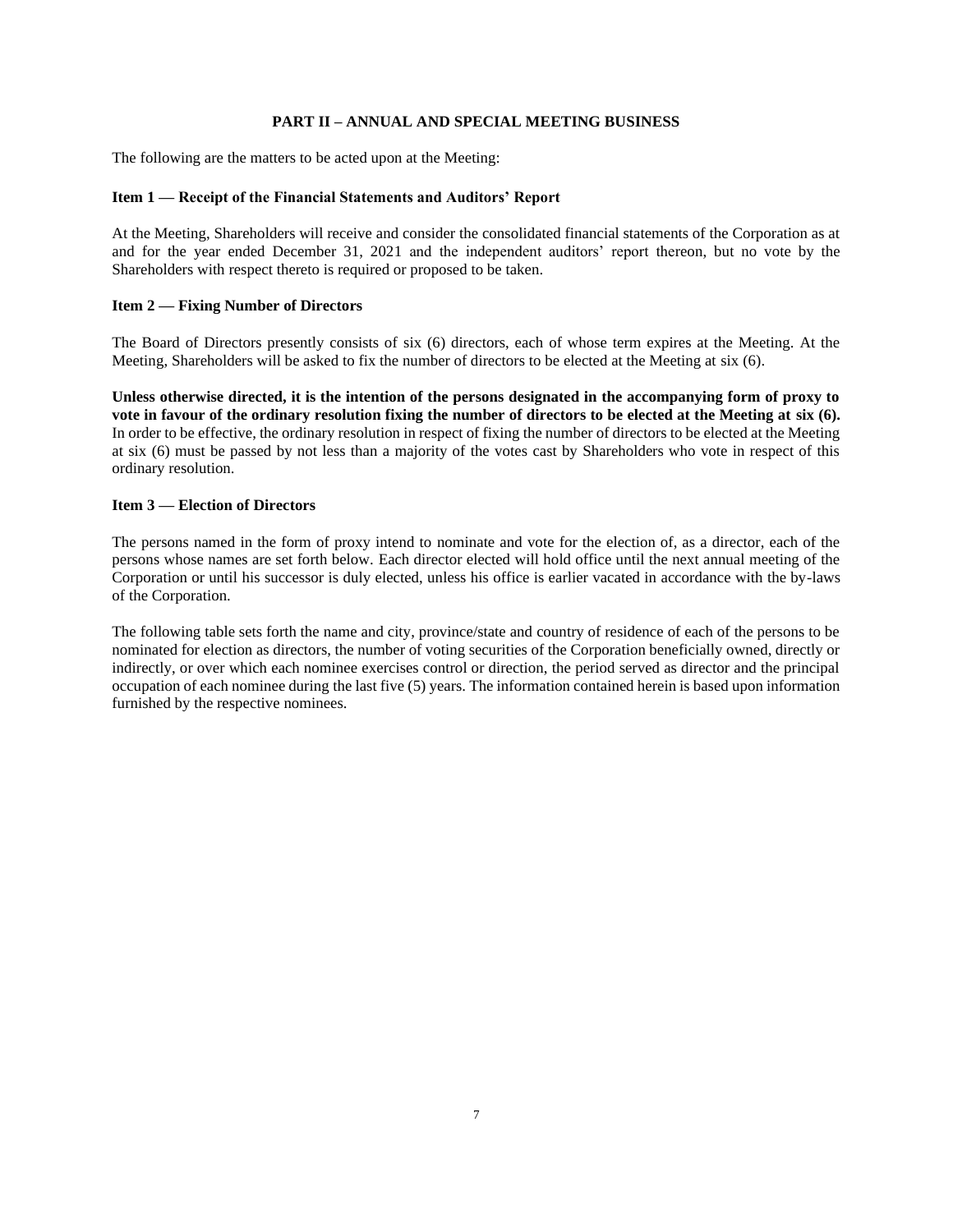| Name, Province or State and<br><b>Country of Residence and</b>                                                 | <b>Number of Securities</b><br><b>Beneficially Owned,</b>                                                         | <b>Offices Held and</b><br><b>Time as Director or</b>      |                                                                                                                                                                                                                                                                                                                                                                                                                                                                                                                                                                                                                                                          |
|----------------------------------------------------------------------------------------------------------------|-------------------------------------------------------------------------------------------------------------------|------------------------------------------------------------|----------------------------------------------------------------------------------------------------------------------------------------------------------------------------------------------------------------------------------------------------------------------------------------------------------------------------------------------------------------------------------------------------------------------------------------------------------------------------------------------------------------------------------------------------------------------------------------------------------------------------------------------------------|
| <b>Position Held</b><br>G. Marshall $\mathbf{Abbott}^{(2)(3)}$<br>Calgary, Alberta, Canada<br>CEO and Director | Controlled or Directed <sup>(1)</sup><br>3,250,000 Stock Options<br>3,579,802 Common Shares<br>1,789,900 Warrants | <b>Officer</b><br>CEO and Director<br>since April 14, 2020 | <b>Principal Occupation During the Last Five Years</b><br>From April 2020 to present, Director and CEO of Arrow<br>Exploration. From May 2012 - March 2020 Founder,<br>CEO and Executive Chairman of Rampart Oil Inc. a<br>private junior oil company operating in southern Alberta.<br>From June 2010 - February 2020 Founder, CEO and<br>Executive Chairman of Bernum Petroleum Ltd. a private<br>junior oil and gas company with production in Alberta.<br>Director for the Ann and Sandy Cross Conservation Area<br>from 2003 to present. Director Iron Bridges Resources in<br>2018. Director for Calgary Public Library January 2016<br>- Present. |
| Grant M. Carnie <sup>(2)(3)</sup><br>Denver, Colorado, USA<br>Director                                         | Nil                                                                                                               | Director since June 3.<br>2021                             | From January 2008 to June 2020 Director of SFC Energy<br>Partners, a private equity partnership focused on oil and<br>gas opportunities operating onshore North America.<br>Included in his role at SFC, Mr. Carnie was on the Board<br>of six private portfolio companies.                                                                                                                                                                                                                                                                                                                                                                              |
| Gage Jull <sup>(1)(4)(5)</sup><br>Toronto, Ontario, Canada,<br><b>Executive Chairman and Director</b>          | 3,450,000 Stock Options<br>3,995,672 Common Shares<br>1,997,835 Warrants                                          | Director since March<br>19, 2020.                          | Co-founder and Chairman of Bordeaux Capital Corp., a<br>Toronto based project financing, mergers & acquisitions<br>advisory firm from November 2015 to December 2021.<br>Chairman of TRYP Therapeutics, Inc September 2020 to<br>present. Director of GeneTether Therapeutics, Inc.<br>October 2021 to present. Managing Director, Corporate<br>Finance of Mackie Research Capital, an investment<br>banking and securities brokerage services company, from<br>August 2004 to November 2015.                                                                                                                                                            |
| Maria Charash Koundina(1)(4)(5)<br>London, United Kingdom<br>Director                                          | Nil                                                                                                               | Director since June 3,<br>2021                             | From February 2022 to present, Interim CFO of Recircle,<br>rubber recycling company. From 2021 to February 2022,<br>Financing Advisor to Viridor, KKR-backed energy from<br>waste producer. From 2019 to 2020, Deputy CFO of<br>Petredec Pte Ltd., a company engaged in LPG trading and<br>shipping. From 2016 to 2019, VP M&A and Corporate<br>Development, EMEA for World Fuel Services<br>Corporation, an NYSE-listed company providing energy,<br>logistics and technology solutions. From 2015 to 2016,<br>Head of Project Management Office, Shell - BG<br>Treasury Merger Integration.                                                            |
| Ravi Sharma <sup>(2)(3)</sup><br>Bogotá, Cundinamarca,<br>Colombia<br>Director                                 | 1,315,000 Stock Options<br>13,370 Common Shares                                                                   | Director since<br>September 28, 2018                       | From October 2015 to present, Chief Operating Officer<br>of Canacol Energy Ltd., an oil and gas exploration and<br>production company. Previously Head of Production and<br>Development - Afren Energy, a hydrocarbons<br>exploration and production company, from September<br>2010 to April 2015.                                                                                                                                                                                                                                                                                                                                                      |
| Anthony Zaidi <sup>(1)(4)(4)</sup><br>Bogota, Cundinamarca,<br>Colombia<br>Director                            | 1,000,000 Stock Options                                                                                           | Director since<br>December 31, 2019                        | General Counsel and Vice President Business<br>Development Canacol Energy Ltd., an oil and gas<br>exploration and production company, from November<br>2011 to present.                                                                                                                                                                                                                                                                                                                                                                                                                                                                                  |

**Notes:**<br>(1)<br>(2) (1) Member of the Audit Committee.

(2) Member of the Compensation Committee.

(3) Member of the Reserves Committee.

(4) Member of the Governance and Nominating Committee.

(2) Member of the Compensation Co.<br>
(3) Member of the Reserves Committee.<br>
(5) Member of the ESG Committee.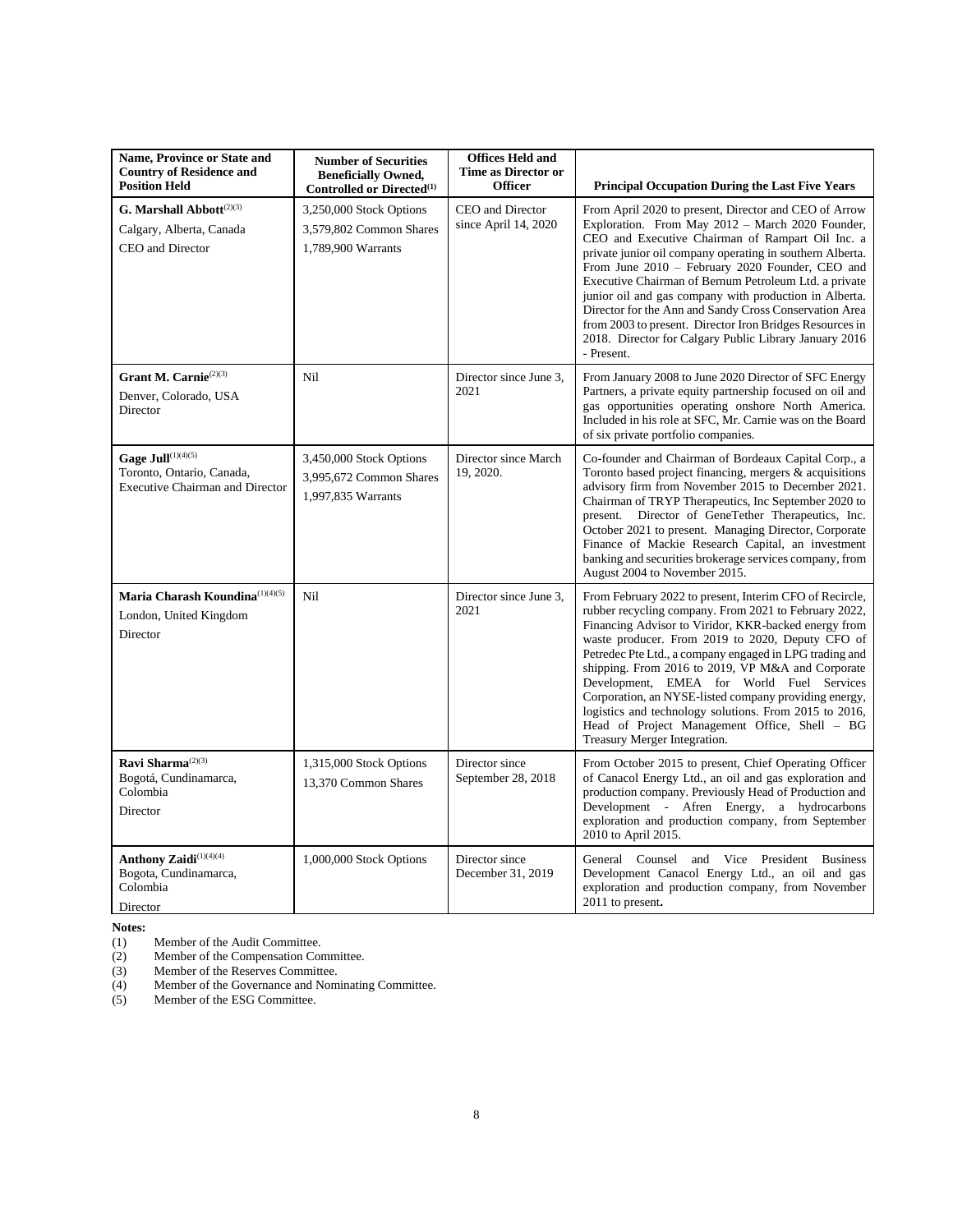#### *Cease Trade Orders, Bankruptcies, Penalties or Sanctions of Proposed Directors*

To the knowledge of management of the Corporation, none of those persons who are proposed directors of the Corporation are, or have been within the past ten (10) years, a director, chief executive officer or chief financial officer of any company, including the Corporation, that while such person was acting in that capacity, was the subject of a cease trade order, an order similar to a cease trade order or an order that denied the relevant company access to any exemption under securities legislation, that was in effect for a period of more than thirty (30) consecutive days, or after such persons ceased to be a director, chief executive officer or chief financial officer of the company, was the subject of a cease trade order, an order similar to a cease trade order or an order that denied the relevant company access to any exemption under securities legislation, for a period of more than thirty (30) consecutive days, which resulted from an event that occurred while acting in such capacity.

To the knowledge of management of the Corporation, none of those persons who are proposed directors of the Corporation is, or has been within the past ten (10) years, a director or executive officer of any company, including the Corporation, that, while such person was acting in that capacity, or within one (1) year of that person ceasing to act in that capacity, became bankrupt, made a proposal under any legislation relating to bankruptcy or insolvency or was subject to or instituted any proceedings, arrangement or compromise with creditors or had a receiver, receiver manager or trustee appointed to hold its assets. None of the persons who are proposed directors of the Corporation have, within the past ten (10) years, became bankrupt, made a proposal under any legislation relating to bankruptcy or insolvency, or become subject to or instituted any proceedings, arrangement or compromise with creditors or had a receiver, receiver manager or trustee appointed to hold his assets.

To the knowledge of management of the Corporation, none of those persons who are proposed directors of the Corporation have been subject to any penalties or sanctions imposed by a court relating to securities legislation or by a securities regulatory authority or has entered into a settlement with a securities regulatory authority or been subject to any other penalties or sanctions imposed by a court or regulatory body that would likely be considered important to a reasonable Shareholder in deciding whether to vote for a proposed director.

**Unless otherwise directed, it is the intention of the persons designated in the accompanying form of proxy to vote in favour of the ordinary resolution respecting the election as directors of the six (6) nominees set forth above.** In order to be effective, the ordinary resolution in respect of the election of each nominee director must be passed by not less than a majority of the votes cast by Shareholders who vote in respect of this ordinary resolution.

## **Item 4 — Appointment of Auditors**

At the Meeting, Shareholders will be asked to approve an ordinary resolution to approve the appointment of Deloitte LLP, Chartered Professional Accountants ("**Deloitte LLP**"), of Calgary, Alberta as independent auditors of the Corporation at a remuneration to be fixed by the Board of Directors and to hold such office until the next annual meeting of Shareholders. Deloitte LLP has served as the Corporation's auditors since September 28, 2018.

**Unless otherwise directed, it is the intention of the persons designated in the accompanying form of proxy to vote in favour of the ordinary resolution to approve Deloitte LLP as independent auditors of the Corporation and to authorize the Board of Directors to fix the remuneration paid to the auditors.** In order to be effective, the ordinary resolution in respect of the appointment of the auditors of the Corporation and to fix their remuneration must be passed by not less than a majority of the votes cast by Shareholders who vote in respect of this ordinary resolution.

## **Item 5 — Approval of the Option Plan**

On June 6, 2022 the Board updated the Corporation's stock option plan (the "**Option Plan**") to make certain administrative changes as a result of updates to the TSXV policies regarding security based compensation. The Option Plan remains a 10% rolling stock option plan. A copy of the amended and restated plan is attached hereto as Appendix "F".

The purpose of the Option Plan is to provide directors, officers, employees and consultants of the Corporation or its subsidiaries, or any other individual or body corporate who may be granted an Option (as defined below) pursuant to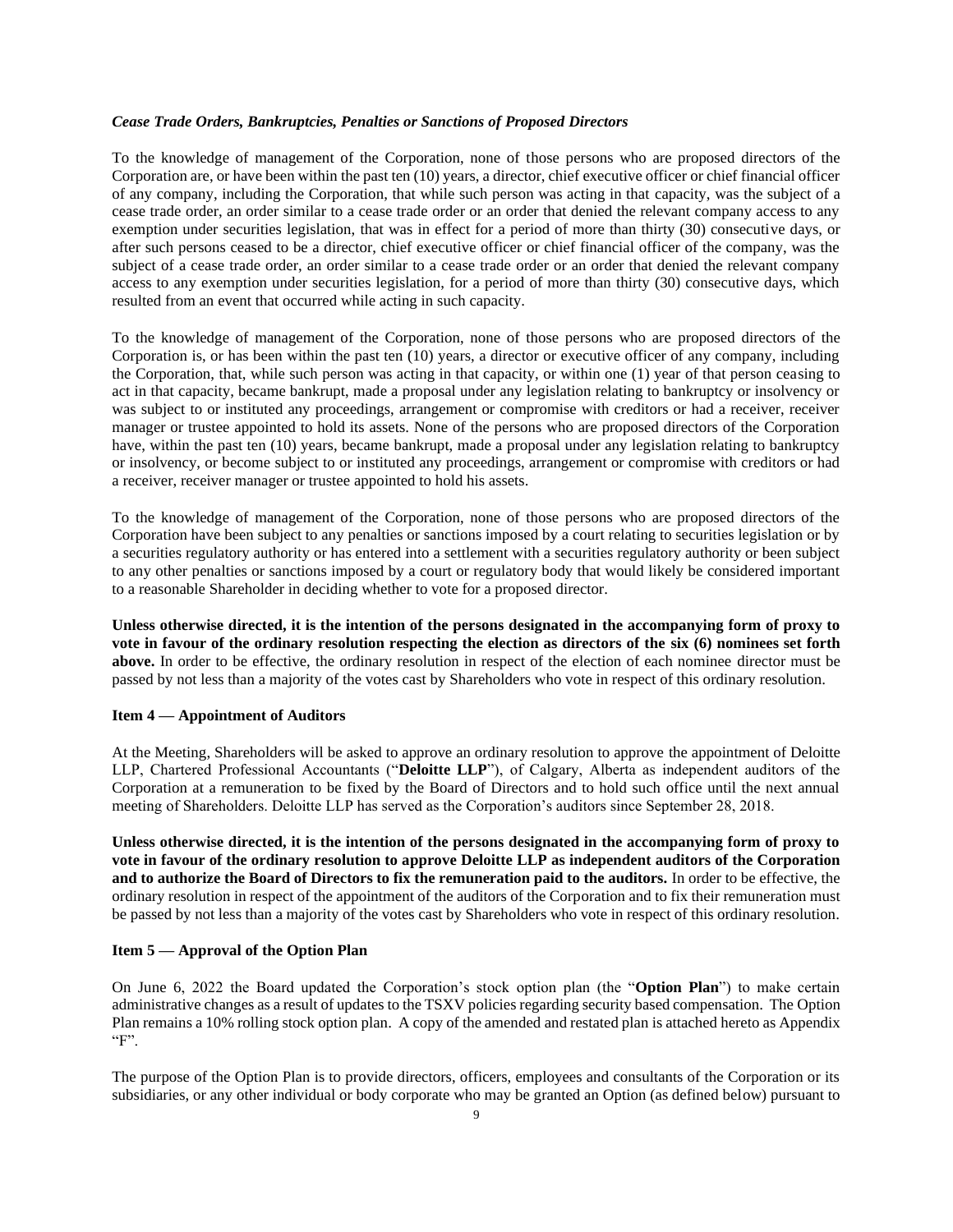the requirements of the TSXV (the "Participants") with a Share related mechanism to attract, retain and motivate Eligible Participants, to reward such of those persons by the grant of options under the Option Plan by the Board from time to time for their contributions toward the long term goals of the Company and to enable and encourage such persons to acquire Shares as long term investments. The material terms of the Option Plan are described below. The Option Plan is currently the Corporation's only securities-based compensation arrangement pursuant to which securities may be issued from treasury of the Corporation.

The maximum number of Shares issuable under the Option Plan at any time plus the number of Shares reserved for issue under all other security based compensation plans, shall not exceed 10% of the number of Shares issued and outstanding as of each date Options are awarded, inclusive of all Shares presently reserved for issuance pursuant to previously granted stock options. Options that have been cancelled or that have expired without being exercised in full shall continue to be issuable under the Option Plan.

Under the Option Plan, unless requisite disinterested Shareholder approval is obtained, the number of Shares that may be reserved for issue to any one person under Options or other security based compensation arrangements granted in any 12-month period shall not exceed 5% of the outstanding Shares calculated as at the date of grant. The total number of Shares issuable pursuant to Options to any one Consultant shall not exceed 2% of the issued and outstanding Shares of the Company as at the date of grant. The maximum aggregate number of Shares issuable pursuant to all Options granted in any 12 month period to all Investor Relations Service Providers must not exceed 2% of the Issued Shares of the Issuer, calculated as at the date of grant. The Board is authorized to determine the price per Share and the number of Shares that may be allotted to Participant and all other terms and conditions of the Options, subject to the terms of the Option Plan and the rules of the TSXV. Notwithstanding the foregoing, the exercise price per Share shall not be shall not be less than the closing price of the Shares on the day preceding the date of grant, less any discount permitted by the TSXV, or such other price as may be required or permitted by the TSXV.

The maximum aggregate number of Shares issuable pursuant to Options granted (or any other security based compensation granted or issued) to insiders of the Corporation (as a group) must not exceed 10% of the issued and outstanding Shares at any point in time, unless requisite disinterested shareholder approval is obtained. Furthermore, the maximum aggregate number of Shares issuable pursuant to Options granted (or any other security based compensation granted or issued) in any 12-month period to insiders of the Corporation (as a group) must not exceed 10% of the issued and outstanding Shares, calculated as at the date the Option is granted to any insider, unless requisite disinterested shareholder approval is obtained.

Options granted under the Option Plan may be exercisable for a period of up to 10 years and may vest at such times as determined by the Board at the time of grant, subject to acceleration in accordance with the terms of the Plan. Notwithstanding the foregoing, in the event the expiration date for an Option occurs during a Blackout Period (as defined in the Plan), the expiration date for such Option shall be the date that is the tenth business day after the expiry date of the Blackout Period. The exercise price must be paid in full on any exercise of Options.

Further, if an Option holder ceases to hold their position with the Corporation for any reason other than death, their Options may be exercised within the earlier of the expiry date and a period of up to 90 days following the date the Option holder ceases to be in that role, but only to the extent the Optionee was entitled to exercise the Option at the date of such cessation. In the event of death of an Optionee, their Options may be exercised within the earlier of the expiry date and a period of time not exceeding 12 months, and only to the extent the Optionee was entitled to exercise the Options at the date of death. Options granted pursuant to the Option Plan may not be transferred or assigned.

The Option Plan provides that in the event of a change of control the Board of Directors may determine the manner in which all unexercised Options granted under the Option Plan will be treated, including requiring the acceleration (conditionally or otherwise) of the time for the exercise of such stock options by the holder thereof and of the time for the fulfillment of any conditions or restrictions on such exercise, subject to the certain rights provided to holders set forth in the Option Plan. If the Board of Directors elects to accelerate (conditionally or otherwise) the vesting of any or all outstanding stock options immediately prior to the completion of a change of control transaction, it may also determine that all such outstanding stock options will be purchased by the Corporation or a related entity for an amount per option equal to the transaction price, less the applicable exercise price (except that where the exercise price exceeds the transaction price, the amount per stock option for such stock options will be \$0.01), as of the date such transaction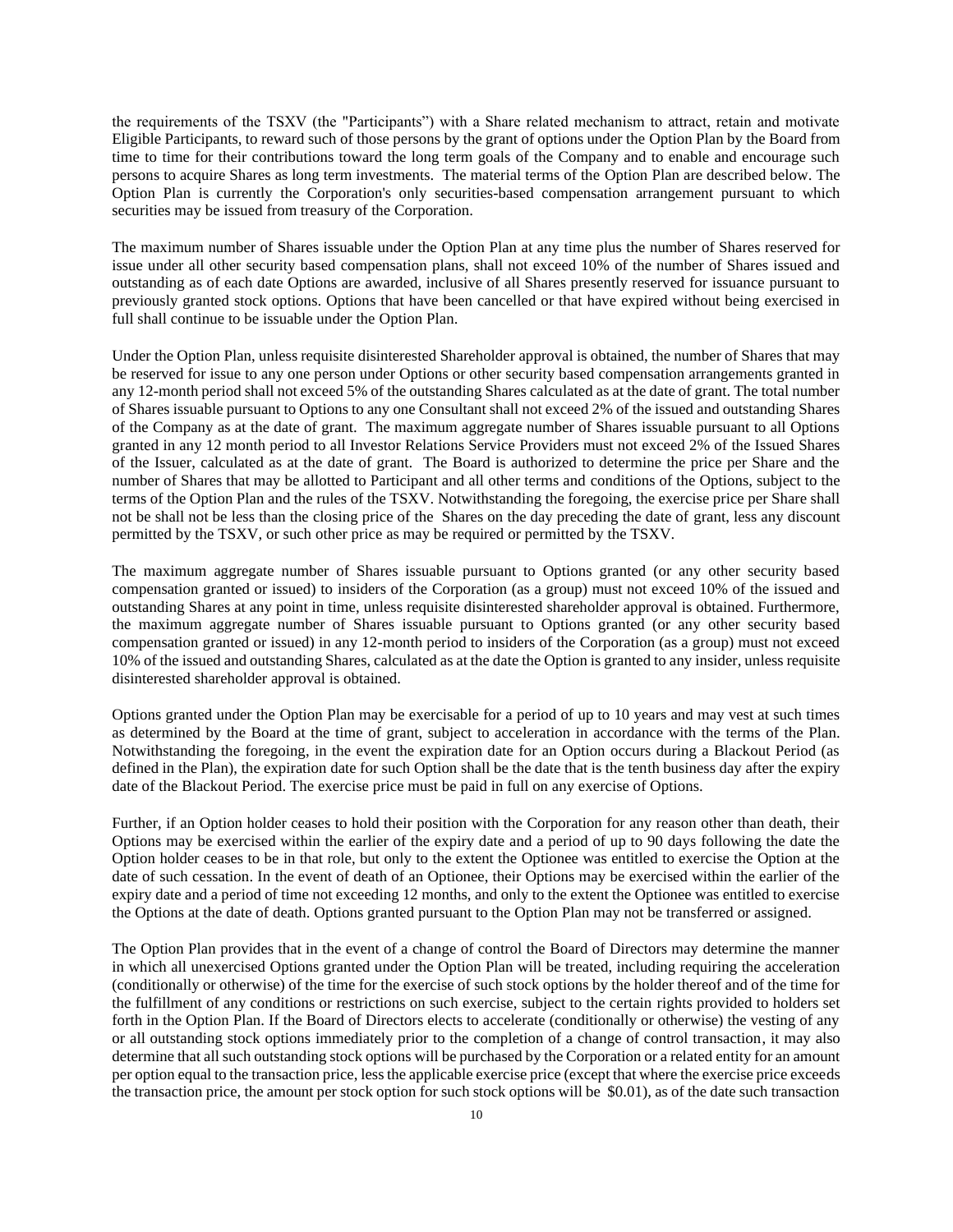is determined to have occurred or as of such other date prior to the transaction closing date as the Board of Directors may determine. For the purposes of the Option Plan, "transaction price" means the fair market value of a share based on the consideration payable in the applicable transaction as determined by the Board of Directors.

A "change of control" is defined in the Option Plan to include: (i) the acquisition by any persons acting jointly or in concert (as determined by the *Securities Act* (Alberta) (the "**Securities Act**")), whether directly or indirectly, of Common Shares that, together with all other Common Shares held by such persons, constitute in the aggregate more than 50% of all outstanding voting securities of the Corporation; (ii) an amalgamation, arrangement or other form of business combination of the Corporation with another corporation that results in the holders of voting securities of that other corporation holding, in the aggregate, more than 50% of all outstanding voting securities of the corporation resulting from the business combination; (iii) the sale, lease or exchange of all or substantially all of the property of the Corporation to another person, other than in the ordinary course of business of the Corporation or to a related entity; or (iv) any other transaction that is deemed to be a "change of control" for the purposes of the Option Plan by the Board of Directors in its sole discretion.

Under the Option Plan, if an "Offer" (as defined below) is made which, if successful, would result in a change of control, then all unexercised and unvested outstanding Options shall immediately vest and become exercisable by the stock option holders, notwithstanding any other vesting provisions in the Option Plan or in an option agreement, as to all or any of the Common Shares in respect of which such options have not previously been exercised, but such Common Shares may only be purchased for tender pursuant to such Offer. If for any reason such Common Shares are not taken up and paid for by the offeror pursuant to the Offer, any such Common Shares so purchased by a stock option holder shall be deemed to be cancelled and returned to the treasury of the Corporation, shall be added back to the number of Common Shares remaining available under the Option Plan and, upon presentation to the Corporation of share certificates representing such shares properly endorsed for transfer back to the Corporation, the Corporation shall refund to the stock option holder all consideration paid for such shares and, in such event, the stock option holder shall thereafter continue to hold the same number of unexercised and unvested outstanding stock options on the same terms and conditions, including the exercise price thereof, as were applicable thereto immediately prior to the time the subject Offer was made. For the purposes of the Option Plan, "offer" means an offer made generally to the holders of Common Shares in one or more jurisdictions to acquire, directly or indirectly, Common Shares and which is in the nature of a "takeover bid" as defined in the Securities Act and where the Common Shares are listed and posted for trading on a stock exchange and are not exempt from the formal bid requirements of the Securities Act.

The Shareholders of the Corporation will be asked to consider and if thought fit, approve an ordinary resolution authorizing the amendment and restatement of the Plan. The text of the ordinary resolution which management intends to place before the Meeting for approval, confirmation and adoption, with or without modification, is as follows:

"**BE IT RESOLVED** as an ordinary resolution of the Corporation that:

- 1. The stock option plan (the "**Plan**") of Arrow Energy Corp. (the "**Corporation**"), substantially in the form attached as Appendix "F" to the management information circular of the Corporation dated June 6, 2022 be and is hereby approved, ratified and confirmed.
- 2. The form of the Plan may be amended in order to satisfy the requirements or requests of any regulatory authorities, including the TSX Venture Exchange or at the discretion of the board of directors of the Corporation (the "**Board**") acting in the best interests of the Corporation without requiring further approval of the shareholders of the Corporation.
- 3. All issued and outstanding stock options previously granted, including stock options previously granted pursuant to previous stock option plans, be and are continued and are hereby ratified, confirmed and approved.
- 4. The shareholders of the Corporation hereby expressly authorize the Board to revoke this resolution before it is acted upon without requiring further approval of the Shareholders in that regard.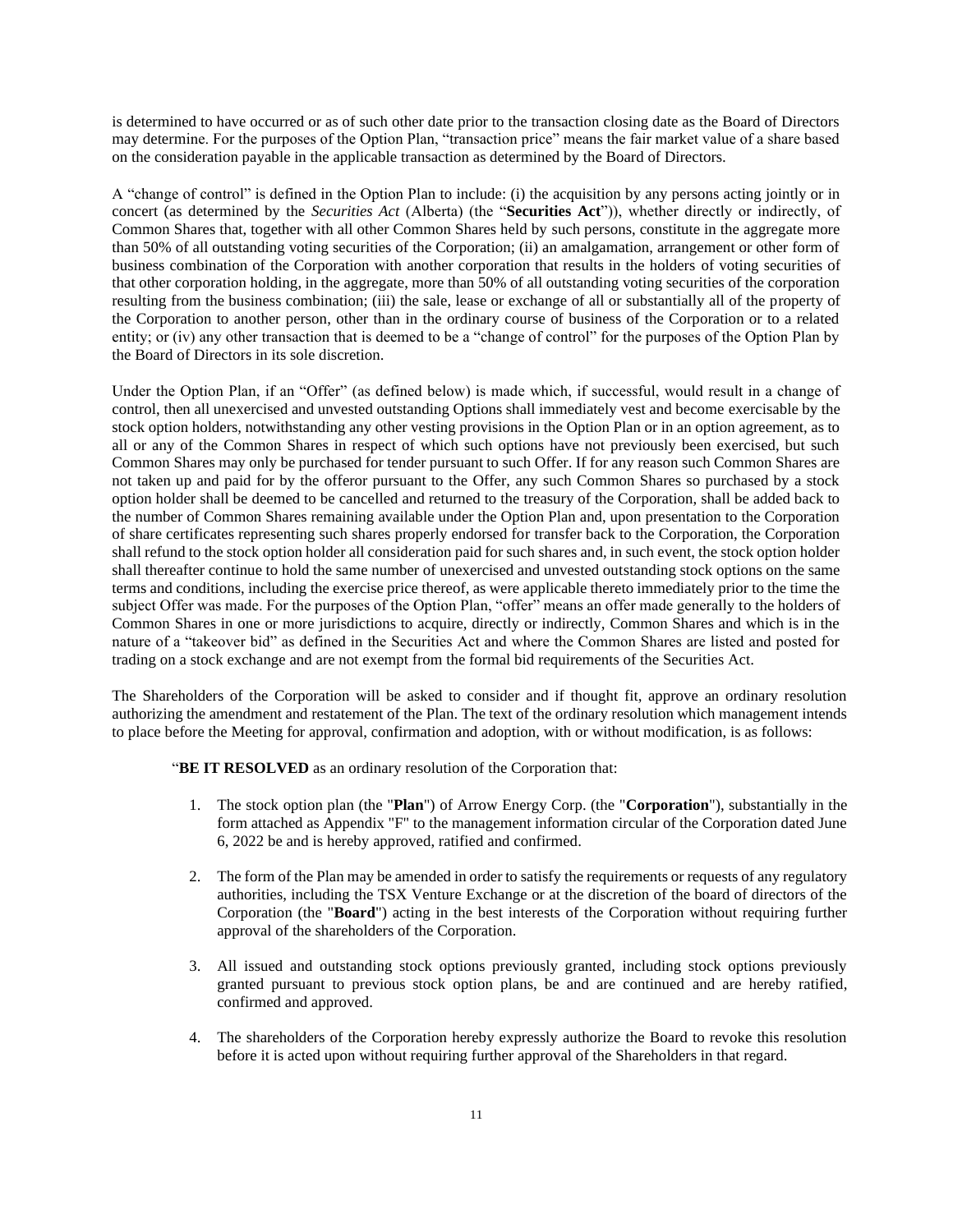5. Any one (or more) director(s) or officer(s) of the Corporation be and is hereby authorized and directed, on behalf of the Corporation, to take all necessary steps and proceedings and to execute, deliver and file any and all documents (whether under corporate seal of the Corporation or otherwise) that may be necessary or desirable to give effect to this resolution."

#### *Recommendation of the Board of Directors*

The Board of Directors has unanimously determined that approval of the foregoing resolution is in the best interests of the Corporation and unanimously recommends that Shareholders vote in favour of the foregoing resolution at the Meeting. **Unless otherwise directed, it is the intention of the persons designated in the accompanying form of proxy to vote in favour of the foregoing resolution.** In order to be effective, the foregoing resolution must be passed by not less than a majority of the votes cast by Shareholders who vote in respect of this ordinary resolution.

The proposed changes to the Option Plan are subject to TSXV acceptance. If the TSXV finds the disclosure to Shareholders to be inadequate, Shareholder approval as contemplated herein may not be accepted by the TSXV.

### **Item 6 – Approval of Option Grants to Independent Directors**

The Corporation seeks shareholder approval in order to grant 1,000,000 Options to each of Grant M. Carnie and Maria Charash Koundina in their capacity as independent directors.

Following the admission to listing of the Common Shares on AIM, the Compensation Committee reviewed the compensation provided to its non-executive directors as compared to the non-executive directors of comparable listed companies. At the conclusion of its review the Compensation Committee determined that it would be appropriate to grant 1,000,000 Options to each non-executive director and made a recommendation to the Board to that effect.

The Board, after considering the recommendation of the Compensation Committee, took advice on the matter from its Nomad at that time (being Arden Partners) and other advisors. The Nomad at that time informed advised the Board during those discussions that each of Mr. Grant M. Carnie and Ms. Maria Charash Koundina would be in order for them to be considered an "independent director" for the purposes of AIM Rules and that, under AIM Rules, it would be necessary advisable to obtain shareholder approval prior to granting options to them.

After considering the advice provided by the Nomad at that time and other advisors, and other relevant matters, including the Board's desire to treat the non-executive directors equitably in the circumstances, the Board resolved to: (i) immediately issue 1,000,000 Options to each of Mr. Anthony Zaidi and Mr. Ravi Sharma; and (ii) issue 1,000,000 Options to each of Mr. Grant M. Carnie and Ms. Maria Charash Koundina as soon as possible after obtaining the shareholder approval. The Board also determined to pursue shareholder approval of the option grant to Messrs. Carnie and Charash Koundina at the next meeting of the shareholders of the Corporation.

Accordingly, at the Meeting, Shareholders will be asked to approve the grant of 1,000,000 Options to each of Mr. Grant M. Carnie and Ms. Maria Charash Koundina (the "Option Grant Resolution"). The Option Grant Resolution must be passed by a majority of the vote cast by Shareholders who vote in respect of the Option Grant Resolution.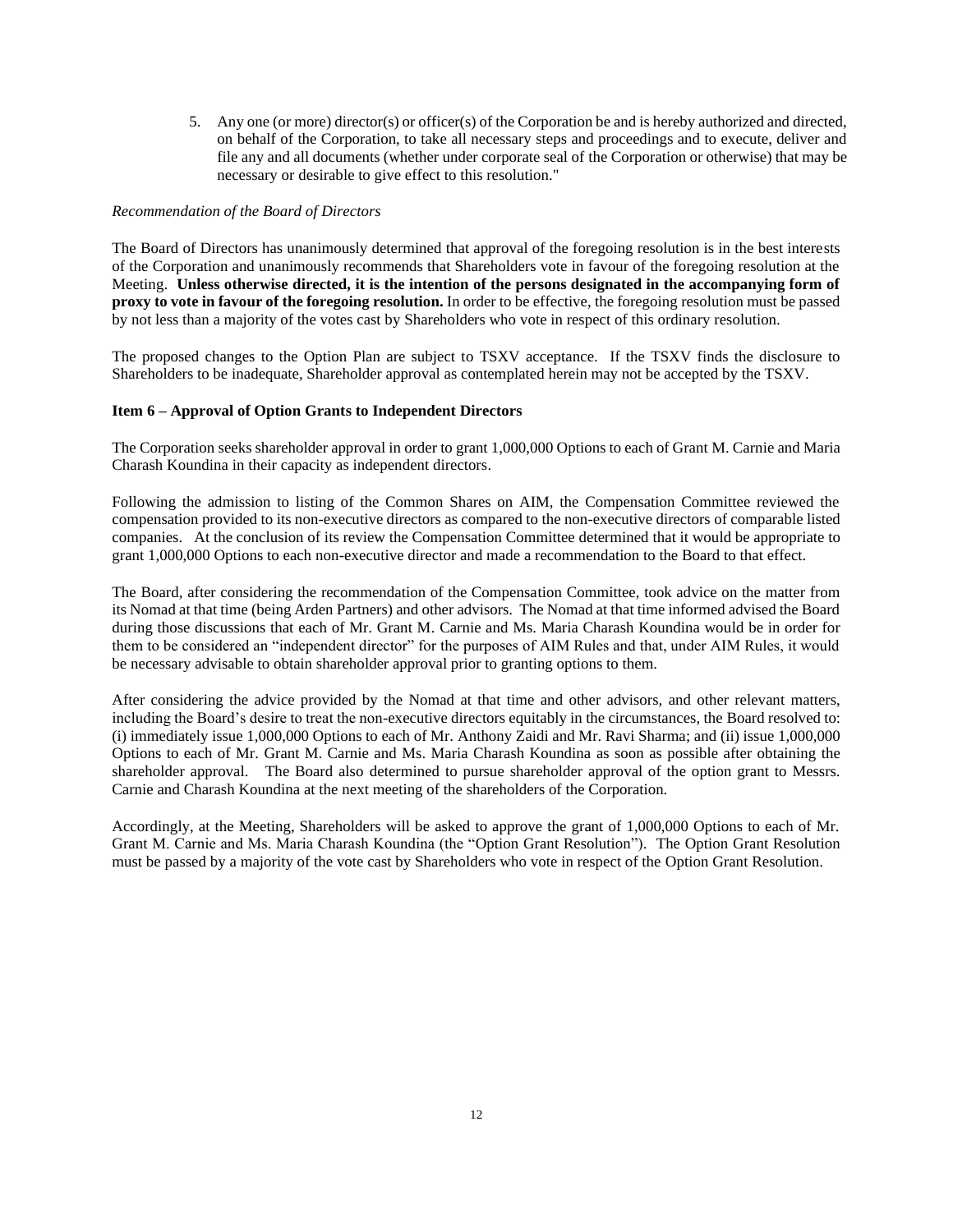The full text of the Option Grant Resolution is as follows:

### "RESOLVED THAT:

1. The grant by the Corporation of 1,000,000 options to each of Mr. Grant M. Carnie and Ms. Maria Charash Koundina in accordance with the stock option plan of the Corporation and on such terms as the Board of Directors of the Corporation may determine is hereby authorized and approved.

2. Any one Director or Officer of the Corporation is hereby authorized and directed to do all acts and things, to execute and deliver all agreements, documents and instruments, to give all notices and to deliver, file and distribute all documents and information which such person determines to be necessary or desirable to give effect to the intent of these resolutions."

#### *Recommendation of the Board of Directors*

The Board of Directors has unanimously determined that approval of the foregoing resolution is in the best interests of the Corporation and unanimously recommends that Shareholders vote in favour of the foregoing resolution at the Meeting. **Unless otherwise directed, it is the intention of the persons designated in the accompanying form of proxy to vote in favour of the foregoing resolution.** In order to be effective, the foregoing resolution must be passed by not less than a majority of the votes cast by Shareholders who vote in respect of this ordinary resolution.

## **Item 7 — Approval of Canacol Resolution**

On October 25, 2021, Canacol acquired 36,715,205 Common Shares and 18,357,602 Warrants pursuant to the Fundraising. Combined with the 5,000,000 Common Shares Canacol held prior to the Fundraising, Canacol is the registered holder of 41,715,205 Common Shares (representing approximately 19.4% of the issued and outstanding Common Shares) and 18,357,602 Warrants. Canacol would hold approximately 23.7% of the issued and outstanding Common Shares assuming the exercise of all the Warrants held by it and would be considered a "Control Person" for the purposes of applicable TSXV rules and policies, absent any restriction on the exercise of its Warrants.

To ensure that Canacol would not be considered a "Control Person" for the purposes of the TSXV Rules and to permit the Fundraising and admission to listing of the Common Shares on AIM to occur on a timely basis, Canacol agreed that its Warrants may not be exercised until the TSXV has first accepted any exercise which would result in Canacol holding more than 9.9% of the issued and outstanding Common Shares. In exchange, the Corporation agreed to seek Shareholder approval of an ordinary resolution (the "**Canacol Resolution**") at its 2022 annual general meeting to permit Canacol to become a 'control person' under Canadian securities law and to hold over 20% of the Corporation's issued and outstanding Common Shares in the event Canacol exercises its warrants. The Chairman, CEO, CFO and certain other members of senior management of the Corporation, holding in aggregate 13,405,605 Common Shares, have entered into voting support agreements pursuant to which they have agreed to vote all their Common Shares in favour of the Canacol Resolution.

Accordingly, at the Meeting, Shareholders will be asked to approve the Canacol Resolution. The Canacol Resolution must be passed by a majority of the vote cast by Shareholders who vote in respect of the Canacol Resolution, excluding Canacol and its affiliates and associates.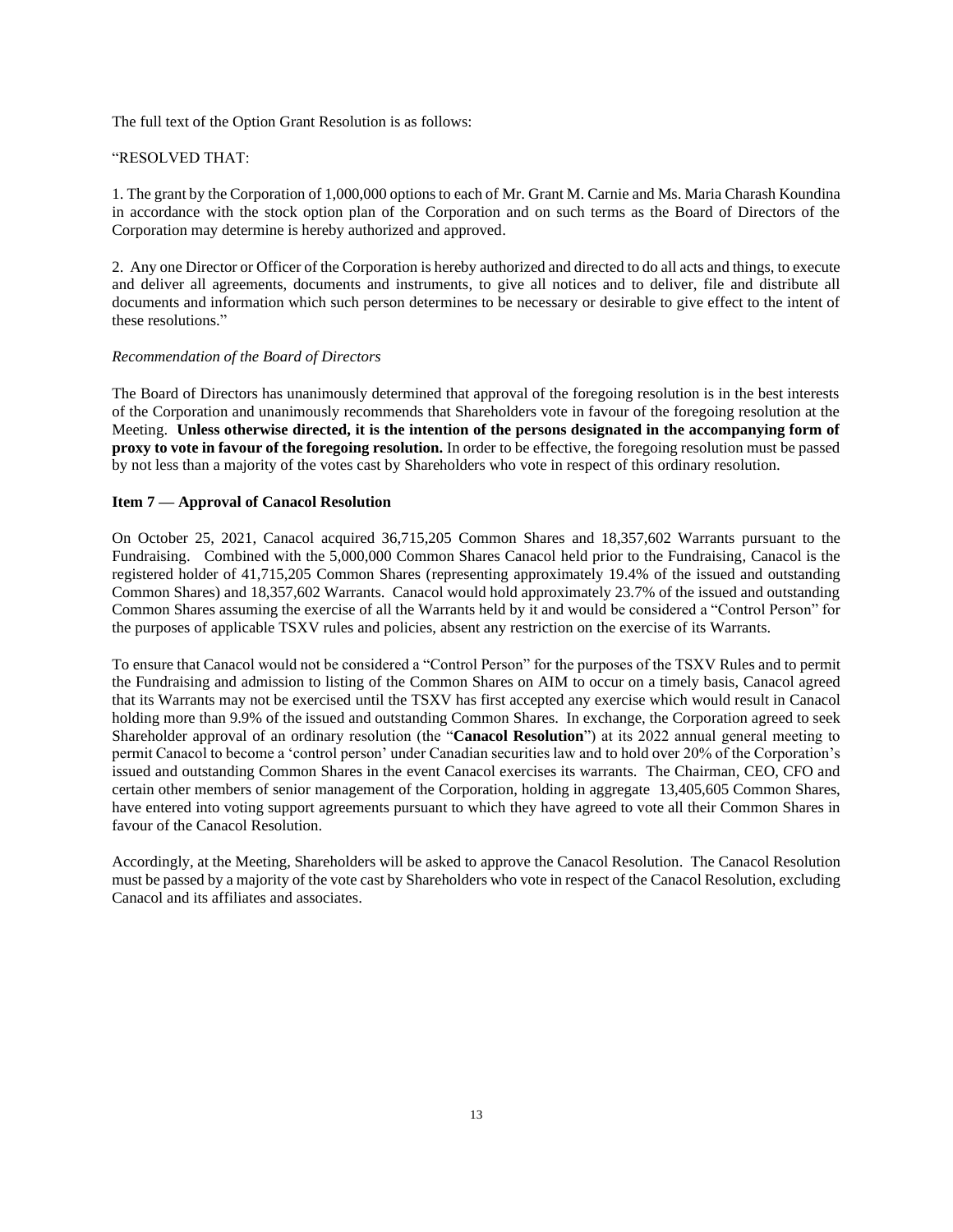The full text of the Canacol Warrants Resolution is as follows:

### "RESOLVED THAT:

1. The issuance by the Corporation to Canacol Energy Ltd. on October 25, 2021, of 36,715,205 common shares ("**Common Shares**") in the capital of the Corporation and 18,357,602 warrants (the "**Canacol Warrants**") on the terms more specifically set out in the management information circular and proxy statement of the Company dated June 6, 2022, is hereby ratified, confirmed and approved.

2. The issuance by the Corporation of Common Shares in connection with the exercise by Canacol from time-to-time of the Canacol Warrants is hereby authorized and approved.

3. The acquisition by Canacol of more than 20% of the voting rights attached to all issued and outstanding Common Shares and Canacol becoming a "control person" of the Corporation, for the purpose of applicable rules of the TSX Venture Exchange, is hereby ratified, confirmed and approved.

4. Any one Director or Officer of the Corporation is hereby authorized and directed to do all acts and things, to execute and deliver all agreements, documents and instruments, to give all notices and to deliver, file and distribute all documents and information which such person determines to be necessary or desirable to give effect to the intent of these resolutions, including, without limitation, to obtain acceptance of the TSX Venture Exchange of the foregoing.

#### *Recommendation of the Board of Directors*

The Board of Directors has unanimously determined that approval of the foregoing resolution is in the best interests of the Corporation and unanimously recommends that Shareholders vote in favour of the foregoing resolution at the Meeting. **Unless otherwise directed, it is the intention of the persons designated in the accompanying form of proxy to vote in favour of the foregoing resolution.** 

#### **Item 8 — Other Business**

The directors and officers of the Corporation are not aware of any matters, other than those indicated above, which may be submitted to the Meeting for action. However, if any other matters should properly be brought before the Meeting, the form of proxy confers discretionary authority to vote on such other matters according to the best judgment of the person holding the proxy at the Meeting.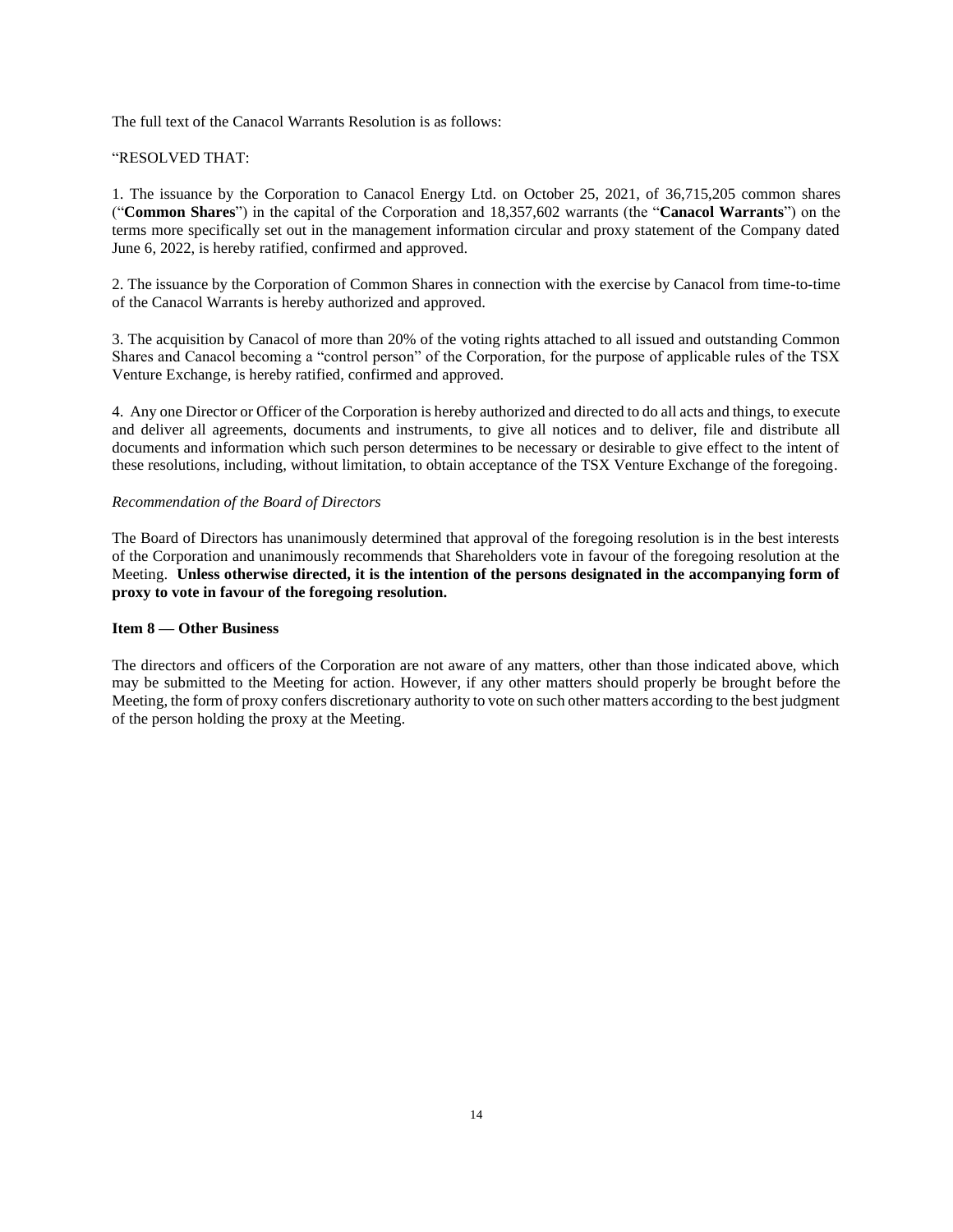## **PART III – STATEMENT OF EXECUTIVE COMPENSATION**

## **General**

The "**Named Executive Officers**" of the Corporation are defined by securities legislation to mean the following individuals: (i) any individual who served as Chief Executive Officer of the Corporation during the most recently completed financial year; (ii) any individual who served as Chief Financial Officer of the Corporation during the most recently completed financial year; (iii) the Corporation's three most highly compensated executive officers, other than the Chief Executive Officer or the Chief Financial Officer, at the end of the most recently completed financial year whose compensation was more than \$150,000 for that financial year; and (iv) each individual who would be a "Named" Executive Officer" under (iii) above but for the fact that the individual was neither an executive officer of the Corporation, nor acting in a similar capacity, at the end of the most recently completed financial year-end.

With respect to the financial year ended December 31, 2021, the Named Executive Officers of the Corporation were: Mr. Gage Jull, Mr. G. Marshall Abbott, Mr. Joe McFarlane and Mr. Max Satel.

### **All dollar amounts reported in this Part III are in Canadian dollars unless otherwise indicated.**

*Director and Named Executive Officer Compensation for the Financial Years Ended December 31, 2021 and 2020*

| <b>Table of Compensation Excluding Compensation Securities</b> |              |                                                                           |                     |                                               |                                       |                                                     |                                     |  |
|----------------------------------------------------------------|--------------|---------------------------------------------------------------------------|---------------------|-----------------------------------------------|---------------------------------------|-----------------------------------------------------|-------------------------------------|--|
| Name and<br><b>Position</b>                                    | Year         | <b>Salary, Consulting</b><br>Fee, Retainer or<br><b>Commission</b><br>\$) | <b>Bonus</b><br>\$) | <b>Committee</b><br>or Meeting<br>Fees<br>\$) | Value of<br><b>Perquisites</b><br>\$) | <b>Value of All</b><br>Other<br>Compensation<br>\$) | <b>Total</b><br>Compensation<br>\$) |  |
|                                                                |              |                                                                           |                     |                                               |                                       |                                                     |                                     |  |
| Gage Jull <sup>(1)</sup><br>Director and<br>Chairman of        | 2021<br>2020 | 236,093                                                                   | 241,667             | nil                                           | N/A                                   | 303,777                                             | 781,537                             |  |
| the Board                                                      |              | 78,462                                                                    | nil                 | nil                                           | nil                                   | 120,000                                             | 198,462                             |  |
| <b>Marshall</b><br>$\mathbf{Abbott}^{(2)}$                     | 2021         | 235,890                                                                   | 275,000             | nil                                           | N/A                                   | 313,002                                             | 823,893                             |  |
| CEO and<br>Director                                            | 2020         | 72,051                                                                    | nil                 | nil                                           | nil                                   | 120,000                                             | 192,051                             |  |
| Joe<br>McFarlane <sup>(3)</sup>                                | 2021         | 236,093                                                                   | 241,667             | nil                                           | N/A                                   | 303,777                                             | 781,537                             |  |
| <b>CFO</b>                                                     | 2020         | 72,051                                                                    | nil                 | nil                                           | nil                                   | 120,000                                             | 192,051                             |  |
| $Max$ Satel $(3)$<br><b>Executive VP</b>                       | 2021         | 236,093                                                                   | 241,667             | nil                                           | N/A                                   | 263,002                                             | 740,762                             |  |
| Corporate<br>Development<br>and Investor<br>Relations          | 2020         | N/A                                                                       | N/A                 | N/A                                           | N/A                                   | N/A                                                 | 192,051                             |  |
| <b>Anthony Zaidi</b><br>Director                               | 2021         | 52,257                                                                    | nil                 | nil                                           | nil                                   | 129,068                                             | 181,325                             |  |
|                                                                | 2020         | 20,105                                                                    | nil                 | nil                                           | nil                                   | nil                                                 | 20,105                              |  |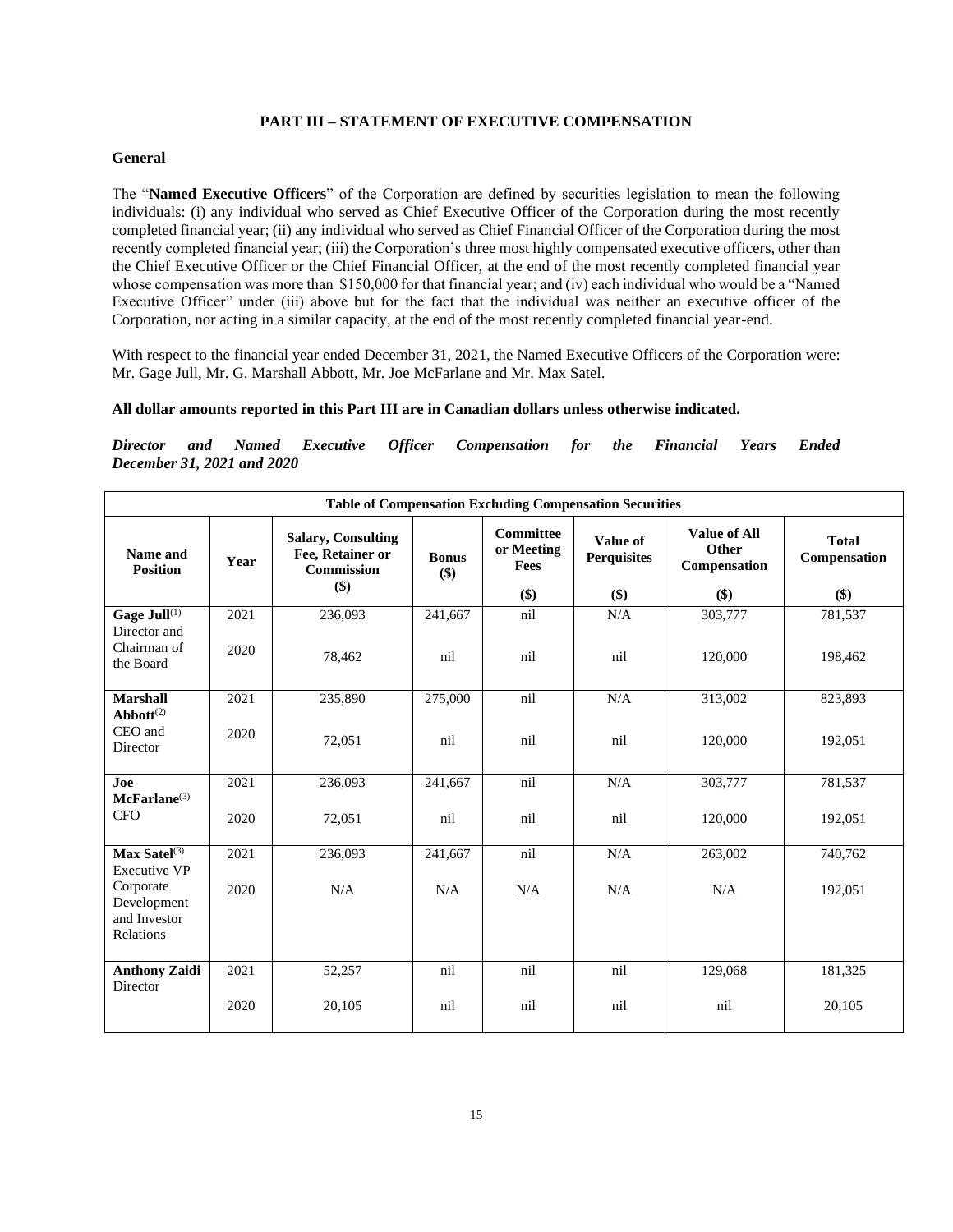| <b>Table of Compensation Excluding Compensation Securities</b>       |      |                                                                    |                       |                                               |                                         |                                                     |                                     |  |
|----------------------------------------------------------------------|------|--------------------------------------------------------------------|-----------------------|-----------------------------------------------|-----------------------------------------|-----------------------------------------------------|-------------------------------------|--|
| Name and<br><b>Position</b>                                          | Year | <b>Salary, Consulting</b><br>Fee, Retainer or<br>Commission<br>\$) | <b>Bonus</b><br>$($)$ | <b>Committee</b><br>or Meeting<br>Fees<br>\$) | Value of<br><b>Perquisites</b><br>$($)$ | <b>Value of All</b><br>Other<br>Compensation<br>(S) | <b>Total</b><br>Compensation<br>\$) |  |
| Ravi Sharma                                                          | 2021 | 52,257                                                             | nil                   | nil                                           | nil                                     | 129,068                                             | 181,325                             |  |
| Director                                                             | 2020 | 20,105                                                             | nil                   | nil                                           | nil                                     | nil                                                 | 59,500                              |  |
| Grant M.                                                             | 2021 | 44,090                                                             | nil                   | nil                                           | nil                                     | nil                                                 | 44,090                              |  |
| $Carnie^{(4)}$<br>Director                                           | 2020 | N/A                                                                | N/A                   | N/A                                           | N/A                                     | N/A                                                 | N/A                                 |  |
| Maria                                                                | 2021 | 44,090                                                             | nil                   | nil                                           | nil                                     | nil                                                 | 44,090                              |  |
| <b>Charash</b><br>Koundina $(4)$<br>Director                         | 2020 | N/A                                                                | N/A                   | N/A                                           | N/A                                     | N/A                                                 | N/A                                 |  |
| Tim De                                                               | 2021 | 7,832                                                              | nil                   | nil                                           | nil                                     | nil                                                 | 7,832                               |  |
| Freitas <sup>(6)</sup><br>Former<br>Director                         | 2020 | 20,105                                                             | nil                   | nil                                           | nil                                     | nil                                                 | 20,105                              |  |
| Gustavo                                                              | 2021 | $\overline{7,832}$                                                 | nil                   | nil                                           | nil                                     | nil                                                 | 7,832                               |  |
| <b>Antonio Dajer</b><br>Barguil <sup>(6)</sup><br>Former<br>Director | 2020 | 20,105                                                             | nil                   | nil                                           | nil                                     | nil                                                 | 20,105                              |  |
| <b>Brian</b>                                                         | 2021 | 7,832                                                              | nil                   | nil                                           | nil                                     | nil                                                 | 7,832                               |  |
| $Hearst^{(6)}$<br>Former<br>Director                                 | 2020 | 20,105                                                             | nil                   | nil                                           | nil                                     | nil                                                 | 20,105                              |  |

**Notes:** 

(1) Mr. Gage Jull was appointed Director and Executive Chairman of the Board on April 14, 2020 with an annual salary of \$200,000. In October 2021, Mr. Jull's base salary was changed to USD 270,000 annually. In 2020, Mr. Jull's employment compensation consisted of \$78,462 in cash and 4,000,000 phantom shares having an aggregate fair market value of \$120,000.

(2) Mr. Marshall Abbott was appointed CEO on April 14, 2020 with an annual salary of \$200,000. In October 2021, Mr. Abbott's base salary was changed to USD 270,000 annually. In 2020, Mr. Abbott's employment compensation consisted of \$72,051 in cash and 4,000,000 phantom shares having an aggregate fair market value of \$120,000.

(3) Mr. Joseph McFarlane was appointed CFO on April 24, 2020. In October 2021, Mr. McFarlane's base salary was changed to USD 270,000 annually. In 2020, Mr. McFarlane's employment compensation consisted of \$72,051 in cash and 4,000,000 phantom shares having an aggregate fair market value of \$120,000.

(4) Each Mr. Carnie and Ms. Charash Koundina became directors of the Corporation on June 3, 2021.

(5) Each of Messrs. De Freitas, Barguil and Hearst ceased to be a director of the Corporation on June 3, 2021.

(6) Beginning January 1, 2020, Director's fees were set at US\$15,000 per year for all non-executive Directors and on June 1, 2021 they were increased to US\$60,315 per year. All per meeting and chairperson fees were eliminated.

(7) On December 13, 2021, the Company granted stock options to Mr. Gage Jull (2,250,000 options), Mr. Marshall Abbott (2,450,000 options), Mr. Joe McFarlane (2,250,000), Mr. Max Satel (2,450,000), Mr. Ravi Sharma (1,000,000 options) and Mr. Anthony Zaidi (1,000,000 options), 1/3 of which shall vest over each of the next three years with a strike price of £.07625 per option (C\$0.15282 per Option, based on an exchange rate of \$0.5908:£1.00). For compensation disclosure purposes, these options were valued using the fair market value at the date they were granted using a Black-Scholes valuation model based on the following variables: a) risk-free rate 0.50%; b) Annualized Volatility 159.48%; c) dividend rate 0%; and d) Forfeiture rate 54%.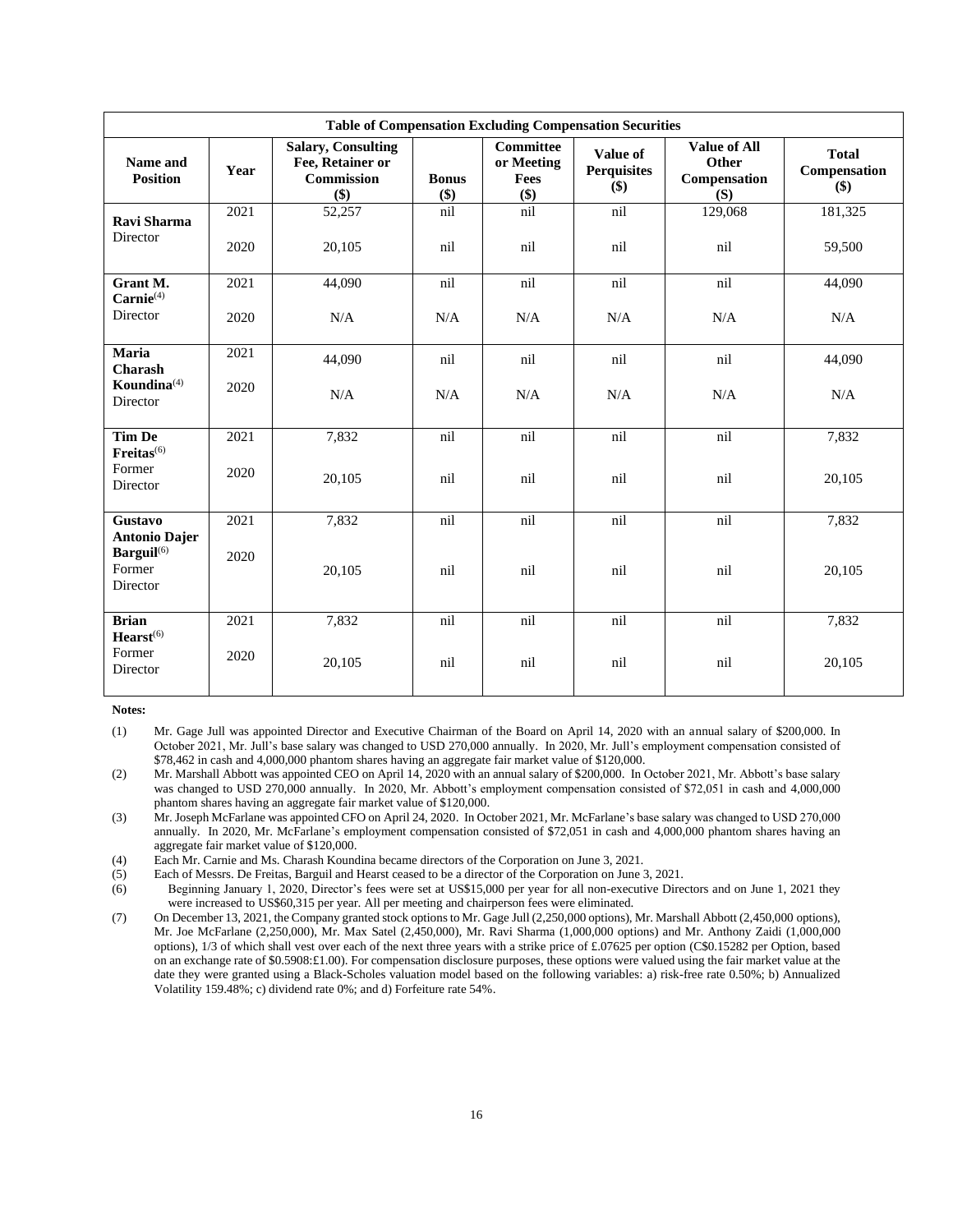## *Stock Options and Other Compensation Securities Granted or Exercised During the Financial Year Ended December 31, 2021*

Compensation securities were granted to directors or Named Executive Officers of the Corporation during the most recently completed financial year as set forth below.

| <b>Compensation Securities</b>                                                                    |                                             |                                                                                                                          |                                     |                                                                                |                                                                                                    |                                                                                                                |                                       |
|---------------------------------------------------------------------------------------------------|---------------------------------------------|--------------------------------------------------------------------------------------------------------------------------|-------------------------------------|--------------------------------------------------------------------------------|----------------------------------------------------------------------------------------------------|----------------------------------------------------------------------------------------------------------------|---------------------------------------|
| <b>Name and Position</b>                                                                          | <b>Type of</b><br>Compensati<br>on Security | Number of<br>Compensation<br>Securities,<br>Number of<br>Underlying<br>Securities, and<br>Percentage of<br>$Class^{(1)}$ | Date of<br><b>Issue or</b><br>Grant | <b>Issue</b><br><b>Conversion</b><br>or Exercise<br>Price<br>$({\bf 3})^{(6)}$ | <b>Closing Price</b><br>of Security or<br>Underlying<br><b>Security on</b><br>Date of Grant<br>\$) | <b>Closing</b><br>Price of<br><b>Security or</b><br>Underlying<br><b>Security at</b><br><b>Year End</b><br>\$) | <b>Expiry</b><br><b>Date</b>          |
| Gage Jull $^{(2)}$<br>Director and Chairman<br>of the Board                                       | <b>Stock Option</b>                         | 2,250,000<br>1.05%                                                                                                       | December<br>13, 2021                | GBp 7.625                                                                      | GBp 7.625                                                                                          | GBp 7.000                                                                                                      | June $13$ ,<br>2023, 2024<br>and 2025 |
| Marshall Abbott <sup>(2)</sup><br>CEO and Director                                                | <b>Stock Option</b>                         | 2,450,000<br>1.14%                                                                                                       | December<br>13, 2021                | GBp 7.625                                                                      | GBp 7.625                                                                                          | GBp 7.000                                                                                                      | June $13$ ,<br>2023, 2024<br>and 2025 |
| Joe McFarlane <sup><math>(2)</math></sup><br><b>CFO</b>                                           | <b>Stock Option</b>                         | 2,250,000<br>1.05%                                                                                                       | December<br>13, 2021                | GBp 7.625                                                                      | GBp 7.625                                                                                          | GBp 7.000                                                                                                      | June 13.<br>2023, 2024<br>and 2025    |
| <b>Max Satel</b><br><b>Executive VP Corporate</b><br>Development and<br><b>Investor Relations</b> | <b>Stock Option</b>                         | 2,450,000<br>1.14%                                                                                                       | December<br>13, 2021                | GBp 7.625                                                                      | GBp 7.625                                                                                          | GBp 7.000                                                                                                      | June $13$ ,<br>2023, 2024<br>and 2025 |
| <b>Anthony Zaidi</b><br>Director                                                                  | <b>Stock Option</b>                         | 1,000,000<br>0.47%                                                                                                       | December<br>13, 2021                | GBp 7.625                                                                      | GBp 7.625                                                                                          | GBp 7.000                                                                                                      | June $13$ ,<br>2023, 2024<br>and 2025 |
| Ravi Sharma<br>Director                                                                           | <b>Stock Option</b>                         | 1,000,000<br>0.47%                                                                                                       | December<br>13, 2021                | GBp 7.625                                                                      | GBp 7.625                                                                                          | GBp 7.000                                                                                                      | June $13$ ,<br>2023, 2024<br>and 2025 |
| Grant M. Carnie <sup>(3)</sup><br>Director                                                        | Nil                                         | Nil                                                                                                                      | Nil                                 | N <sub>i</sub> l                                                               | Nil                                                                                                | Ni1                                                                                                            | <b>Nil</b>                            |
| Maria Charash<br>Koundina $^{(3)}$<br>Director                                                    | Nil                                         | Nil                                                                                                                      | Nil                                 | Nil                                                                            | Nil                                                                                                | Nil                                                                                                            | <b>Nil</b>                            |

**Notes:** 

<sup>(1)</sup> Each Option entitles the holder to acquire one Common Share. The formula used for calculating the percentage of the class is as follows: *# of Common Shares issuable upon exercise of the applicable Options / # of issued and outstanding Common Shares as of December 31, 2021 x 100* 

<sup>(2)</sup> Messrs. Jull, Abbott and McFarlane do not hold any compensation securities other than the Stock Options and Phantom Stock Options described in the table immediately above and the Phantom Shares described above under the heading "*Director and Named Executive Officer Compensation For the Financial Years Ended December 31, 2021 and 2020".*

<sup>(3)</sup> Each Mr. Carnie and Ms. Charash Koundina became directors of the Corporation on June 3, 2021.

<sup>(4)</sup> Each of Messrs. De Freitas, Barguil and Hearst ceased to be a director of the Corporation on June 3, 2021.<br>(5) All Options are subject to the terms and conditions of the Option Plan, as further described in *Stock Opti* 

<sup>(5)</sup> All Options are subject to the terms and conditions of the Option Plan, as further described in *Stock Option Plan and Other Incentive Plans* below. The Options vest in thirds, with one third vesting upon each of the first, second and third anniversaries of issuance.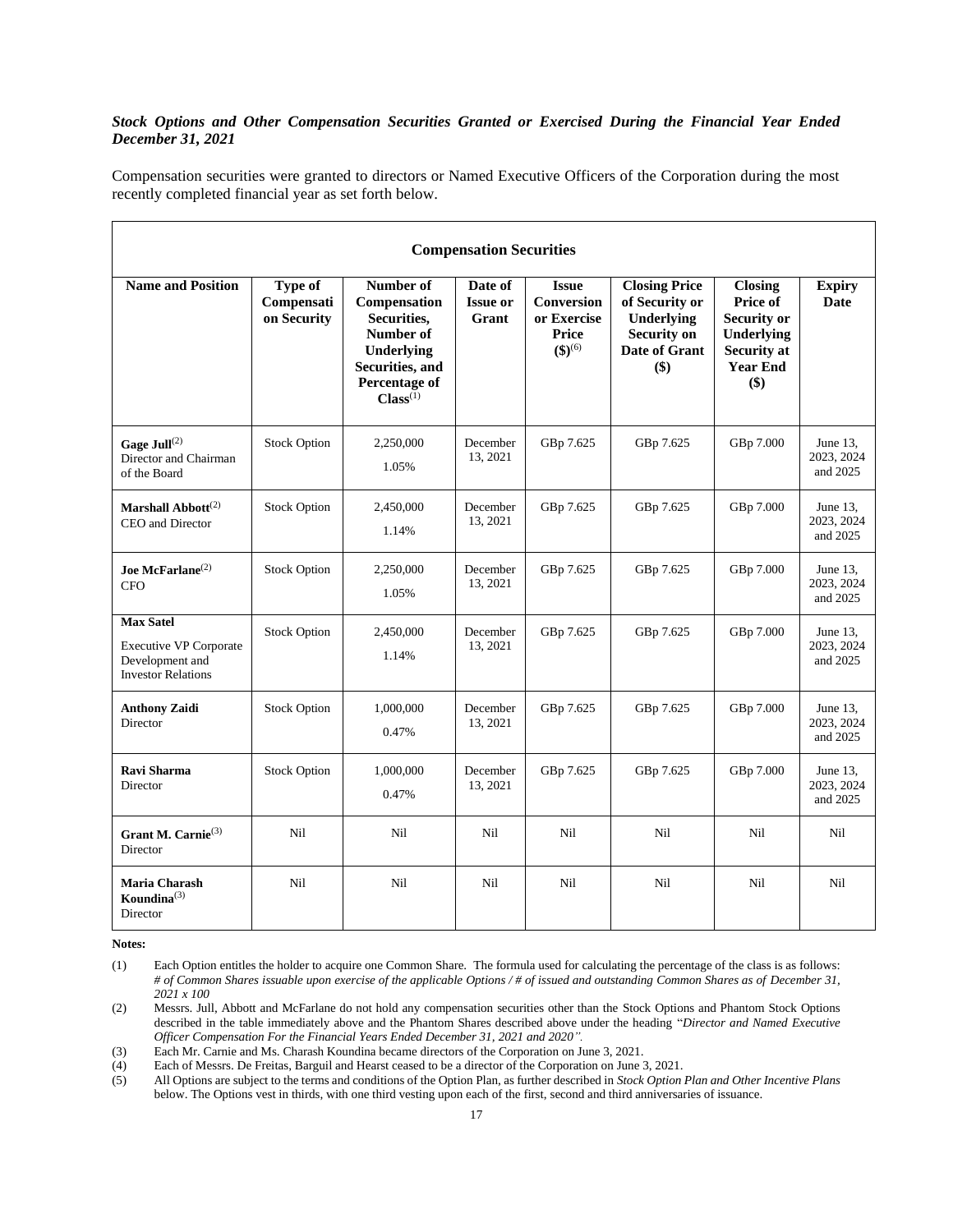(6) Each Option was granted with a strike price of £.07625 per option (C\$0.15282 per Option, based on an exchange rate of \$0.5908:£1.00).

Compensation securities were exercised by directors or Named Executive Officers of the Corporation during the most recently completed financial year as set forth below.

| <b>Exercise of Compensation Securities by Directors and NEOs</b>                                 |                                            |                                                                  |                                                           |                            |                                                                                     |                                                                                                                                               |                                                            |
|--------------------------------------------------------------------------------------------------|--------------------------------------------|------------------------------------------------------------------|-----------------------------------------------------------|----------------------------|-------------------------------------------------------------------------------------|-----------------------------------------------------------------------------------------------------------------------------------------------|------------------------------------------------------------|
| Name and<br><b>Position</b>                                                                      | Type of<br>Compensation<br><b>Security</b> | Number of<br>Underlying<br><b>Securities</b><br><b>Exercised</b> | <b>Exercise</b><br>Price<br>Per<br><b>Security</b><br>\$) | Date Of<br><b>Exercise</b> | <b>Closing Price</b><br><b>Per Security</b><br>on Date of<br><b>Exercise</b><br>\$) | <b>Difference</b><br><b>Between</b><br><b>Exercise</b><br><b>Price and</b><br><b>Closing</b><br>Price on<br>Date of<br><b>Exercise</b><br>\$) | <b>Total</b><br>Value on<br><b>Exercise</b><br>Date<br>\$) |
| <b>Gage Jull</b><br>Director and<br>Chairman of the<br>Board                                     | <b>Phantom Shares</b>                      | 4,000,000                                                        | \$0.00                                                    | October 24,<br>2021        | \$0.14                                                                              | \$0.14                                                                                                                                        | 560,000                                                    |
| <b>Marshall Abbott</b><br>CEO and Director                                                       | <b>Phantom Shares</b>                      | 416,667                                                          | \$0.00                                                    | April 12, 2021             | \$0.13                                                                              | \$0.13                                                                                                                                        | 54,167                                                     |
| <b>Marshall Abbott</b><br>CEO and Director                                                       | <b>Phantom Shares</b>                      | 3,583,333                                                        | \$0.00                                                    | October 24,<br>2021        | \$0.14                                                                              | \$0.14                                                                                                                                        | 501,667                                                    |
| <b>Joe McFarlane</b><br><b>CFO</b>                                                               | <b>Phantom Shares</b>                      | 4,000,000                                                        | \$0.00                                                    | October 24,<br>2021        | \$0.14                                                                              | \$0.14                                                                                                                                        | 560,000                                                    |
| <b>Max Satel</b><br>Executive VP<br>Corporate<br>Development and<br><b>Investor Relations</b>    | <b>Phantom Shares</b>                      | 4,000,000                                                        | \$0.00                                                    | October 24,<br>2021        | \$0.14                                                                              | \$0.14                                                                                                                                        | 560,000                                                    |
| <b>Gage Jull</b><br>Director and<br>Chairman of the<br>Board                                     | <b>Phantom Stock</b><br>Option             | 300,000                                                          | \$0.05                                                    | October 24,<br>2021        | \$0.14                                                                              | \$0.09                                                                                                                                        | 27,000                                                     |
| <b>Marshall Abbott</b><br>CEO and Director                                                       | <b>Phantom Stock</b><br>Option             | 300,000                                                          | \$0.05                                                    | October 24,<br>2021        | \$0.14                                                                              | \$0.09                                                                                                                                        | 27,000                                                     |
| <b>Joe McFarlane</b><br><b>CFO</b>                                                               | <b>Phantom Stock</b><br>Option             | 300,000                                                          | \$0.05                                                    | October 24,<br>2021        | \$0.14                                                                              | \$0.09                                                                                                                                        | 27,000                                                     |
| <b>Max Satel</b><br><b>Executive VP</b><br>Corporate<br>Development and<br>Investor<br>Relations | <b>Phantom Stock</b><br>Option             | 781,000                                                          | \$0.05                                                    | October 24,<br>2021        | \$0.14                                                                              | \$0.09                                                                                                                                        | 70,290                                                     |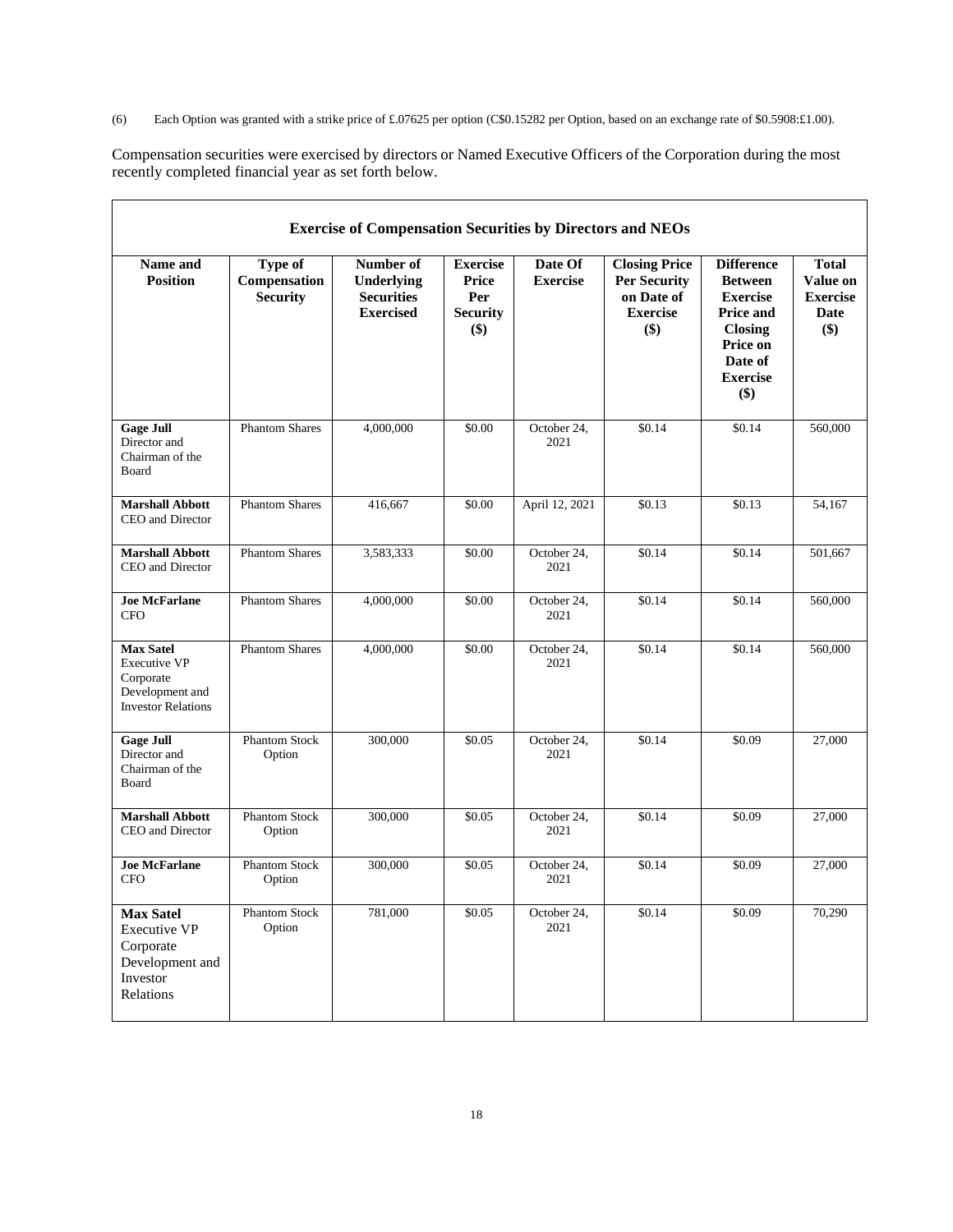#### **Stock Option Plan**

The Corporation has implemented the Plan as an integral component of its compensation arrangement for Eligible Participants. A description of the Plan can be found under the heading *"Annual and Special Meeting Business – Item 5- Approval of the Option Plan"* in this Circular.in this Circular.

The purpose of the Option Plan is to provide an incentive to Eligible Participants to achieve the longer-term objectives of the Corporation; to give suitable recognition to the ability and industry of such persons who contribute materially to the success of the Corporation; and to attract and retain persons of experience and ability, by providing them with the opportunity to acquire an increased proprietary interest in the Corporation. The longer-term focus of the Option Plan complements and balances the short-term elements of the compensation program of the Corporation.

The Option Plan is administered by the Board of Directors and all decisions and interpretations of the Board of Directors respecting the Option Plan or Options granted thereunder shall be conclusive and binding on the Corporation and on the optionees. The Board of Directors may, at any time and from time to time, grant Options under the Option Plan on terms and conditions to be determined by the Board of Directors from time to time, subject to the conditions contained in the Option Plan and subject to the policies of the TSXV. Previous grants of incentive stock options will not be taken into account when considering new grants.

As of the date hereof: (i) the Corporation has 13,545,000 Options outstanding under the Option Plan; and (ii) there remains for issuance under the Option Plan 8,027,467 Options, which together represents 10% of the currently outstanding Common Shares.

## **Employment, Consulting and Management Agreements**

During 2020, the Corporation entered into employment agreements with each of Mr. Gage Jull, Mr. G. Marshall Abbott and Mr. Joe McFarlane. Pursuant to those employment agreements, each executive's salary was set at \$200,000 per annum, half of which is payable in cash and half of which is payable in shares of the Corporation or equity-linked compensation in accordance with the terms of the employment agreement.

New employment agreements (the "**New Employment Agreements**") were made with each of Named Executive Officer as of November 23, 2021. Pursuant to those employment agreements, each executive's salary was set at USD\$270,000 per annum. The New Employment Agreements provide that the executive may also be entitled to an award under the Corporation's short or long term incentives at the discretion of the Board of Directors. If the executive`s employment agreement is terminated by the Corporation without just cause or by the executive for good reason, the executive shall be entitled to all accrued and unpaid base salary and vacation pay, plus the aggregate of (i) a retiring allowance equal to two times annual base salary; (ii) an amount equal to 15% of such amount to compensate for loss of other benefits and perquisites; and (iii) a lump sum payment in lieu of cash bonus equal to the cash bonus received by the executive during the previous two calendar years, divided by two.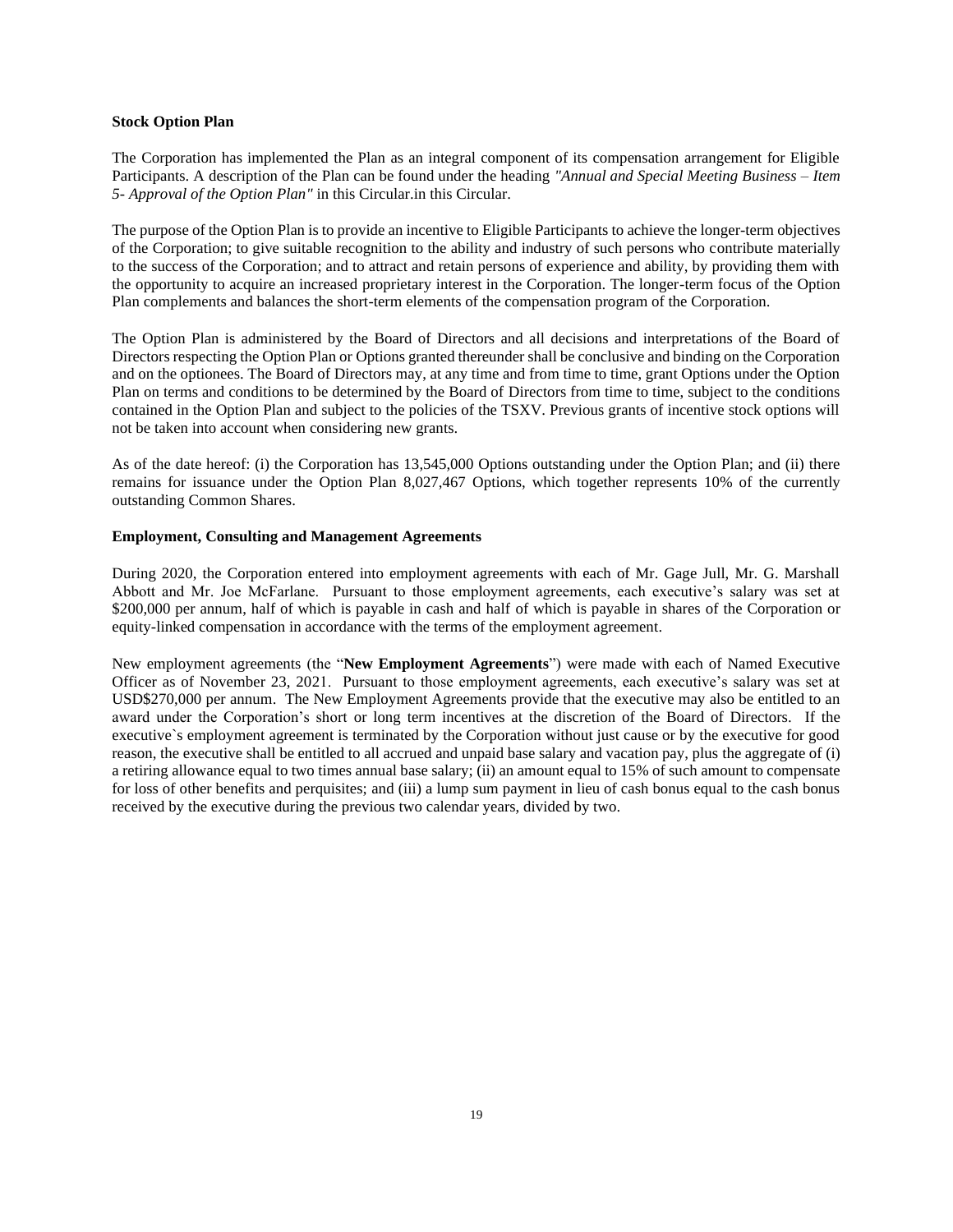## *Estimated Incremental Payments on Termination Without Cause*

The following table sets forth the estimated incremental payments and benefits that would be received following termination without cause of the Named Executive Officers had such event occurred on December 31, 2021.

| <b>Name</b>                                                                                          | <b>Employment</b><br>Agreements <sup>(1)</sup> (\$) | <b>Stock Option</b><br>Plan $^{(2)}$ (\$) | <b>Bonus</b> $(\$)$ | Total (\$) |
|------------------------------------------------------------------------------------------------------|-----------------------------------------------------|-------------------------------------------|---------------------|------------|
| <b>Gage Jull</b><br>Director and<br>Chairman of the<br>Board                                         | 787,272                                             | nil                                       | 241,667             | 1,028,939  |
| <b>Marshall Abbott</b><br>CEO and Director                                                           | 787,272                                             | nil                                       | 275,000             | 1,072,586  |
| <b>Joe McFarlane</b><br><b>CFO</b>                                                                   | 787,272                                             | nil                                       | 241,667             | 1,028,939  |
| <b>Max Satel</b><br><b>Executive VP</b><br>Corporate<br>Development and<br><b>Investor Relations</b> | 787,272                                             | nil                                       | 241,667             | 1,028,939  |

**Notes:**

(1) The employment agreements of the relevant Named Executive Officers provide for a termination payment upon a change of control or termination without just cause or other such events as described above, under the heading "*Employment, Consulting and Management Agreements*."

(2) Vesting of stock options is not accelerated upon termination without cause.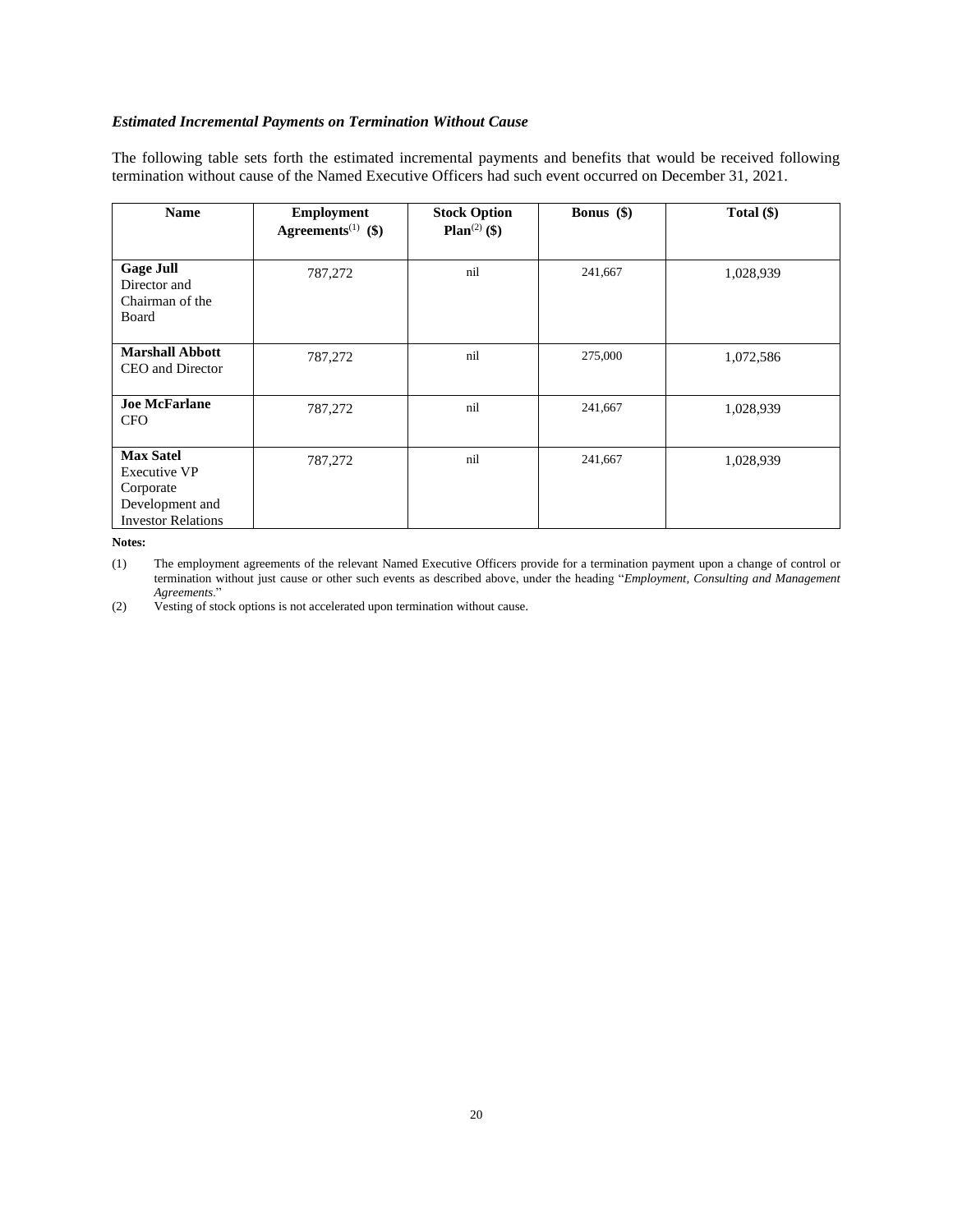#### *Estimated Incremental Payments on Change of Control*

The following table sets forth the estimated incremental payments and benefits that would be received by the Named Executive Officers following a change of control had such event occurred on December 31, 2021.

| <b>Name</b>                                                                                          | <b>Employment</b><br>Agreements (\$) | <b>Stock Option Plan</b> <sup>(2)</sup><br>$\left( \mathbb{S}\right)$ | <b>Bonus</b> $(\$)$ | Total $(\$)$ |
|------------------------------------------------------------------------------------------------------|--------------------------------------|-----------------------------------------------------------------------|---------------------|--------------|
| <b>Gage Juli</b><br>Director and Chairman<br>of the Board                                            | 684,584                              | 103,777                                                               | 241,667             | 1,030,029    |
| <b>Marshall Abbott</b><br>CEO and Director                                                           | 684,584                              | 113,002                                                               | 275,000             | 1,072,586    |
| <b>Joe McFarlane</b><br><b>CFO</b>                                                                   | 684,584                              | 103,777                                                               | 241,667             | 1,030,029    |
| <b>Max Satel</b><br><b>Executive VP</b><br>Corporate<br>Development and<br><b>Investor Relations</b> | 787,272                              | 113,002                                                               | 241,667             | 1,039,253    |

**Notes:**

(1) The employment agreements of the relevant Named Executive Officers provide for a termination payment upon a change of control or termination without just cause or other such events as described above, under the heading "*Employment, Consulting and Management Agreements*."

(2) As provided for in the Option Plan, upon a change of control all unvested Options shall vest and become immediately exercisable. Value is calculated based on the difference between the exercise of the Options and the closing price of the Common Shares on the TSXV on December 31, 2021, being \$0.12. Includes both Stock Options and Phantom Stock Options.

(3) All Phantom Shares have vested.

(4) Values are not disclosed for Mr. Scott, as his employment with the Corporation ended prior to December 31, 2021.

## **Oversight and Description of Named Executive Officer Compensation**

#### *Compensation Objectives and Process*

In assessing the compensation of its executive officers during 2021, the Corporation relied mainly on discussion between the Compensation Committee and the Board of Directors. The Compensation Committee reviews and recommends to the Board of Directors, among other things, policies in the following areas: corporate compensation and benefits policies, especially executive compensation, including the compensation of the CEO; terms and conditions of employee benefit plans, if any; employment agreements relating to the CEO and other executive officers of the Corporation; stock option grants to officers and employees of the Corporation; and directors' compensation. The Board of Directors is responsible for setting the overall compensation strategy of the Corporation and administering the Corporation's executive compensation program with input from the CEO and Compensation Committee in respect of all executive officers. As part of its mandate, the Board of Directors approves the remuneration of the Corporation's executive officers upon the recommendation of the Compensation Committee, including the Named Executive Officers of the Corporation. The Board of Directors is also responsible for reviewing the Corporation's compensation policies and guidelines generally.

The objective of the Corporation's executive compensation program is to motivate, reward and retain management talent needed to achieve the Corporation's business objectives. The compensation program is designed to ensure that compensation is competitive with other companies of similar size and is commensurate with the experience, performance and contribution of the individuals involved and the overall performance of the Corporation. In evaluating performance, the Board of Directors gives consideration to the Corporation's long-term interests and quantitative financial objectives, as well to the qualitative aspects of the individual's performance and achievements.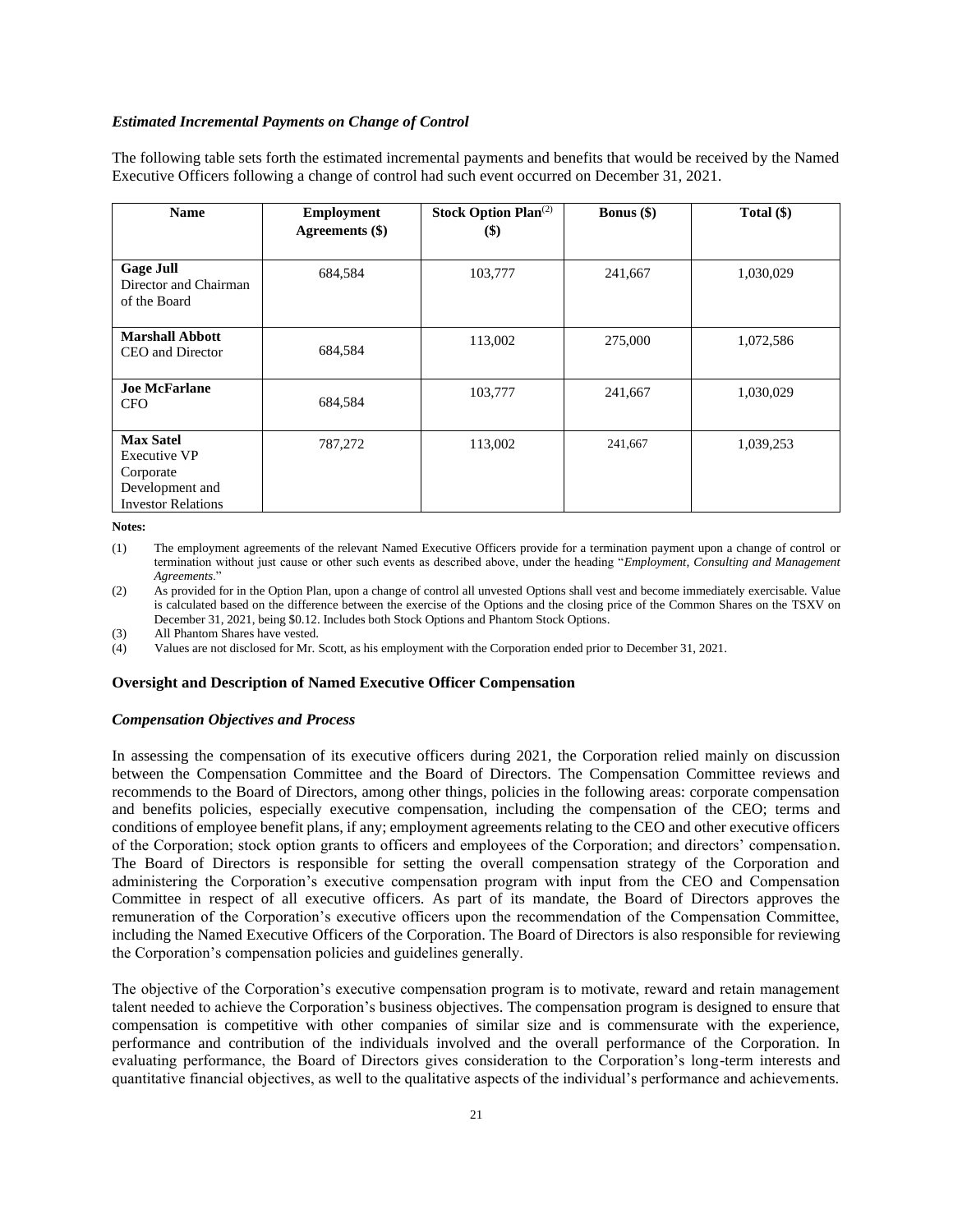Compensation for directors of the Corporation, if any, is also determined by the Board of Directors upon the recommendation of the Compensation Committee.

#### *Elements of Compensation*

The Corporation's executive compensation program is comprised of three principal components: base salary, incentive bonus plan and awards granted pursuant to the Option Plan. For 2021, the executive compensation program also included the issuance of Phantom Shares and Phantom Stock Options, as described below.

Executive officers are paid a base salary to compensate them for providing the leadership and specific skills needed to fulfill their responsibilities. The payment of base salaries is an important component of the Corporation's compensation program and serves to attract and retain qualified individuals. Base salaries for all employees of the Corporation are established for each position through comparative salary surveys of similar type and size corporations. In determining base salaries, the Board of Directors takes into account the knowledge of the industry and the financial resources of the Corporation.

Certain executive officers and other senior management were issued Phantom Shares and Phantom Stock Options in 2020, as the Corporation did not have the financial resources to afford their full salaries. Phantom Shares and Phantom Stock Options entitle the holder to a cash payment per Phantom Share or Phantom Option equal to the difference between the market price of the Common Shares on the date of exercise and the exercise price of the Phantom Share or Phantom Option, as applicable. The Phantom Shares and Phantom Stock Options were used to compensate said executive officers and senior management for providing the leadership and specific skills needed to fulfill their responsibilities while conserving funds available to the Corporation. Base salaries and Phantom Shares and Phantom Stock Options for executive officers and senior management of the Corporation were established for each position through comparative salary surveys of similar type and size of corporations. In determining base salaries and Phantom Shares and Phantom Stock Options, the Board of Directors took into account the knowledge of the industry and the financial resources of the Corporation. All such Phantom Shares and Phantom Stock Options have been exercised.

Incentive bonuses, in the form of cash payments, are designed to add a variable component of compensation based on corporate and individual performance for executive officers and employees. Bonuses also serve as a retention incentive for executive officers so that they remain in the employ of the Corporation. In 2021, a number of significant milestones took place that were considered by the Compensation Committee when awarding bonuses and compensation including the sale of LLA 23, the listing on the AIM, the subsequent financing and company performance. The Compensation Committee and Board of Directors weighted the above events by evaluating the expected current and future value to shareholders when awarding Incentive bonuses.

Awards pursuant to the Option Plan are intended to enhance the Corporation's long-term performance by rewarding executive officers for maximizing shareholder value over time. In determining the awards to be granted to executive officers, the Board of Directors takes into account the individual's position, scope of responsibility, ability to affect profits and shareholder value and the value of the options in relation to other elements of the individual executive officer's total compensation.

### *Significant Events Affecting Compensation*

In 2021 a number of significant milestones took place that were considered by the Compensation Committee when awarding bonuses and compensation including the sale of LLA 23, the listing on the AIM, the subsequent financing and company performance. Bonuses include cash payments that were made to management for the sale of LLA 23 and the successful AIM listing. Other Compensation, awarded as stock or options, includes the FMV of options issues to management as part of the Company's option plan as well as the market value of stock issued to management as part of the AIM listing and retirement of the Phantom shares process. Other items consider by the Compensation Committee when awarding Bonuses and Other Compensation were the significant savings recognized from aged payables, cancelation of a punitive marketing contract, renegotiation of the Canacol note including the conversion of debt into equity at the same price offered to shareholders in the financing as well as the share performance of the company. The Compensation Committee considered the expected value to shareholders when determining the Bonus and Other Compensation payments.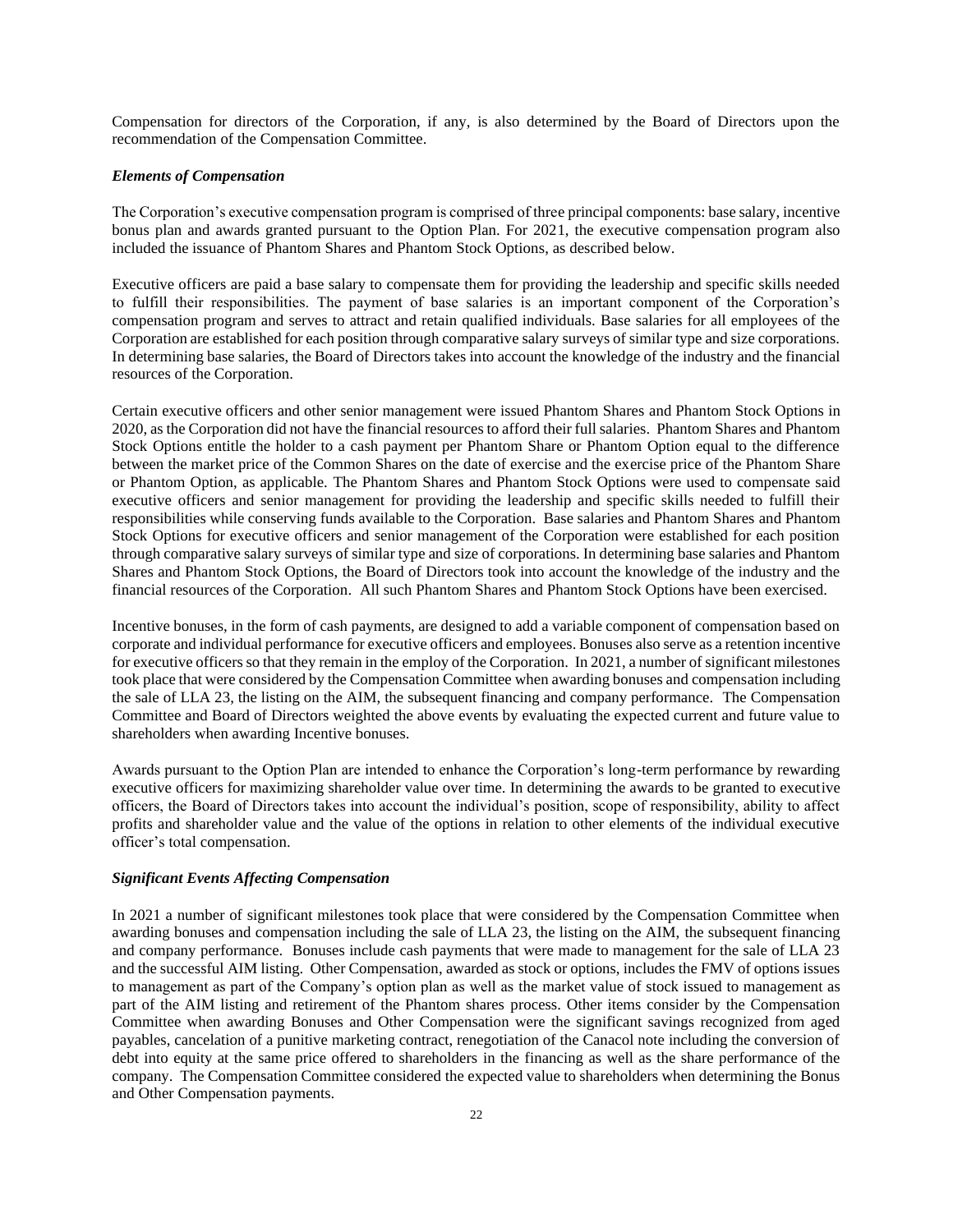#### **Pension Disclosure**

The Corporation does not have a pension plan or any other plan that provides for payments or benefits at, following or in connection with retirement and is not currently providing a pension to any directors of the Corporation or Named Executive Officers. The Corporation does not have a deferred compensation plan.

### **Securities Authorized for Issuance Under Equity Compensation Plans**

Set out below is information pertaining to the Corporation's Option Plan as at the year ended December 31, 2021:

| <b>Plan Category</b>                                             | Number of securities to be<br>issued upon exercise of<br>outstanding options,<br>warrants and rights | Weighted-average exercise<br>price of outstanding<br>options, warrants and<br>rights | <b>Number of securities</b><br>remaining available for<br>future issuance under<br>equity compensation plans<br>(excluding securities)<br>reflected in column $(a)$ ) |
|------------------------------------------------------------------|------------------------------------------------------------------------------------------------------|--------------------------------------------------------------------------------------|-----------------------------------------------------------------------------------------------------------------------------------------------------------------------|
| Equity compensation plans<br>approved by security holders        | 13,545,000                                                                                           | \$0.19                                                                               | 7.911.714(1)                                                                                                                                                          |
| Equity compensation plans<br>not approved by security<br>holders | nil                                                                                                  | nil                                                                                  | nil                                                                                                                                                                   |
| Total                                                            | 13,545,000                                                                                           | \$0.19                                                                               | 7,911,714                                                                                                                                                             |

**Notes:**

(1) The formula used for calculating the number of securities remaining available for future issuance under the Option Plan is as follows: *# of issued Shares X 10% — # of issued Options = # of Options available for future issuance*

#### **Indebtedness of Directors and Executive Officers**

At no time since the beginning of the last completed financial year did any director or officer, or any associate of any such director or officer, owe any indebtedness to the Corporation or owe any indebtedness to any other entity which is, or at any time has been, the subject of a guarantee, support agreement, letter of credit or other similar arrangement or understanding provided by the Corporation.

## **PART IV — CORPORATE GOVERNANCE DISCLOSURE**

In 2005, the Canadian Securities Administrators created National Policy 58-201 - *Corporate Governance Guidelines*  (the "**Policy**") and National Instrument 58-101 - *Disclosure of Corporate Governance Practices*, Form 58-101F1 and Form 58-101F2. The Policy addresses matters such as the constitution and independence of corporate boards, the functions to be performed by boards and their committees, and the effectiveness and education of board members. Below is the Corporation's corporate governance disclosure prescribed by Form 58-101F2 - *Corporate Governance Disclosure (Venture Issuers)* with respect to matters set out under the Policy.

## **Board of Directors**

The Board of Directors is currently comprised of six directors, four of whom are independent within the meaning of "independent" as defined in Section 1.4 National Instrument 52-110 - *Audit Committees*. Neither Gage Jull nor Marshall Abbott is considered to be independent because they are also executive officers of the Corporation.

In order to facilitate independent judgment, members of the Board of Directors recuse themselves from the discussion of and voting on any matters of the Corporation which may be perceived to place them in a conflict of interest.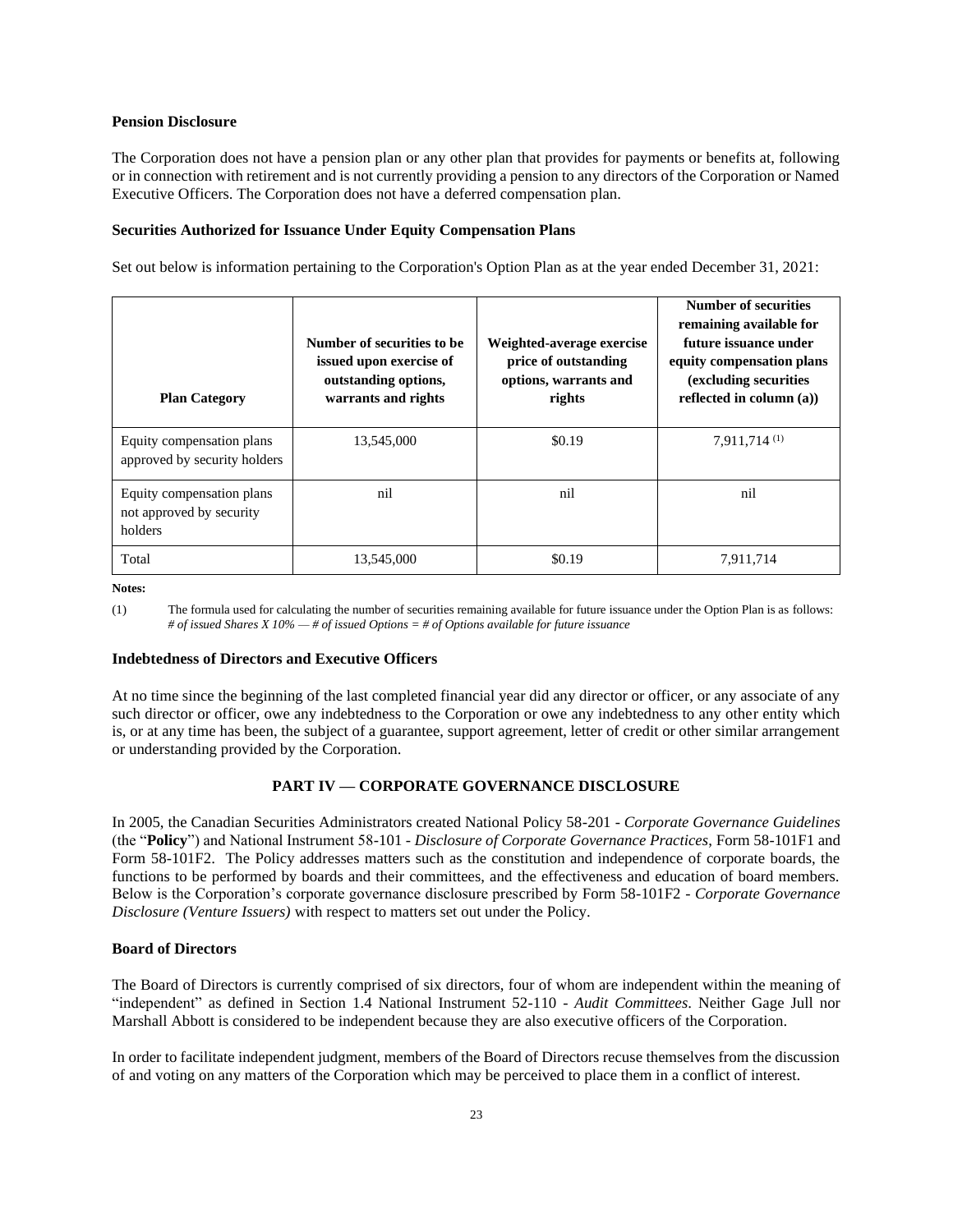#### **Directorships**

The following directors of the Corporation are also currently directors of other reporting issuers as set out below as of the date hereof:

| <b>Name</b>                                   | Name and Jurisdiction of<br><b>Reporting Issuer</b> | Name of<br>Trading<br><b>Market</b> | <b>Position</b>                          | From           | To      |
|-----------------------------------------------|-----------------------------------------------------|-------------------------------------|------------------------------------------|----------------|---------|
| <b>Gage Juli</b><br><b>Executive Chairman</b> | TRYP Therapeutics Inc.,<br>British Columbia         | <b>CSE</b>                          | Director and Chair of Audit<br>Committee | September 2020 | Present |
|                                               | GeneTether Therapeutics<br>Inc., British Colombia   | <b>CSE</b>                          | Director and Chair of Audit<br>Committee | October 2021   | Present |

## **Orientation and Continuing Education**

Each new director is given an outline of the nature of the Corporation's business, its corporate strategy, and current issues within the Corporation. New directors are also required to meet with management of the Corporation to discuss and better understand the Corporation's business and are given the opportunity to meet with counsel to the Corporation to discuss their legal obligations as directors of the Corporation.

In addition, management of the Corporation takes steps to ensure that its directors and officers are continually updated as to the latest corporate and securities policies which may affect the directors, officers and committee members of the Corporation as a whole. The Corporation continually reviews the latest securities rules and policies and is on the mailing list of the TSXV to receive updates to any of those policies. Any such changes or new requirements are then brought to the attention of the Corporation's directors either by way of director or committee meetings or by direct communication from management to the directors.

#### **Ethical Business Conduct**

To encourage and promote a culture of ethical business conduct, the Board of Directors has established a Whistleblower Policy which details the complaint procedure for financial concerns, an Insider Trading Blackout Policy which details the Corporation's policies ensuring strict compliance by all Insiders with the prohibition against insider trading, a Compliance with Anti-Corruption Laws Policy which ensures fair business dealings by prohibiting payment of any kind to government officials in order to gain improper advantages, and a Code of Business Conduct and Ethics (the "**Policies**"). The full text of each of the Policies is available free of charge to any person upon request to the Corporation at 1430 - 333 11th Avenue SW, T2R 1L9 Calgary, Alberta (Telephone: 403-237-5700).

In addition to the Policies, as some of the directors of the Corporation also serve as directors and officers of other companies engaged in similar business activities, the Board of Directors must comply with the conflict of interest provisions of the ABCA, as well as the relevant securities regulatory instruments, in order to ensure that directors exercise independent judgment in considering transactions and agreements in respect of which a director or officer has a material interest. Any interested director would be required to declare the nature and extent of his interest and would not be entitled to vote at meetings of directors which evoke any such conflict.

#### **Nomination of Directors**

The Governance and Nominating Committee is responsible for identifying new candidates for board nomination. The committee is comprised of three directors and identifies new candidates for the Board of Directors after consideration of the interests, independence and experience of the individual directors and the independence and experience requirements of the TSXV and the rules and regulations of applicable law. The Governance and Nominating Committee, in conjunction with the Chairman of the Board, also has responsibility for assessing the performance of the Board of Directors as a whole, the committees of the Board of Directors and the individual directors. The size of the Board of Directors allows for consistent communication amongst the directors and management with respect to matters of effectiveness.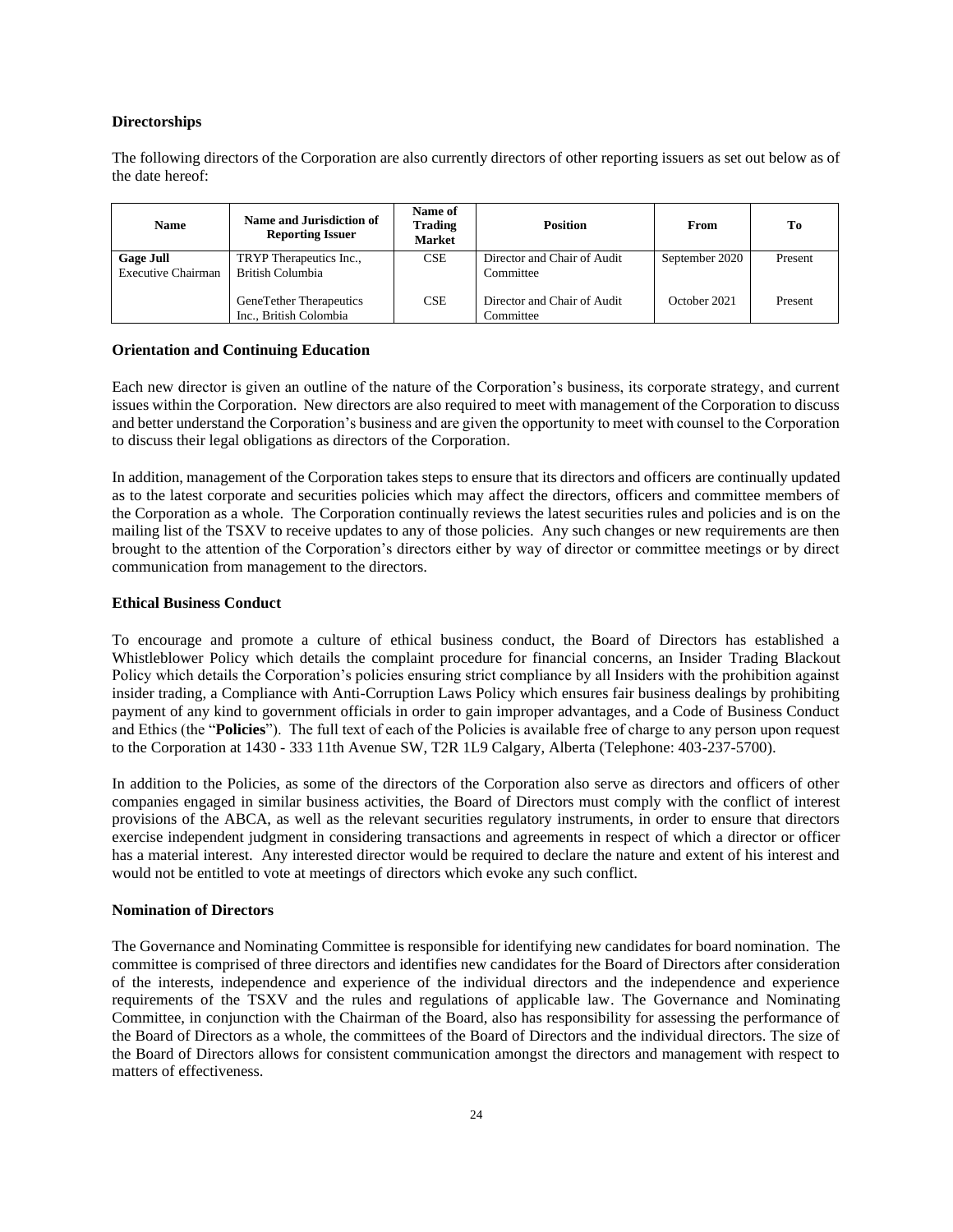The Governance and Nominating Committee Charter of the Corporation was adopted and approved on November 27, 2018, re-approved on February 10, 2020, and is attached as Appendix D.

### **Compensation**

The compensation for the directors, CEO and senior management is approved by the Board, after receiving a recommendation from the Compensation Committee. The Compensation Committee is comprised of at least one independent director and is responsible for making recommendations regarding compensation for the CEO, senior management executive officers, and directors by reviewing compensation in light of the employee's role. The Compensation Committee reviews competitive market data as publicly disclosed by corporations of similar type and size for compensation of directors and officers of the Corporation and makes recommendations to the Board of Directors regarding the format and quantum of such compensation. As part of this process, external consultants may be engaged by the Compensation Committee from time to time to conduct a competitive review of and to make specific recommendations on compensation for directors and officers of the Corporation.

The Compensation Committee Charter was adopted and approved on October 2, 2018, re-approved on February 10, 2020, and is attached as Appendix B.

#### **Audit Committee**

Under National Instrument 52-110 - Audit Committee, the Corporation is required to disclose information with respect to its audit committee, including the composition of the audit committee, the text of its audit committee charter (which was adopted and approved on October 2, 2018 and re-approved on February 10, 2020) and the fees paid to the external auditor. Such information is attached as Appendix A.

#### **Other Board Committees**

In addition to the Audit, Compensation and Governance and Nominating committees, the Board of Directors has established the following committees:

#### *Reserves Committee*

The Reserves Committee is comprised of three (3) independent directors and, among other things, assists the Board of Directors with its oversight responsibilities with respect to evaluating and reporting on the Corporation's oil and gas reserves. The Reserves Committee Charter was adopted and approved on November 27, 2018, re-approved on February 10, 2020, and is attached as Appendix C.

#### *Environmental, Social and Governance Committee*

The ESG Committee is comprised of three (3) directors and, among other things, assists the Board of Directors in fulfilling its oversight responsibilities with respect to the Corporation's social responsibility and sustainability management. The ESG Committee Charter was adopted and approved on June 6, 2022, and is attached as Appendix D.

#### **Assessments**

The size of the Board of Directors and management team allows for consistent communication amongst the directors and management with respect to matters of effectiveness.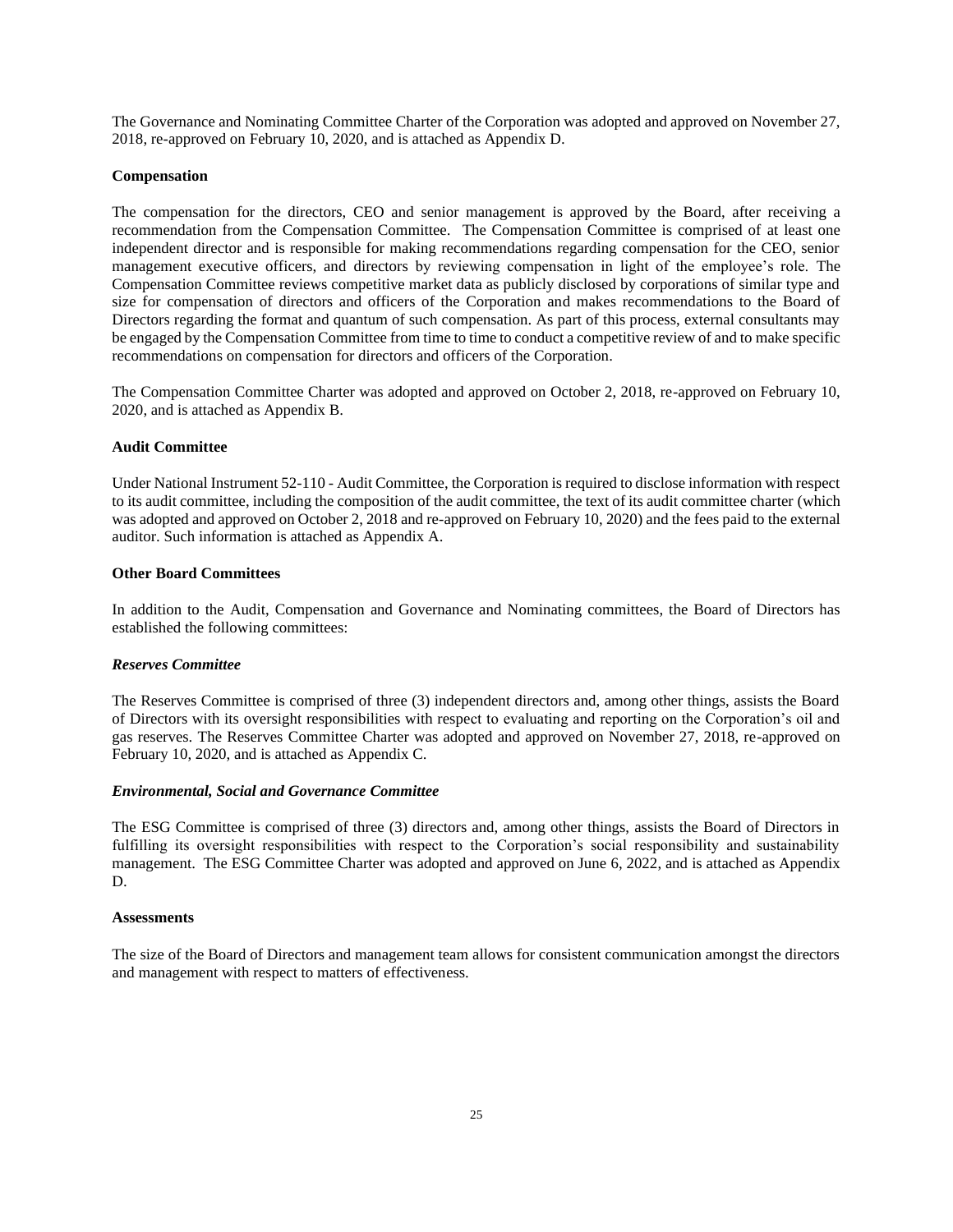## **PART V – ADDITIONAL INFORMATION**

Additional information relating to the Corporation is available under the Corporation's profile on the SEDAR website at www.sedar.com.

Financial information in respect of the Corporation and its affairs is provided in the Corporation's annual financial statements for the year ended December 31, 2021 and the related management's discussion and analysis. Copies of the Corporation's financial statements and related management's discussion and analysis are available on SEDAR at www.sedar.com and will be sent by the Corporation to any Shareholder upon request by calling (403) 237-5700.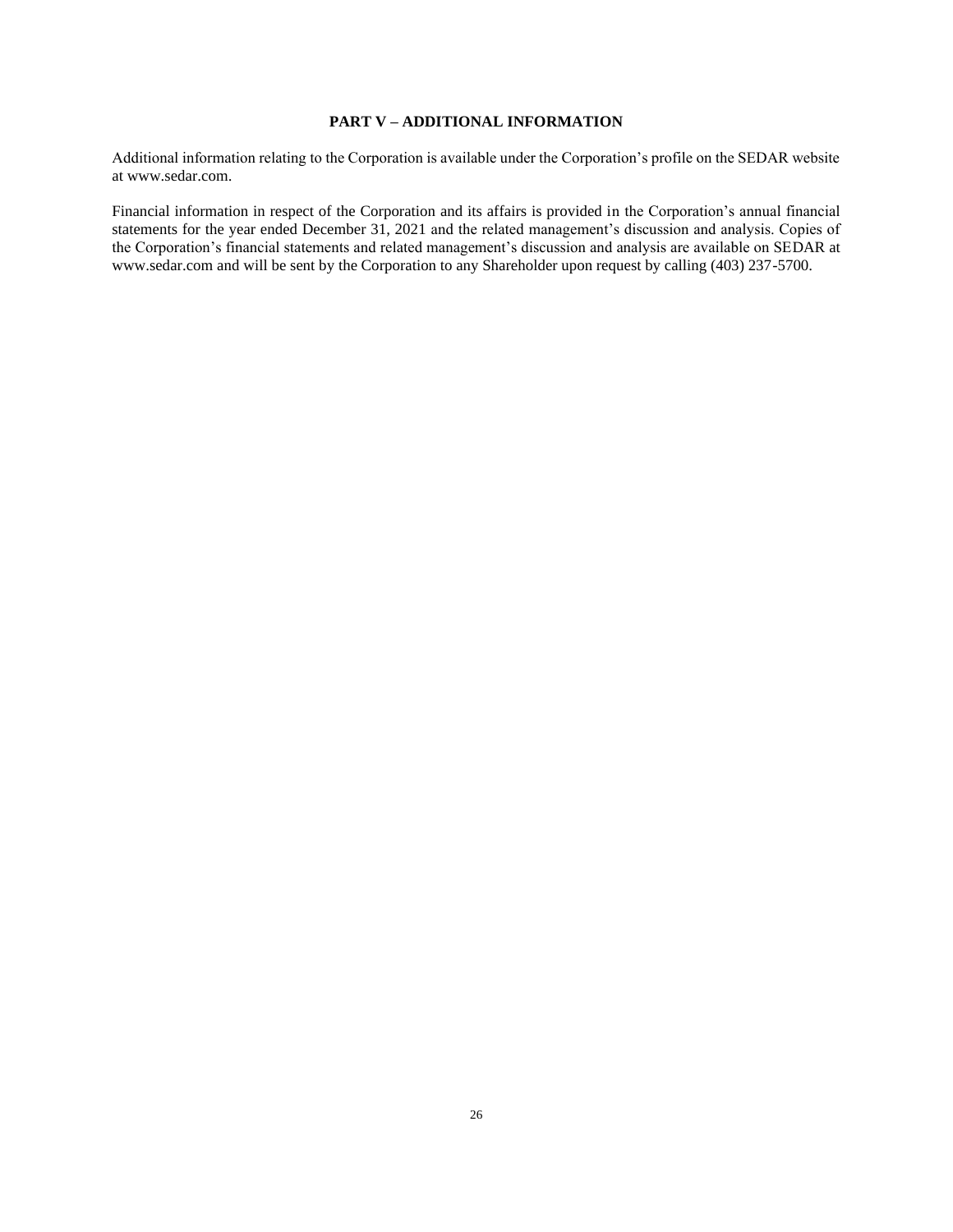## **APPENDIX A — AUDIT COMMITTEE OF ARROW EXPLORATION CORP.**

## **AUDIT COMMITTEE CHARTER**

## **MANDATE**

The primary function of the Audit Committee is to assist the Board of Directors in fulfilling its financial oversight responsibilities by reviewing the financial reports and other financial information provided by Arrow Exploration Corp. (the "**Company**") to regulatory authorities and shareholders, the Company's systems of internal controls regarding finance and accounting, and the Company's auditing, accounting and financial reporting processes. Consistent with this function, the Audit Committee will encourage continuous improvement of, and should foster adherence to, the Company's policies, procedures and practices at all levels. The Audit Committee's primary duties and responsibilities are to:

- serve as an independent and objective party to monitor the Company's financial reporting and internal control systems and review the Company's financial statements;
- review and appraise the performance of the Company's external auditors; and
- provide an open avenue of communication among the Company's auditors, financial and senior management and the Board of Directors.

## **COMPOSITION**

The Audit Committee shall be comprised of three directors as determined by the Board of Directors, the majority of whom shall be free from any relationship that, in the opinion of the Board of Directors, would reasonably interfere with the exercise of his or her independent judgment as a member of the Audit Committee. At least one member of the Audit Committee shall have accounting or related financial management expertise. All members of the Audit Committee that are not financially literate will work towards becoming financially literate to obtain a working familiarity with basic finance and accounting practices. For the purposes of the Audit Committee's Charter, the definition of "financially literate" is the ability to read and understand a set of financial statements that present a breadth and level of complexity of accounting issues that are generally comparable to the breadth and complexity of the issues that can presumably be expected to be raised by the Company's financial statements. The members of the Audit Committee shall be elected by the Board of Directors at its first meeting following the annual shareholders' meeting.

## **MEETINGS**

The Audit Committee shall meet at least four times annually, or more frequently as circumstances dictate. As part of its job to foster open communication, the Audit Committee will meet at least annually with the Chief Financial Officer and the external auditors in separate sessions.

## **RESPONSIBILITIES AND DUTIES**

To fulfill its responsibilities and duties, the Audit Committee shall:

## Documents/Reports Review

- (a) Review and update this Charter annually.
- (b) Review the Company's financial statements, MD&A and any annual and interim earnings, press releases before the Company publicly discloses this information and any reports or other financial information (including quarterly financial statements), which are submitted to any governmental body, or to the public, including any certification, report, opinion, or review rendered by the external auditors.
- (c) Confirm that adequate procedures are in place for the review of the Company's public disclosure of financial information extracted or derived from the Company's financial statements.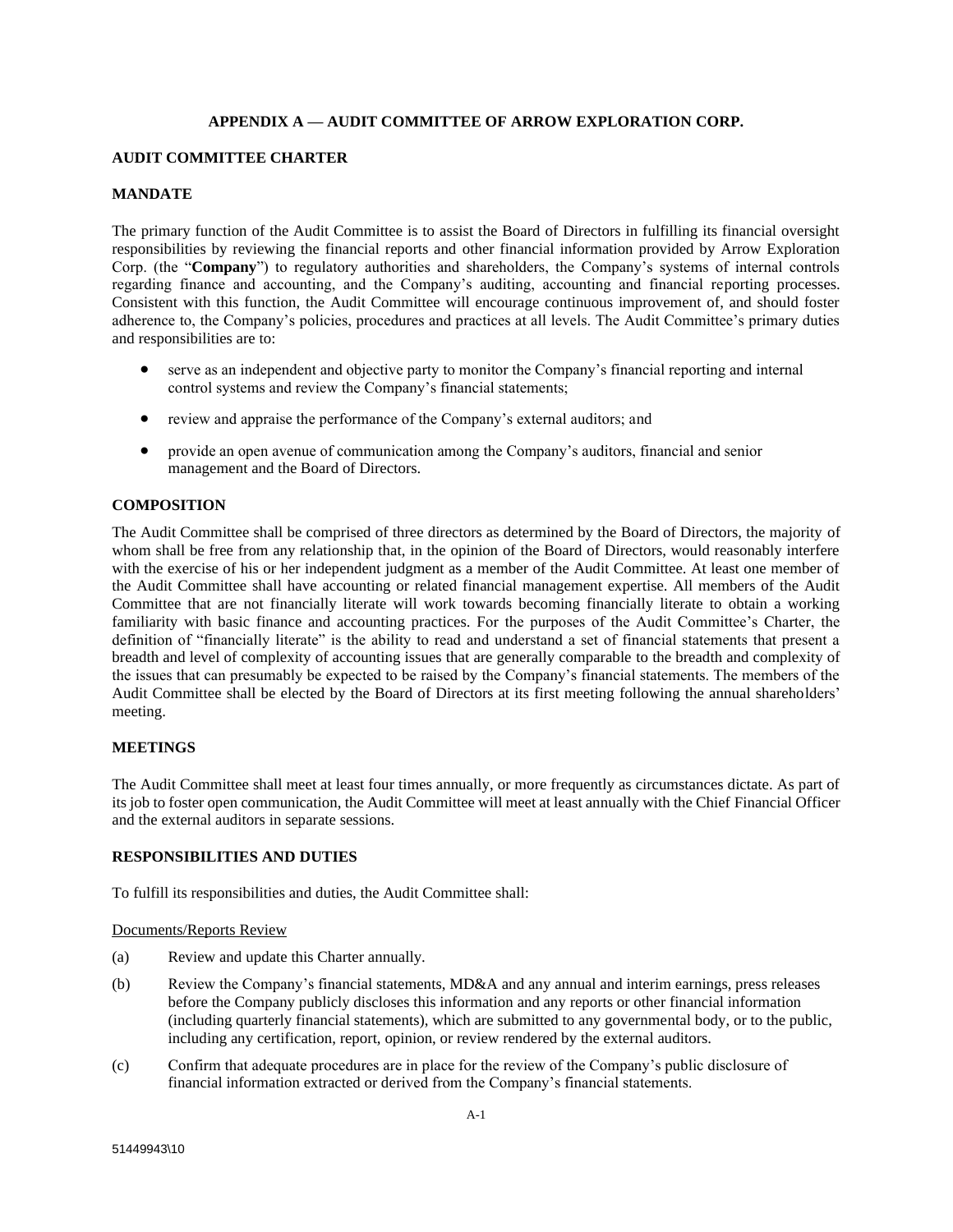#### External Auditors

- (a) Review annually, the performance of the external auditors who shall be ultimately accountable to the Board of Directors and the Audit Committee as representatives of the shareholders of the Company.
- (b) Obtain annually, a formal written statement of the external auditors setting forth all relationships between the external auditors and the Company, consistent with the Independence Standards Board Standard 1.
- (c) Review and discuss with the external auditors any disclosed relationships or services that may impact the objectivity and independence of the external auditors.
- (d) Take, or recommend that the full Board of Directors, take appropriate action to oversee the independence of the external auditors.
- (e) Recommend to the Board of Directors the selection and compensation and, where applicable, the replacement of the external auditors nominated annually for shareholder approval.
- (f) At each meeting, consult with the external auditors, without the presence of management, about the quality of the Company's accounting principles, internal controls and the completeness and accuracy of the Company's financial statements.
- (g) Review and approve the Company's hiring policies regarding partners, employees and former partners and employees of the present and former external auditors of the Company.
- (h) Review with management and the external auditors the audit plan for the year end financial statements and intended template for such statements.
- (i) Review and pre-approve all audit and audit related services and the fees and other compensation related thereto, and any non-audit services, provided by the Company's external auditors. The pre-approval requirement is waived with respect to the provision of non-audit services if:
	- (i) the aggregate amount of all such non audit services provided to the Company constitutes not more than five percent of the total amount of fees paid by the Company to its external auditors during the fiscal year in which the non-audit services are provided;
	- (ii) such services were not recognized by the Company at the time of the engagement to be non-audit services; and
	- (iii) such services are promptly brought to the attention of the Audit Committee by the Company and approved prior to the completion of the audit by the Audit Committee or by one or more members of the Audit Committee who are members of the Board of Directors to whom authority to grant such approvals has been delegated by the Audit Committee. Provided the pre-approval of the non-audit services is presented to the Audit Committee's first scheduled meeting following such approval, such authority may be delegated by the Audit Committee to one or more independent members of the Audit Committee.

## Financial Reporting Processes

- (a) In consultation with the external auditors, review with management the integrity of the Company's financial reporting process, both internal and external.
- (b) Consider the external auditors' judgments about the quality and appropriateness of the Company's accounting principles as applied in its financial reporting.
- (c) Consider and approve, if appropriate, changes to the Company's auditing and accounting principles and practices as suggested by the external auditors and management.
- (d) Review significant judgments made by management in the preparation of the financial statements and the view of the external auditors as to appropriateness of such judgments.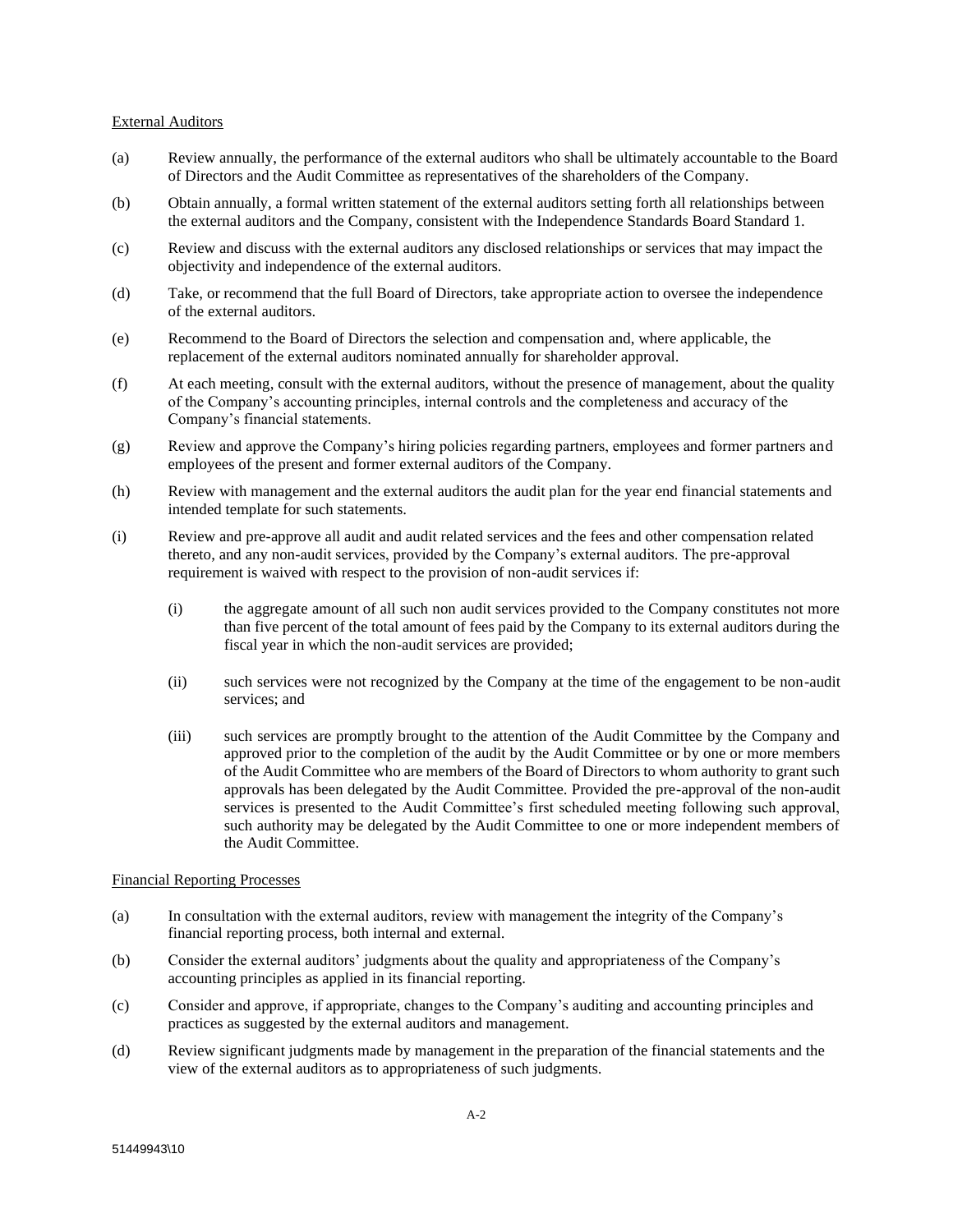- (e) Following completion of the annual audit, review separately with management and the external auditors any significant difficulties encountered during the course of the audit, including any restrictions on the scope of work or access to required information.
- (f) Review any significant disagreement among management and the external auditors in connection with the preparation of the financial statements.
- (g) Review with the external auditors and management the extent to which changes and improvements in financial or accounting practices have been implemented.
- (h) Review any complaints or concerns about any questionable accounting, internal accounting controls or auditing matters.
- (i) Review certification process.
- (j) Establish a procedure for the confidential, anonymous submission by employees of the Company of concerns regarding questionable accounting or auditing matters.

## **Other**

Review any related party transactions.

Adopted and approved by the Board on October 2, 2018 and re-approved on February 10, 2020.

## **Composition of the Audit Committee**

The Audit Committee of the Corporation is composed of the following individuals:

| Maria Charash Koundina | Independent <sup><math>(1)</math></sup> | Financially literate $(3)$ |
|------------------------|-----------------------------------------|----------------------------|
| Anthony Zaidi          | Independent $(1)$                       | Financially literate $(3)$ |
| Gage Jull              | Non-Independent $(1)(2)$                | Financially literate $(3)$ |

## **Notes:**

- (1) A member of an audit committee is independent if the member has no direct or indirect material relationship with the Corporation which could, in the view of the Board, reasonably interfere with the exercise of a member's independent judgment
- (2) Mr. Jull is deemed not to be independent because he is Chairman of the Board of Directors.
- (3) An individual is financially literate if he has the ability to read and understand a set of financial statements that present a breadth of complexity of accounting issues that are generally comparable to the breadth and complexity of the issues that can reasonably be expected to be raised by the Corporation's financial statements.

#### **Relevant Education and Experience**

Mr. Jull has acted as a co-founder and CEO of Bordeaux Capital Inc., a financial services advisory firm primarily doing business in the natural resources sector. Mr. Jull has completed over 200 M&A and **financing** transactions during his career and also currently acts as the Chair of the Audit Committee of two other reporting issuers: TRYP Therapeutics Inc. and GeneTether Therapeutics Inc. Mr. Jull holds a B.Sc. and MBA as well as both P.Eng and CFA designations.

Ms. Charash Koundina has held a number of finance positions during her career. Her financial experience includes: acting as Interim CFO of Recircle, rubber recycling company; acting as Financing Advisor to Viridor, KKR-backed energy from waste producer; acting as Deputy CFO of Petredec Pte Ltd., a company engaged in LPG trading and shipping; acting as VP M&A and Corporate Development, EMEA for World Fuel Services Corporation, an NYSE-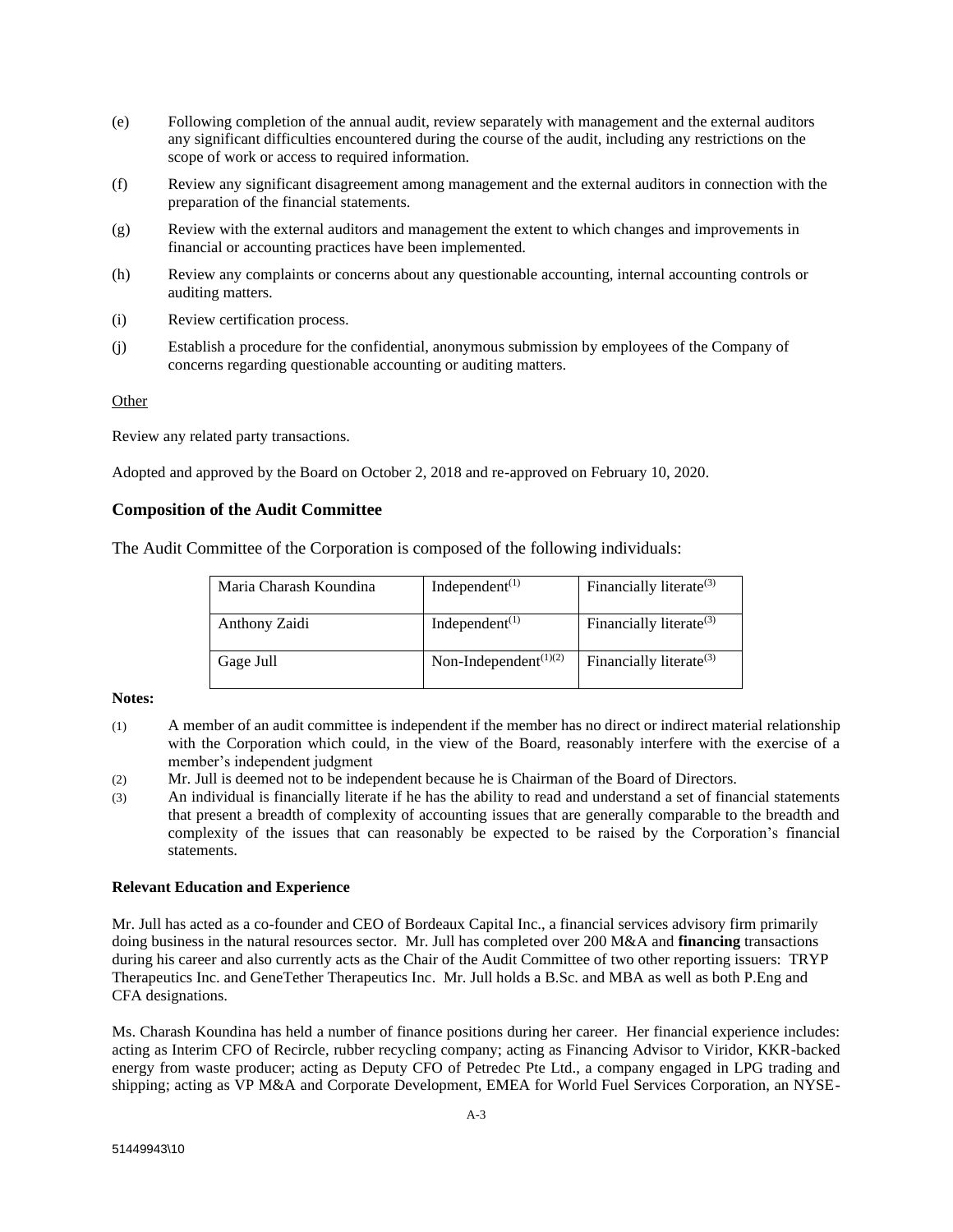listed company providing energy, logistics and technology solutions; acting as Head of Project Management Office, Shell – BG Treasury Merger Integration.

Mr. Zaidi is a lawyer and businessman with significant experience in corporate finance and in the mining and energy sector in Colombia. Prior to joining Canacol, Mr. Zaidi was the President and General Counsel of Carrao Energy Ltd., a private oil and gas exploration company he co-founded and co-managed until its acquisition by Canacol in November 2011. Prior to Carrao Energy Ltd., he had been an officer or director of several private and public companies, including Integral Oil Services, Pacific Rubiales Energy, Petromagdalena Energy, Medoro Resources and others, as well as a securities lawyer at Blake, Cassels & Graydon LLP. Mr. Zaidi holds a Juris Doctor degree from the University of Toronto as well as a Bachelor of Commerce (Finance) degree from McGill University.

## **Audit Committee Oversight**

At no time since the commencement of the Corporation's most recently completed financial year has a recommendation of the Audit Committee to nominate or compensate an external auditor not been adopted by the Corporation's board of directors.

## **Reliance on Certain Exemptions**

At no time since the commencement of the Corporation's most recently completed financial year has the Corporation relied on an exemption contained in Sections 2.4, 3.2, 3.4, 3.5, 3.6, or 3.8 of National Instrument 52-110 – *Audit Committees* ("**NI 52-110**"), an exemption contained in Subsection 3.3(2) of NI 52-110, or an exemption from NI 52- 110, in whole or in part, granted under Part 8 of NI 52-110.

## **Pre-Approval Policies and Procedures**

The Audit Committee has not adopted specific policies and procedures for the engagement of non-audit services.

## **External Auditor Service Fees (By Category)**

The aggregate fees billed by the Corporation's external auditors in each of the last two fiscal years are as follows:

| <b>Financial Period</b><br><b>Ending December 31</b> | <b>Audit Fees (\$)</b> | <b>Audit Related</b><br><b>Fees</b> <sup>(1)</sup> (\$) | Tax Fees <sup>(2)</sup> (\$) | All Other Fees (\$) |
|------------------------------------------------------|------------------------|---------------------------------------------------------|------------------------------|---------------------|
| 2021                                                 | \$173,875              | -                                                       |                              | -                   |
| 2020                                                 | \$171,867              | -                                                       | \$23,356                     | ۰                   |

## **Note:**

- (1) The aggregate fees billed for audit related services include a statutory audit in Colombia pursuant to local requirements.
- (2) The aggregate fees billed for professional services rendered for tax compliance, tax advice and tax planning.

## **Exemption**

The Corporation is relying upon the exemption in section 6.1 of NI 52-110.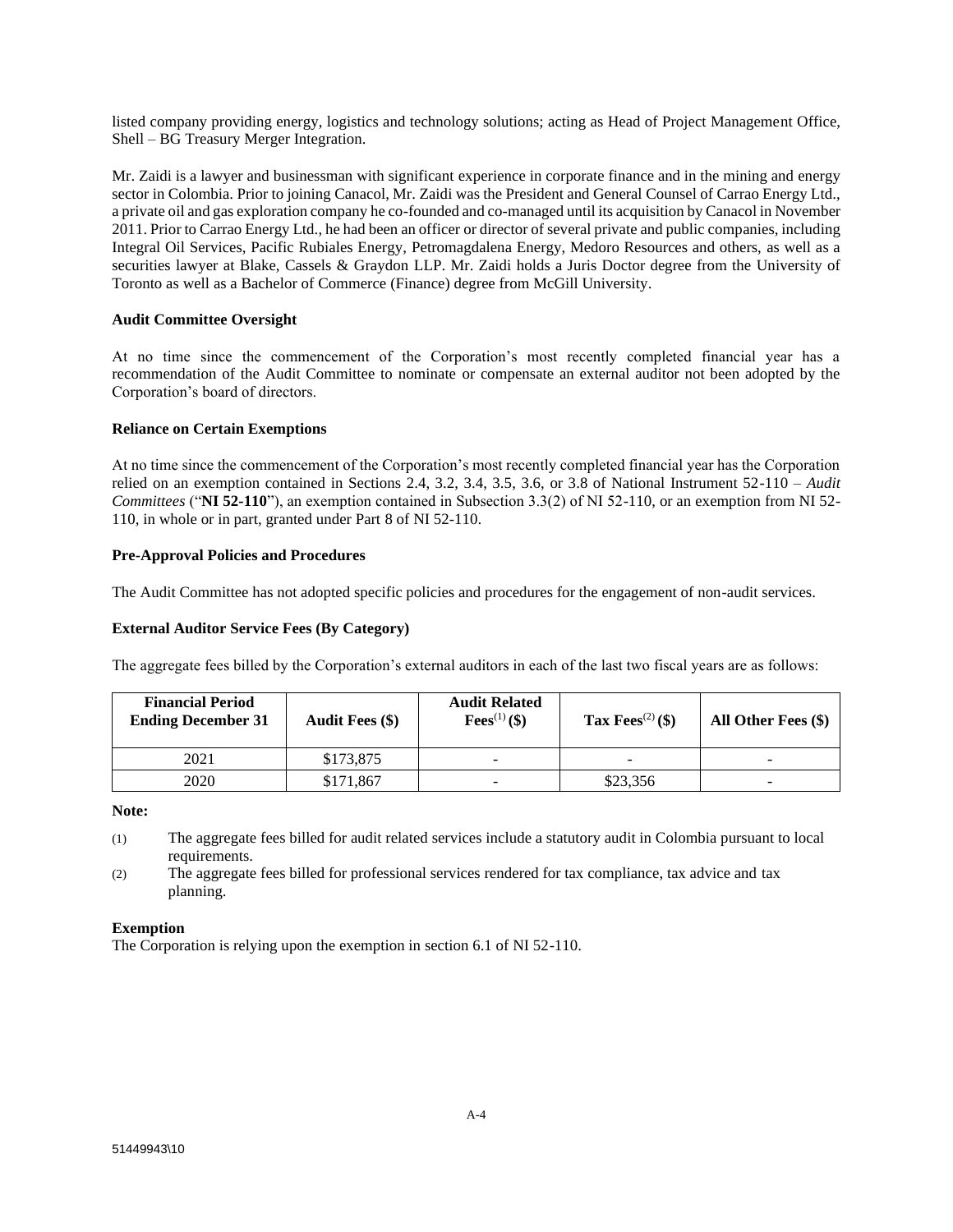## **APPENDIX B — COMPENSATION COMMITTEE CHARTER OF ARROW EXPLORATION CORP.**

## **PURPOSE**

The purpose of the Compensation Committee is to assist the Board in discharging its duties relating to compensation of the executive officers of Arrow Exploration Corp. (the "**Company**"). The Committee's goal is to enable the Company to attract, retain and motivate talented employees who will contribute to the long term success of the Company, by aligning compensation with market conditions, Company performance, and the interest of shareholders to maximize shareholder value.

### **DUTIES**

The Committee's duties and responsibilities are:

- (a) to review the compensation of Chief Executive Officer ("CEO") and to make recommendations to the Board with respect to the CEO's compensation level.
- (b) to make recommendations to the Board with respect to the compensation of other senior management and executive officers of the Company.
- (c) to review the compensation and benefits of the directors and to ensure that such compensation reflects the responsibilities and risks involved in being a director.
- (d) to review and make recommendations to the Board as to the general compensation and benefits policies and practices of the Company, including incentive stock options for all employees, consultants, directors and officers.
- (e) to review and approve the disclosure to be made of director and executive remuneration in the Management Information Circular.
- (f) to ensure there are appropriate training, development and benefit programs in place for management and staff.
- (g) to review and make recommendation to the Board for its approval on any special compensation and benefit arrangements.
- (h) to review its compensation practices by comparing them to surveys of relevant competitors and to set objective compensation based on this review.
- (i) to perform such other functions as the Board may from time to time assign to the Committee.
- (j) to review its charter and assess annually the adequacy of this mandate, the effectiveness of its performance, and to recommend changes to the Board for its approval.

#### **COMPOSITION**

All of the members of the Compensation Committee will, at all times, be independent of the Company within the meaning of applicable laws, rules, policies, guidelines and requirements as determined by the Board.

Members of the Compensation Committee shall be appointed from time to time to hold office at the pleasure of the Board.

#### **COMMITTEE CHAIR**

The Board shall appoint a Chair for the Compensation Committee.

If the Chair of the Compensation Committee is not present at any meeting of the Compensation Committee, one of the other members of the Compensation Committee who is present at the meeting shall be chosen by the Compensation Committee to preside at the meeting.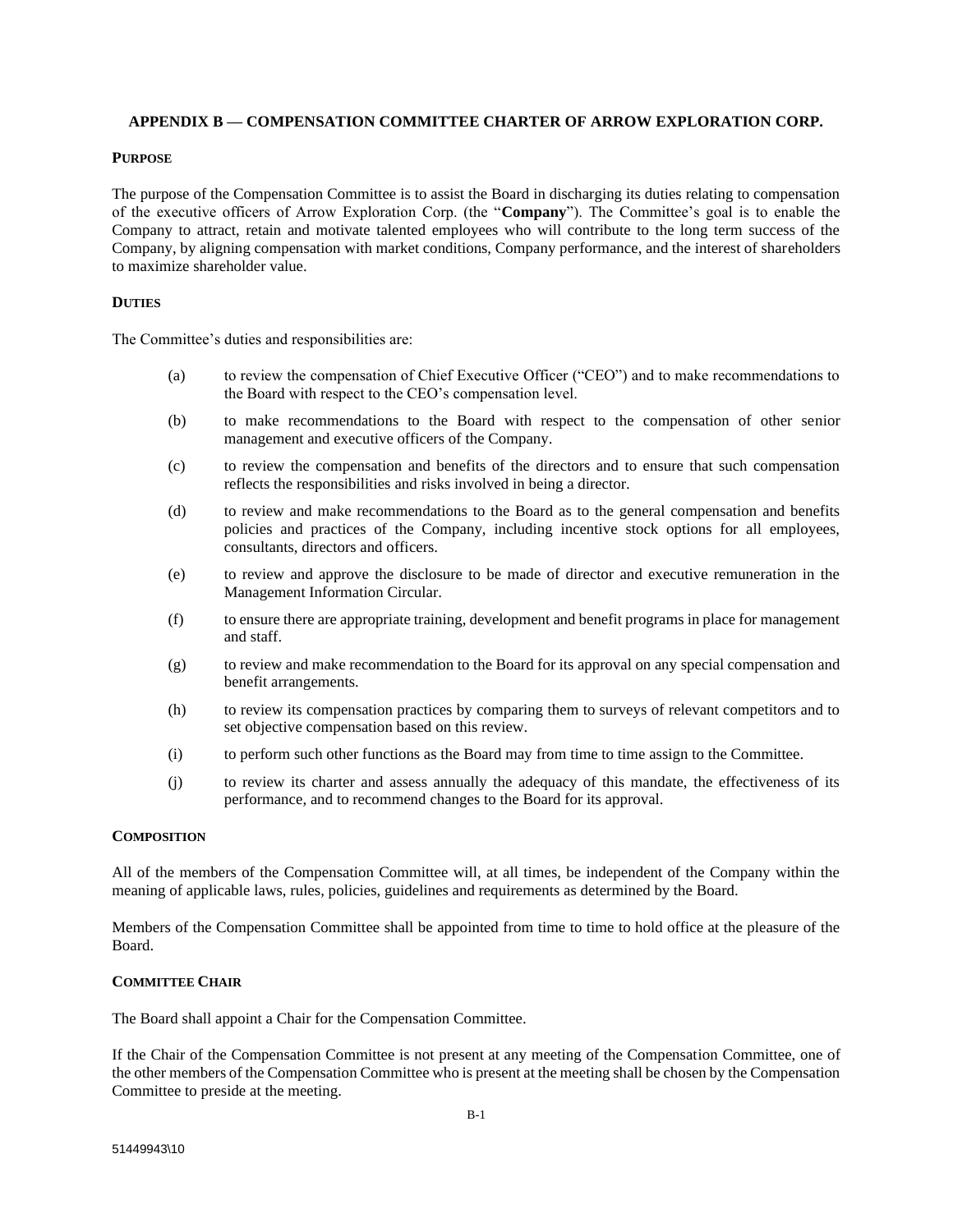#### **MEETINGS**

The Compensation Committee is responsible to meet as often as required to discharge its duties.

The Chair of the Compensation Committee will, in consultation with the members, determine the schedule, time and place of meetings.

A quorum for a meeting of the Compensation Committee shall be a majority of members present in person or by telephone conference call.

Notice of the time and place of every meeting shall be given in writing (including by way of written email or facsimile communication) to each member of the Compensation Committee at least 24 hours prior to the time fixed for such meeting, provided, however, that a member may in any manner waive a notice of a meeting; and attendance of a member at a meeting constitutes a waiver of notice of the meeting, except where a member attends a meeting for the express purpose of objecting to the transaction of any business on the grounds that the meeting is not lawfully called.

At the invitation of the Chair of the Compensation Committee, one or more officers of the Company may attend any meeting of the Compensation Committee.

#### **PROCEDURES, RECORDS AND REPORTING**

Subject to any statute or articles and by-laws of the Company, the Compensation Committee shall fix its own procedures at meetings, keep records of its proceedings and report to the Board when the Compensation Committee may deem appropriate (but not later than the next meeting of the Board). The minutes of its meetings shall be distributed to all members of the Board. All Directors shall be provided with access to any materials distributed to members of the Compensation Committee.

The Compensation Committee is responsible for reviewing and approving the disclosure of executive and director compensation prepared for inclusion in the Company's annual management information circular.

## **DELEGATION**

The Compensation Committee may delegate, from time to time, to any individuals or sub-committees of the Compensation Committee, any of the Compensation Committee's responsibilities that lawfully may be delegated.

## **MATERIALS**

The Compensation Committee has access to all books, records, facilities and personnel of the Company necessary for the discharge of its duties.

## **GOVERNANCE**

The Compensation Committee is responsible to annually review, and in its discretion make recommendations to the Board regarding confirmation of or changes to be made to its Charter.

#### **ADVISORS**

The Compensation Committee has the power, at the expense of the Company, to retain, instruct, compensate and terminate independent advisors to assist the Compensation Committee in the discharge of its duties.

Adopted and approved by the Board on October 2, 2018 and re-approved by the Board on February 10, 2020.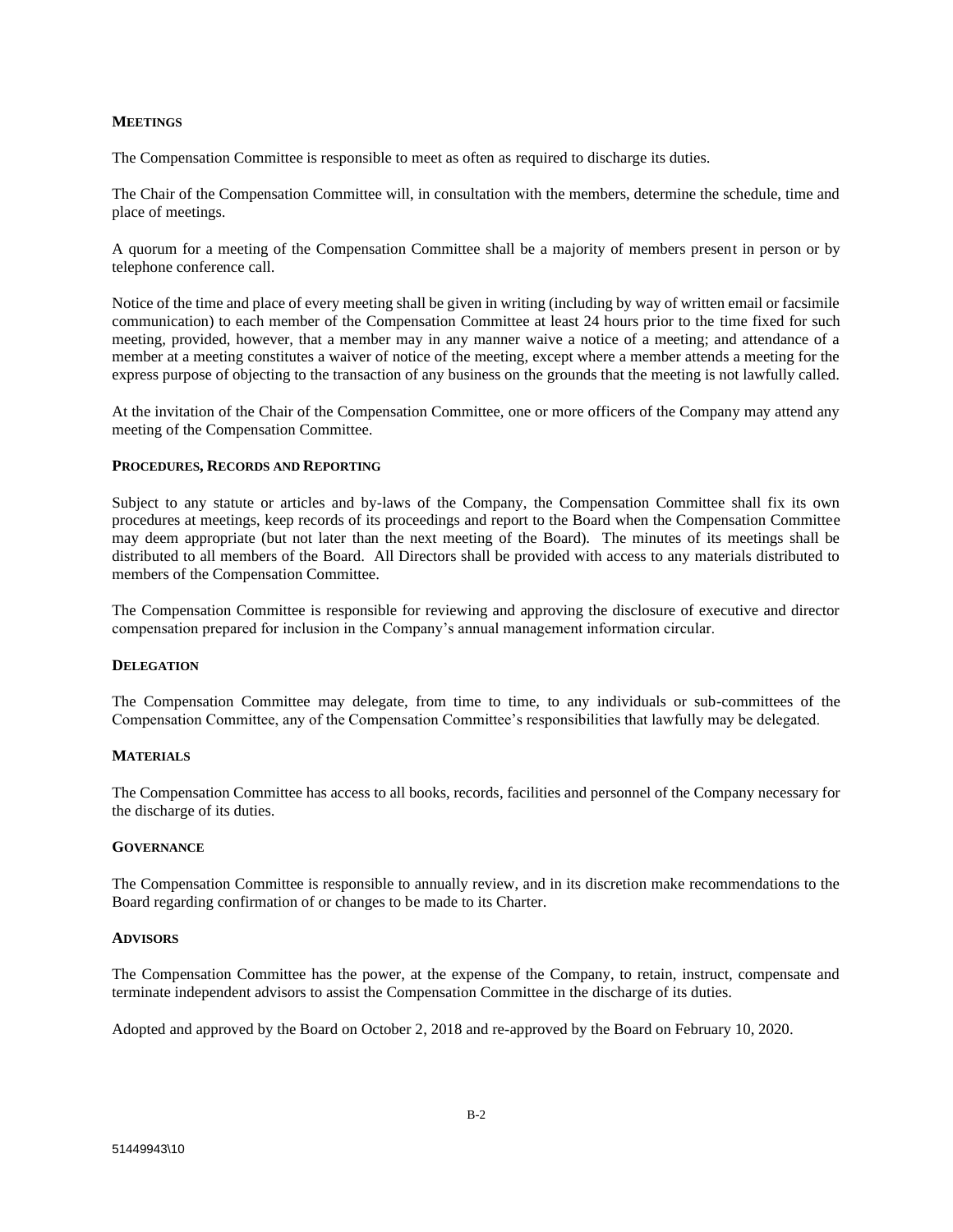## **APPENDIX C — RESERVES COMMITTEE CHARTER OF ARROW EXPLORATION CORP.**

### **PURPOSE AND POLICY**

The Board of Directors (the "**Board**") of Arrow Exploration Corp. (the "**Company**") has established the Reserves Committee of the Board (the "**Committee**") with authority, responsibility and specific duties as described in this Reserves Committee Charter (this "**Charter**"). The primary purpose of the Committee shall be to act on behalf of the Board in fulfilling the Board's oversight responsibilities with respect to evaluating and reporting on the Company's oil and gas reserves.

### **COMPOSITION**

The Committee shall consist of at least three members of the Board. A majority of the members of the Committee shall satisfy the independence requirements of the TSX Venture Exchange and a majority of the members of the Committee will not be and will not have been during the 12 months preceding their appointment: (i) an officer or employee of the Company or an affiliate of the Company; (ii) a person who beneficially owns 10% or more of the outstanding voting securities of the Company; or (iii) a relative of a person referred to in (i) or (ii), residing in the same home as that person. The members of the Committee shall be appointed by and serve at the discretion of the Board. Vacancies occurring on the Committee shall be filled by the Board by an affirmative vote of a majority of the Board. The Chair of the Committee shall be appointed by the Board or, if it does not do so, the members of the Committee may elect a Chair by vote of a majority of the full Committee membership.

Each member of the Committee, as well as the Chairman, will be paid the fee set by the Board for his or her services as a member, or Chairman, as the case may be, of the Committee. Subject to the Company's Governance Guidelines and other policies, Committee members, including the Chairman, will be reimbursed by the Company for all reasonable expenses incurred in connection with their duties as Committee members.

## **MEETINGS AND MINUTES**

The Committee shall hold such regular or special meetings as its members shall deem necessary or appropriate. Minutes of each meeting of the Committee shall be prepared and distributed to each director of the Company and the Secretary of the Company promptly after each meeting. The Chair of the Committee shall report to the Board from time to time, or whenever so requested by the Board. Meetings may, at the discretion of the Committee, include members of the Company's management, independent advisors and consultants or any other persons whose presence the Committee believes to be necessary or appropriate. Those in attendance may observe meetings of the Committee, but may not participate in any discussion or deliberation unless invited to do so by the Committee, and in any event are not entitled to vote. At the discretion of the Committee Chair, any director who is not a Committee member may attend Committee meetings as a guest. The Committee shall meet in executive session as required and discussions may include such topics as the Committee members determine.

A majority of the Committee's members will constitute a quorum. The Committee will act on the affirmative vote of a majority of members present at a meeting at which a quorum is present. The Committee may also act by unanimous written consent in lieu of a meeting.

## **AUTHORITY**

The Committee is delegated all authority of the Board as may be required or advisable to fulfill the purposes of the Committee. Without limiting the generality of the preceding statements, the Committee has the authority, and is entrusted with the responsibility to take the following actions. The Committee shall have authority to pay, at the expense of the Company, ordinary administrative expenses that, as determined by the Committee, are necessary or appropriate in carrying out its duties. The Committee shall have full access to all books, records, facilities and personnel of the Company as deemed necessary or appropriate by any member of the Committee to discharge his or her responsibilities hereunder. The Committee shall have authority to require that any of the Company's personnel, counsel, or any other consultant or advisor to the Company attend any meeting of the Committee or meet with any member of the Committee or any of its special legal, accounting or other advisors and consultants. The approval of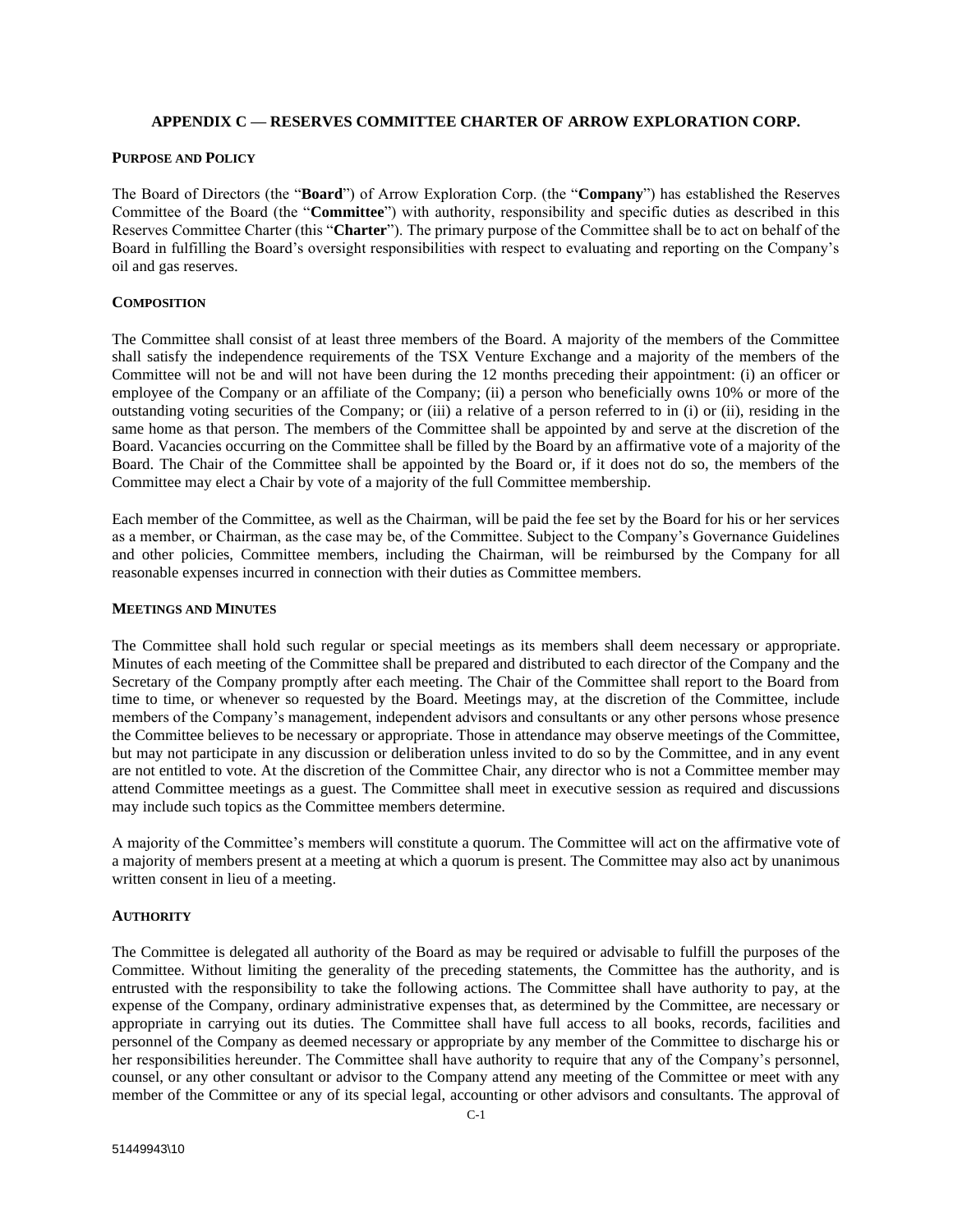this Charter by the Board shall be construed as a delegation of authority to the Committee with respect to the responsibilities set forth herein.

#### **RESPONSIBILITIES**

The Committee shall oversee the Company's (i) annual review of its oil and gas reserves, (ii) procedures for evaluating and reporting its oil and gas producing activities, (iii) compliance with applicable regulatory and securities laws relating to the preparation and disclosure of information with respect to its oil and gas reserves, and (iv) consult with the Audit Committee on such matters relating to the Company's oil and gas reserves which impact the Company's financial statements. The Committee's functions and procedures should remain flexible to address changing circumstances most effectively. To implement the Committee's purpose and policy, the Committee shall be charged with the following functions and processes with the understanding, however, that the Committee may supplement or (except as otherwise required by applicable laws or rules) deviate from these activities as appropriate under the circumstances:

*Review of Disclosure Procedures*. To review at least annually the Company's procedures relating to disclosure of information with respect to the oil and gas activities of the Company, including its procedures for complying with the disclosure requirements and restrictions of National Instrument 51-101 - *Standards of Disclosure for Oil and Gas Activities* ("**NI 51-101**").

*Evaluation and Retention of Consultants*. To evaluate the performance of the qualified independent reserve evaluator(s) or auditor(s) (the "**Consultants**") appointed by the Company and retained to assist the Company in the annual and any quarterly evaluation or review of the Company's oil and gas reserves data, to annually assess their qualifications and independence and to determine whether to retain or to terminate the Consultants. In the case of any proposed change in the appointment of the Consultant(s), determine the reasons for the proposed change and whether there have been any disputes between the appointed Consultant(s) and management of the Company.

*Approval of Engagements*. To determine and approve the engagements of the Consultants and the compensation to be paid, at the Company's expense, to the Consultants.

*Provision of Information to the Consultants*. To annually review the Company's procedures for providing information to the Consultant(s) who report on the Company's reserves data for the purposes of NI 51-101.

*Review and Recommendation*. To review: (i) the content and filing of the Company's statement of reserves data and other oil and gas information specified in Form 51-101F1, (ii) the filing of the report of the Consultant(s) on the Company's reserves data in accordance with Form 51-101F2, and (iii) the content and filing of the Company's report of management and directors on oil and gas disclosure in accordance with Form 51-101F3, or such other reserves or resources disclosure documentation prepared by the Company for dissemination to the public, as applicable, and make a recommendation to the Board as to whether to approve the content and filing of such documents.

Prior to recommending that the Board approve the filing of the statement of reserves data and other oil and gas information and the report of the Consultant(s) on the Company's reserves data with the applicable regulatory authorities, to meet with management and the Consultant(s) to: (i) determine whether any restrictions affect the ability of the Consultant(s) to report on the reserves or resources data of the Company without reservation; and (ii) review the reserves data and the report of the Consultant(s) thereon.

*Press Releases*. To review and discuss with management (i) any press releases to be issued by the Company which disclose the Company's oil and gas reserves, and (ii) the substance of the Company's oil and gas reserves' information provided to analysts and ratings agencies, which discussions in each case may be general discussions of the type of information to be disclosed and, if appropriate, make recommendations to the Board regarding the issuance of such press releases.

*Separate Sessions*. Periodically, to meet in separate sessions to discuss any matters that the Committee believes should be discussed privately with the Committee.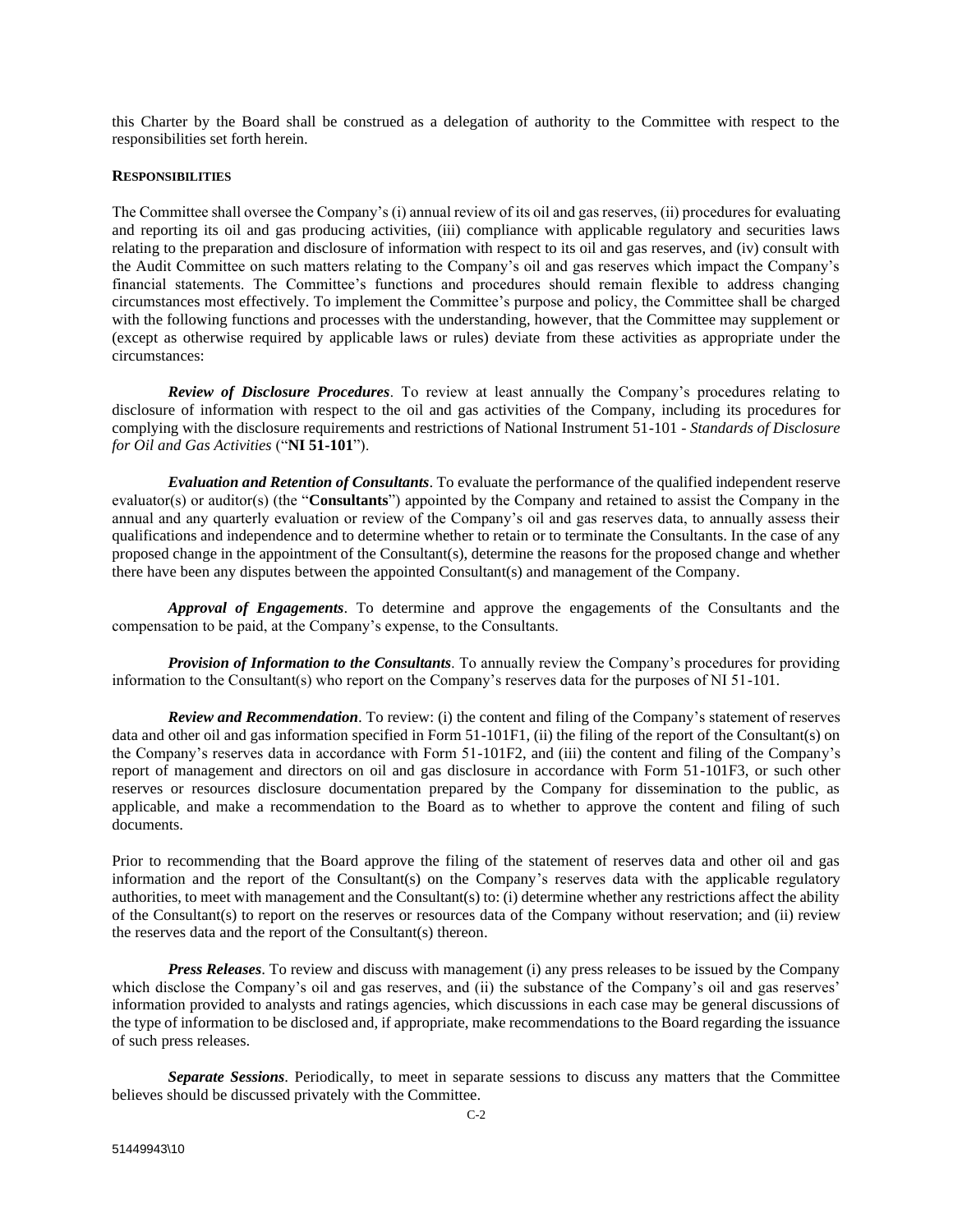*Correspondence with Regulators*. To consider and review with management, outside counsel, as appropriate, and, in the judgment of the Committee, such special counsel, and other consultants and advisors as the Committee deems appropriate, any correspondence with regulators or governmental agencies and any published reports that raise material issues regarding the Company's oil and gas reserves.

*Regulatory Initiatives*. To review with counsel, and management, as appropriate, any significant regulatory or other legal or accounting initiatives or matters that may have a material impact on the Company's oil and gas reserves if, in the judgment of the Committee, such review is necessary or appropriate.

*Annual Charter Review*. To review and assess the adequacy of this charter annually and recommend any proposed changes to the Board for approval.

*Report to Board*. To report to the Board of Directors such other matters as the Committee deems appropriate from time to time or whenever it shall be called upon to do so.

*Reserves Committee Evaluation*. To conduct an annual evaluation of the performance of the Committee.

*General Authority*. To perform such other functions and to have such powers as may be necessary or appropriate in the efficient and lawful discharge of the foregoing.

\* \* \*

While the Committee members have the duties and responsibilities set forth in this Charter, nothing contained in this Charter is intended to create, or should be construed as creating, any responsibility or liability of the Committee members, except to the extent otherwise provided under applicable federal or state law.

Adopted and approved by the Board on November 27, 2018 and re-approved by the Board on February 10, 2020.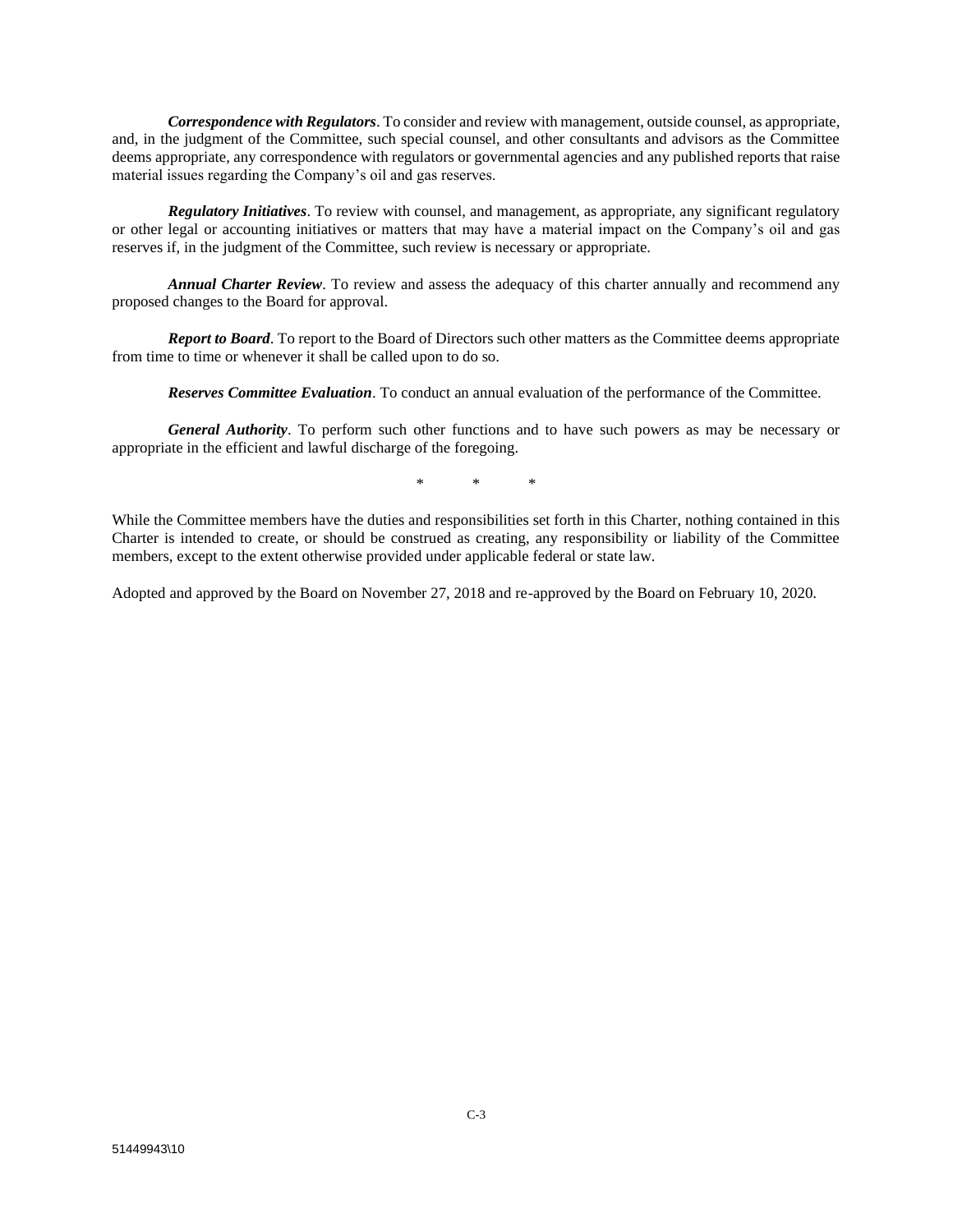## **APPENDIX D — GOVERNANCE AND NOMINATING COMMITTEE CHARTER OF ARROW EXPLORATION CORP.**

### **PURPOSE**

The Board of Directors (the "**Board**") of Arrow Exploration Corp. (the "**Company**") has established the Governance and Nominating Committee of the Board (the "**Committee**") with authority, responsibility and specific duties as described in this Governance and Nominating Committee Charter (this "**Charter**"). The purposes of the Committee of the Board of the Company, shall be to (1) oversee all aspects of the Company's corporate governance functions on behalf of the Board; (2) advise and make recommendations to the Board regarding corporate governance issues; (3) identify, review and evaluate candidates to serve as directors of the Company; (4) review and evaluate incumbent directors to continue serving as directors of the Company; (5) serve as a focal point for communication among board candidates, non-committee directors and the Company's management; (6) recommend to the Board candidates for election by the Board or as nominees for election by the shareholders of the Company; (7) recommend to the Board the appropriate insurance coverage for the Company's directors and executive officers; and (8) make other recommendations to the Board regarding affairs relating to the directors of the Company.

## **COMPOSITION**

The Committee shall consist of at least three members of the Board. Each member of the Committee shall satisfy (1) the independence requirements of the TSX Venture Exchange ("**TSXV**") applicable to nominating committee members, as in effect from time to time, including any exceptions permitted by these requirements and (2) any other qualifications established by the Board from time to time. The members of the Committee and the Committee Chair shall be appointed by the Board and may be removed by the Board in its discretion. Vacancies occurring on the Committee shall be filled by the Board by an affirmative vote of a majority of the Board. If a Chairman is not designated by the Board or present at a meeting, the Committee may designate a Chairman by majority vote of the Committee members then in office.

Each member of the Committee, as well as the Chairman, will be paid the fee set by the Board for his or her services as a member, or Chairman, as the case may be, of the Committee. Subject to the Company's Governance Guidelines and other policies, Committee members, including the Chairman, will be reimbursed by the Company for all reasonable expenses incurred in connection with their duties as Committee members.

#### **MEETINGS AND MINUTES**

The Committee shall hold such regular or special meetings as its members deem necessary or appropriate. Minutes of each meeting of the Committee shall be prepared and distributed to each director of the Company and the Secretary of the Company promptly after each meeting. The Committee shall report to the Board from time to time and whenever requested to do so by the Board. Meetings may, at the discretion of the Committee, include members of the Company's management, independent advisors and consultants or any other persons whose presence the Committee believes to be necessary or appropriate. Those in attendance may observe meetings of the Committee, but may not participate in any discussion or deliberation unless invited to do so by the Committee, and in any event are not entitled to vote. At the discretion of the Committee Chair, any director who is not a Committee member may attend Committee meetings as a guest. The Committee shall meet in camera session as required and discussions may include such topics as the Committee members determine.

A majority of the Committee's members will constitute a quorum. The Committee will act on the affirmative vote of a majority of members present at a meeting at which a quorum is present. The Committee may also act by unanimous written consent in lieu of a meeting.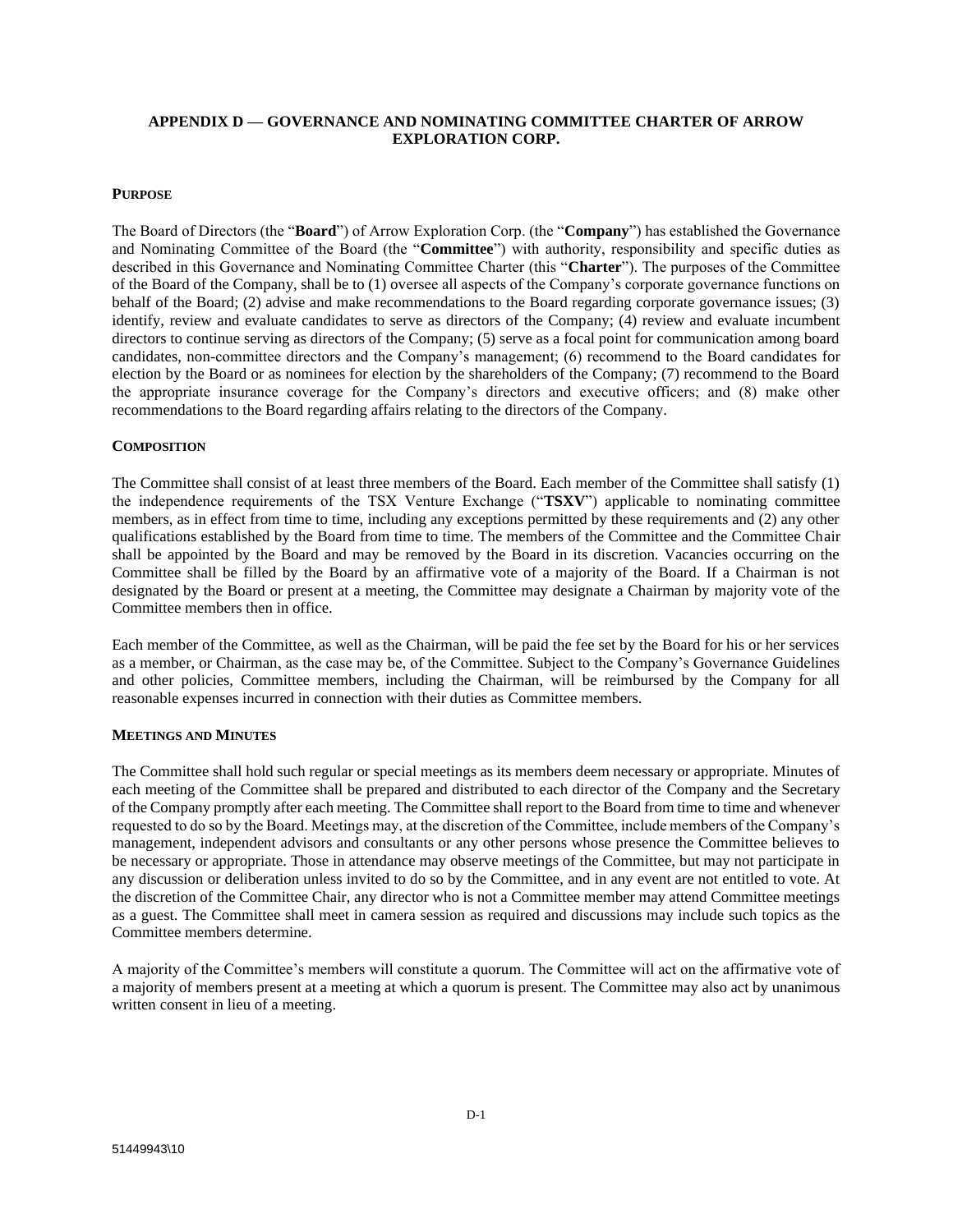#### **AUTHORITY**

The Committee is delegated all authority of the Board as may be required or advisable to fulfill the purposes of the Committee. Without limiting the generality of the preceding statements, the Committee has the authority, and is entrusted with the responsibility to take the following actions. Each member of the Committee shall have full access to all books, records, facilities and personnel of the Company as deemed necessary or appropriate by any member of the Committee to discharge his or her responsibilities hereunder. The Committee shall have the sole authority to obtain, at the expense of the Company, advice and assistance from internal or external legal, accounting or other advisors and consultants it deems necessary or appropriate in carrying out its duties. In addition, the Committee shall have the sole authority to (1) retain any search firm used to help identify director candidates; (2) terminate any retained search firm; and (3) approve any retained search firm's retention terms, including compensation. The Company shall be obligated to pay all expenses related to any consultant retained by the Committee. Other reasonable expenditures for external resources that the Committee deems necessary or appropriate in the performance of its duties are permitted. The operation of the Committee shall be subject to the Bylaws of the Company as in effect from time to time and Alberta Corporate Law. The approval of this Governance and Nominating Committee Charter shall be construed as a delegation of authority to the Committee with respect to the responsibilities set forth herein.

#### **RESPONSIBILITIES**

To implement the Committee's purpose and policies, the Committee shall be charged with the following duties and responsibilities. The Committee may supplement and, except as otherwise required by applicable law or regulatory requirements, deviate from these activities as appropriate under the circumstances:

*Director Nominations*. Except where the Company is legally required by contract or otherwise to provide third parties with the ability to nominate directors, the Committee shall identify, review and evaluate candidates to serve on the Board, including consideration of any potential conflicts of interest as well as applicable independence and experience requirements. The Committee shall also review, evaluate and consider the nomination of incumbent directors for re-election to the Board, and monitor the size of the Board. The Committee shall recommend to the Board candidates for election by the Board or as nominees for election by the shareholders of the Company. In the event that a vacancy on the Board arises, the Committee will seek and identify a qualified director nominee to be recommended to the Board for either appointment by the Board to serve the remainder of the term of the director position that is vacant or election at the next annual meeting of shareholders.

*Shareholder Proposals*. The Committee shall have the power and authority to consider recommendations for Board nominees and proposals submitted by the Company's shareholders and to establish any policies, requirements, criteria and procedures, including policies and procedures to facilitate shareholder communications with the Board, to recommend to the Board appropriate action on any such recommendation or proposal and to make any disclosures required by applicable law in the course of exercising its authority. The Committee will treat recommendations for directors that are received from the Company's shareholders equally with recommendations received from any other source; provided, however, that in order for such shareholder recommendations to be considered, the recommendations must comply with the procedures outlined in the Company's proxy statement for its annual meeting of shareholders.

*Board Assessment*. The Committee shall review at least annually, discuss and assess the performance of the Board, including Board committees, seeking input from senior management, the full Board and others. The assessment shall include evaluation of the Board's contribution as a whole and effectiveness in serving the best interests of the Company and its shareholders, specific areas in which the Board and/or management believe contributions could be improved, and overall Board composition and makeup, including the re-election of current Board members. The factors to be considered shall include whether the directors, both individually and collectively, can and do provide the integrity, experience, judgment, commitment, skills and expertise appropriate for the Company. The Committee shall also consider and assess the independence of directors, including whether a majority of the Board continues to be independent from management in both fact and appearance, as well as within the meaning prescribed by the TSXV. The results of these reviews shall be provided to the Board for further discussion as appropriate.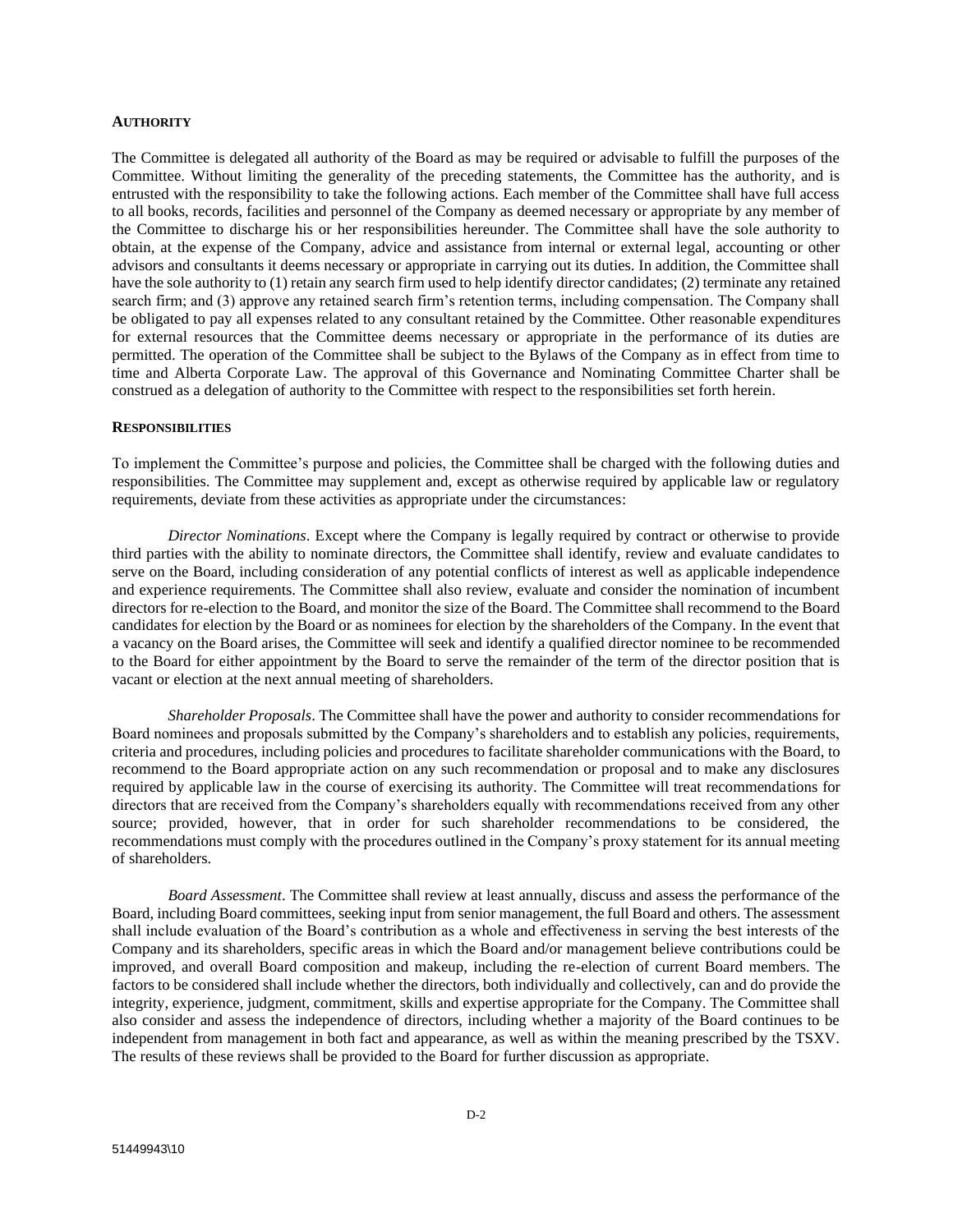*Board Committee Recommendations*. The Committee, after due consideration of the interests, independence and experience of the individual directors and the independence and experience requirements of the TSXV and the rules and regulations of applicable law, shall recommend to the Board annually the chair and membership of each committee.

*Director Independence*. The Committee shall review the relationships between the Company and each director and report the results of its review to the Board, which will then determine which directors satisfy the applicable independence standards within the meaning prescribed by the TSXV and shall determine whether or not each director serving on a Board committee is independent, disinterested, a non-employee director or an outside director under the standards applicable to the committees on which such director is serving or may serve and report the results of its review to the Board, which will then determine which directors, if any, qualify as independent, disinterested, non-employee or outside directors under applicable standards.

*Continuing Education*. The Committee shall consider instituting a plan or program for the continuing education of directors.

*Corporate Governance Guidelines*. The Committee shall develop a set of corporate governance guidelines to be applicable to the Company, shall periodically review and assess these guidelines and their application, and recommend any changes deemed appropriate to the Board for its consideration. Further, the Committee shall review annually the Company's Code of Business Conduct and Ethics and review other Company policy statements to determine their adherence to the Company's Code of Business Conduct and Ethics.

*Management Succession*. The Committee shall periodically review with the Chief Executive Officer the plans for succession to the offices of the Company's executive officers and make recommendations to the Board with respect to the selection of appropriate individuals to succeed to these positions.

*Insurance Coverage*. The Committee shall review and make recommendations to the Board regarding the appropriate insurance coverage for the Company's directors and executive officers.

*Assessment*. The Committee shall review, discuss and assess its own performance at least annually. The Committee shall also periodically review and assess the adequacy of this charter, including the Committee's role and responsibilities as outlined in this Charter, and shall recommend any proposed changes to the Board for its consideration.

\* \* \*

While the Committee members have the duties and responsibilities set forth in this Charter, nothing contained in this Charter is intended to create, or should be construed as creating, any responsibility or liability of the Committee members, except to the extent otherwise provided under applicable federal or provincial law.

Adopted and approved by the Board on November 27, 2018 and re-approved on February 10, 2020.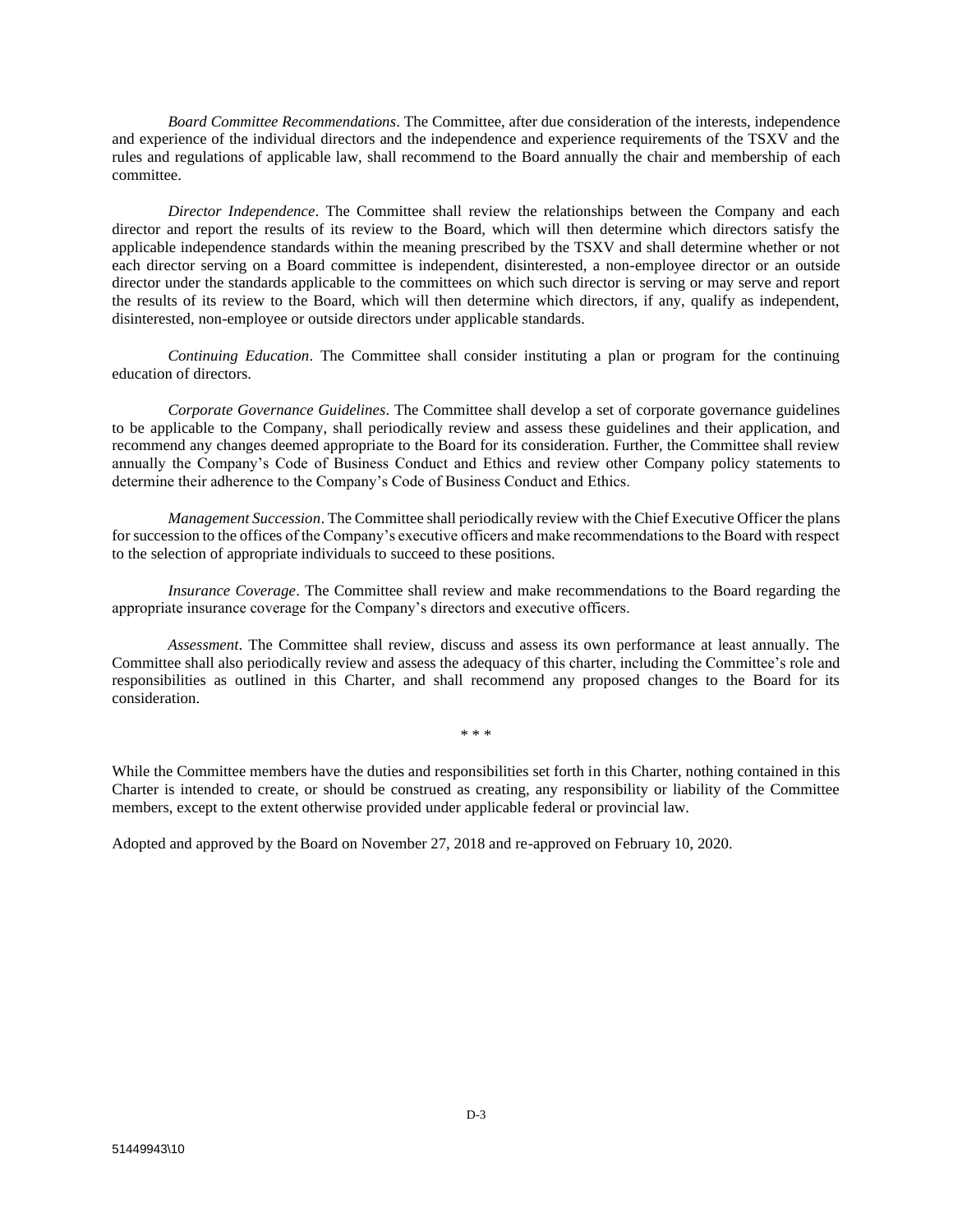## **APPENDIX E —ESG COMMITTEE MANDATE**

## **ARROW EXPLORATION CORP. (the "Corporation")**

## **Environmental, Social & Governance Committee Mandate**

#### **Constitution and Purpose**

The Environmental, Social & Governance Committee (the "**Committee**") has been established by resolution of the Board of Directors (the "**Board**") of the Corporation for the purpose of assisting the Board in fulfilling its oversight responsibilities with respect to the Corporation's social responsibility and sustainability management. Consistent with this function, the Committee will encourage continuous improvement of, and should foster adherence to, the Corporation's policies, procedures, and practices at all levels.

The Committee's primary roles and responsibilities are to:

- Serve as an independent and objective party to monitor the integrity and quality of the Corporation's ESG strategy.
- Ensure that the Corporation's ESG strategy is integrated into its business plan, corporate values and objectives and serves to foster a culture of responsibility and transparency.
- Review and approve the Corporation's annual Sustainability Report.
- Review and approve the qualifications, independence, engagement, compensation and performance of the external party chosen to provide assurance on the Corporation's annual Sustainability Report.

#### **Composition**

The Committee shall be composed of at least three individuals appointed by the Board from amongst its members, the majority of which will be independent. Each member of the Committee shall serve at the pleasure of the Board until the member resigns, is removed or ceases to be a member of the Board. The Board shall fill vacancies in the Committee by appointment from among the members of the Board. If a vacancy exists on the Committee, the remaining members shall exercise all their powers so long as a quorum remains in office.

The Board shall appoint a chair for the Committee from its members (the "**Chair**"). If the Chair of the Committee is not present at any meeting of the Committee, one of the other members of the Committee who is present at the meeting shall be chosen by the Committee to preside at the meeting.

No Director who serves as board member of any other company shall be eligible to serve as a member of the Committee unless the Board has determined that such simultaneous service would not impair the ability of such member to effectively serve on the Committee. Determinations as to whether a particular Director satisfies the requirements for membership on the Committee shall be made by the Committee.

## **Meetings**

The Committee shall meet at least twice per year and/or as deemed appropriate by the Committee Chair.

The Chair of the Committee, any member of the Committee, the Chairman of the Board or the Chief Executive Officer ("**CEO**") may call a meeting of the Committee by notifying the Corporation's Corporate Secretary, who will notify the members of the Committee.

A quorum at meetings of the Committee shall be its Chair and at least two of its other members or the Chairman of the Board. The Committee may hold its meetings, and members of the Committee may attend meetings, by means of teleconference.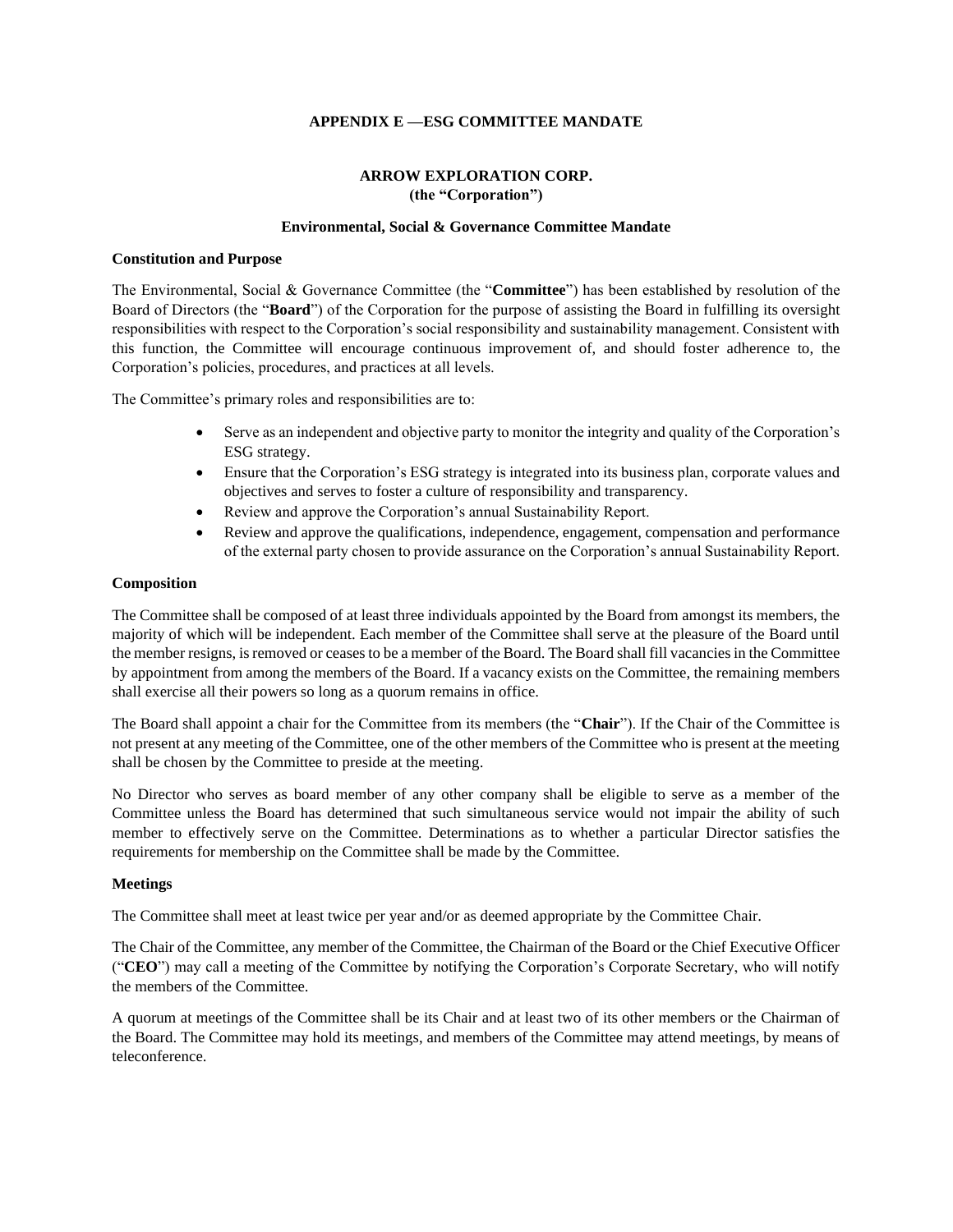The Committee may invite any officer or employee of the Corporation, legal counsel, the Corporation's governance or compensation advisors and any other persons to attend meetings and give presentations with respect to their area of responsibility, as considered necessary by the Committee.

The minutes of the Committee meetings shall accurately record the decisions reached and shall be distributed to the Committee members with copies to the Board, the CEO, the CFO or such other officers acting in those capacities.

A member of the Committee shall be available at the annual general meeting of the Corporation to respond to any shareholder questions on the activities and responsibilities of the Committee.

## **Authority**

The Committee is authorized by the Board to:

- Investigate any matter within its Terms of Reference
- Have direct communication with the Corporation's external party providing assurance on ESG.
- Seek any information it requires from any employee of the Corporation.
- Retain, at its discretion, outside legal or other advisors, at the expense of the Corporation, to obtain advice and assistance in respect of any matters relating to its duties.

## **Roles and Responsibilities**

The ESG Committee shall have the roles and responsibilities set out below as well as any other functions that are specifically delegated to the Committee by the Board and that the Board is authorized to delegate by applicable laws and regulations.

- Assist the Board in establishing and monitoring the Corporation's ESG policies and practices.
- Propose changes as necessary from time to time to respond to ESG recommendations or guidelines
- from authorities or investors as well as changes in the Corporation's business environment.
- Assist the Board with an annual review of the Board and Committee structure.
- Ensure that the Corporation has in effect adequate policies and procedures to identify and manage the principal ESG risks of the Corporation's business.
- Review the main challenges the Corporation faces in ESG.
- Review and approve material ESG disclosure.
- Review and approve the external party assurance process and report.

## **Committee Effectiveness Procedures**

The Committee shall review its Terms of Reference on an annual basis, or more often as required, to ensure that they remain adequate and relevant, and incorporate any material changes in statutory and regulatory requirements and the Corporation's business environment. The procedures outlined in these Terms of Reference are meant to serve as guidelines, and the Committee may adopt such different or additional procedures as it deems necessary from time to time.

In setting the agenda for the meeting, the Chair shall encourage the Committee members, management and other members of the Board to provide input in order to address emerging issues.

Any written material provided to the Committee shall be relevant and concise and shall be distributed in advance of the respective meeting with sufficient time to allow Committee members to review and understand the information.

The Committee shall conduct an annual self-assessment of its performance and these Terms of Reference and shall make recommendations to the Corporate Governance and Nominating Committee with respect thereto.

Committee members shall be provided with an orientation program to educate them on the Corporation's ESG policies and practices.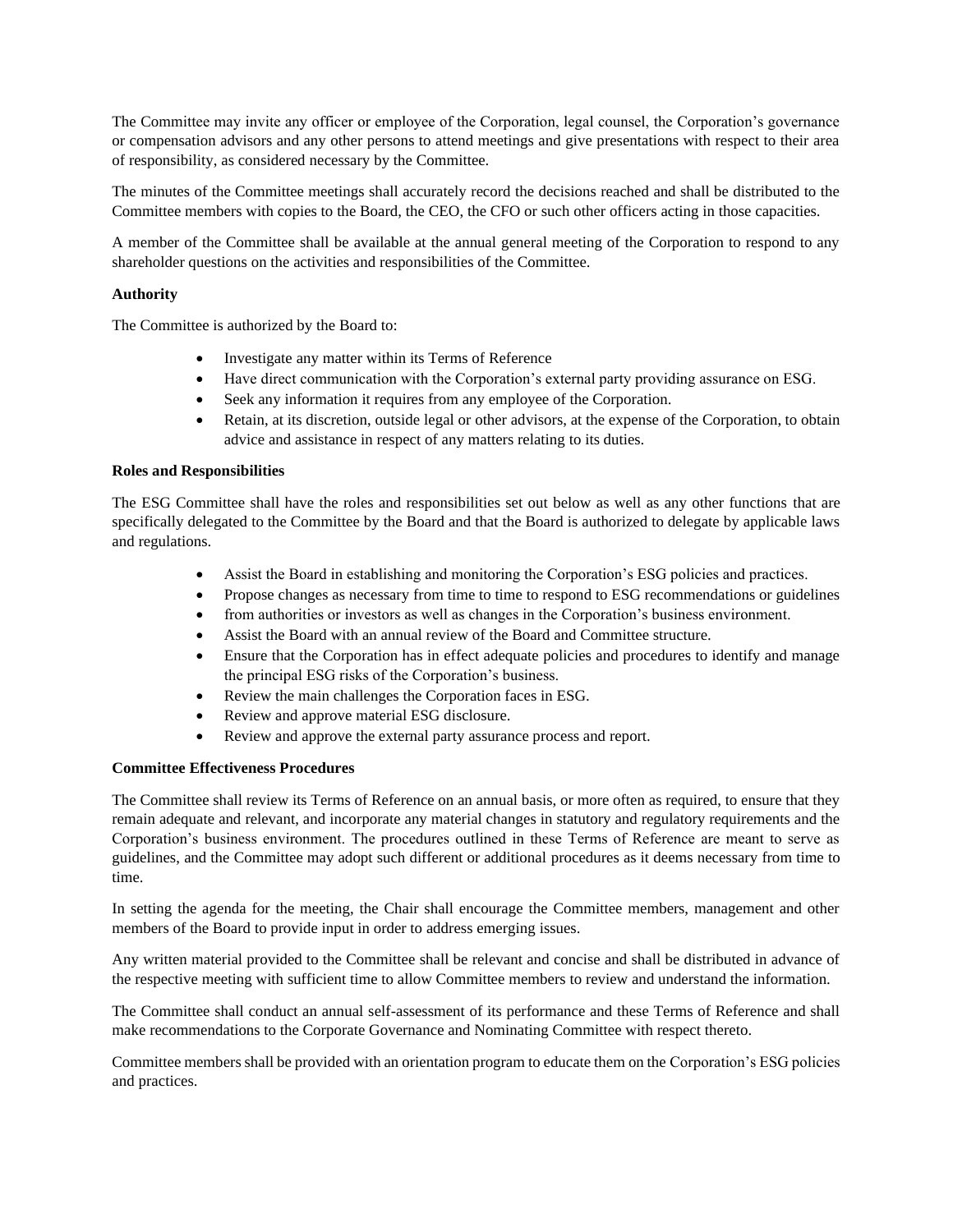# **APPENDIX F — AMENDED STOCK OPTION PLAN**

**(see attached)**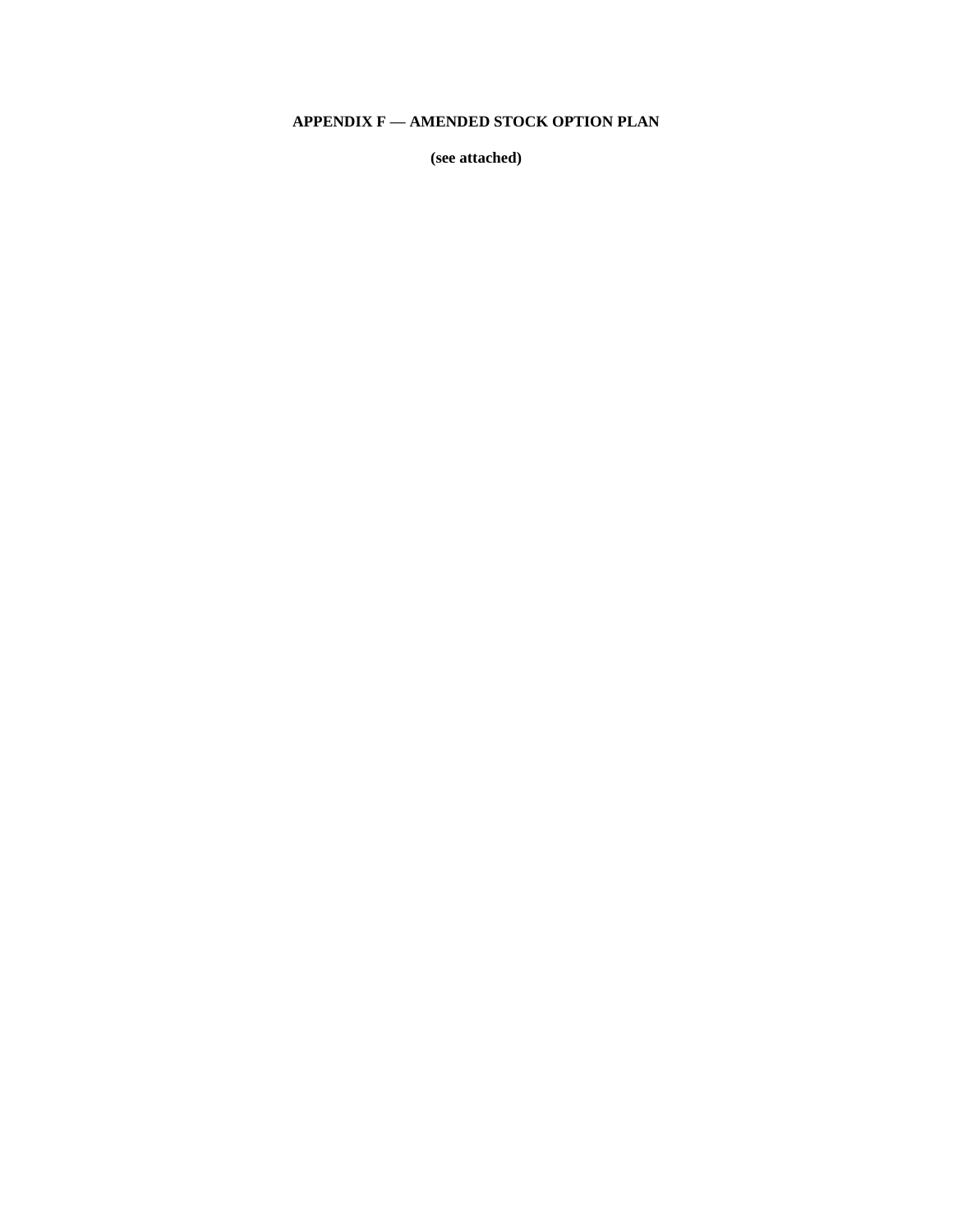## **ARROW EXPLORATION CORP.**

# **STOCK OPTION PLAN JUNE 6, 2022**

# **ARTICLE 1 DEFINITIONS AND INTERPRETATION**

## **1.1 DEFINITIONS**

As used herein, unless anything in the subject matter or context is inconsistent therewith, the following terms shall have the meanings set forth below:

"**Administrator**" means such director or other senior officer or employee of the Company as may be designated as Administrator by the Board from time to time;

"**Award Date**" means the date on which the Board grants and announces a particular Option;

"**Blackout Period**" means a period: (i) formally imposed by the Company pursuant to its internal trading policies as a result of the *bona fide* existence of undisclosed material information; (ii) during which an Option Holder is prohibited from exercising, redeeming, or settling their Options; and (iii) which expires after the general disclosure of such material undisclosed information.

"**Board**" means the board of directors of the Company;

"**Company**" means Arrow Exploration Corp. and any subsidiary thereof, (within the meaning of the Securities Act), as the context may apply;

"**Consultant**" means, in relation to the Company, an individual (other than a Director, Officer or Employee of the Issuer or of any of its subsidiaries) or company that:

- (a) is engaged to provide on an ongoing bona fide basis, consulting, technical, management or other services to the Issuer or to any of its subsidiaries, other than services provided in relation to a distribution of securities;
- (b) provides the services under a written contract between the Company or any of its subsidiaries and the individual or the Company, as the case may be; and
- (c) in the reasonable opinion of the Company, spends or will spend a significant amount of time and attention on the affairs and business of the Issuer or of any of its subsidiaries.

"**Consultant Company**" means a Consultant that is a company.

"**Director**" means a director, Officer or Management Company Employee of the Company or any of its subsidiaries.

"**Eligible Participant**" means a Director, Employee or Consultant of the Company, or any other individual or person who may be granted an Option pursuant to the requirements of the Exchange.

## "**Employee**" means:

(a) an individual considered an employee under the *Income Tax Act*, Canada and for whom income tax and other deductions must be made at source;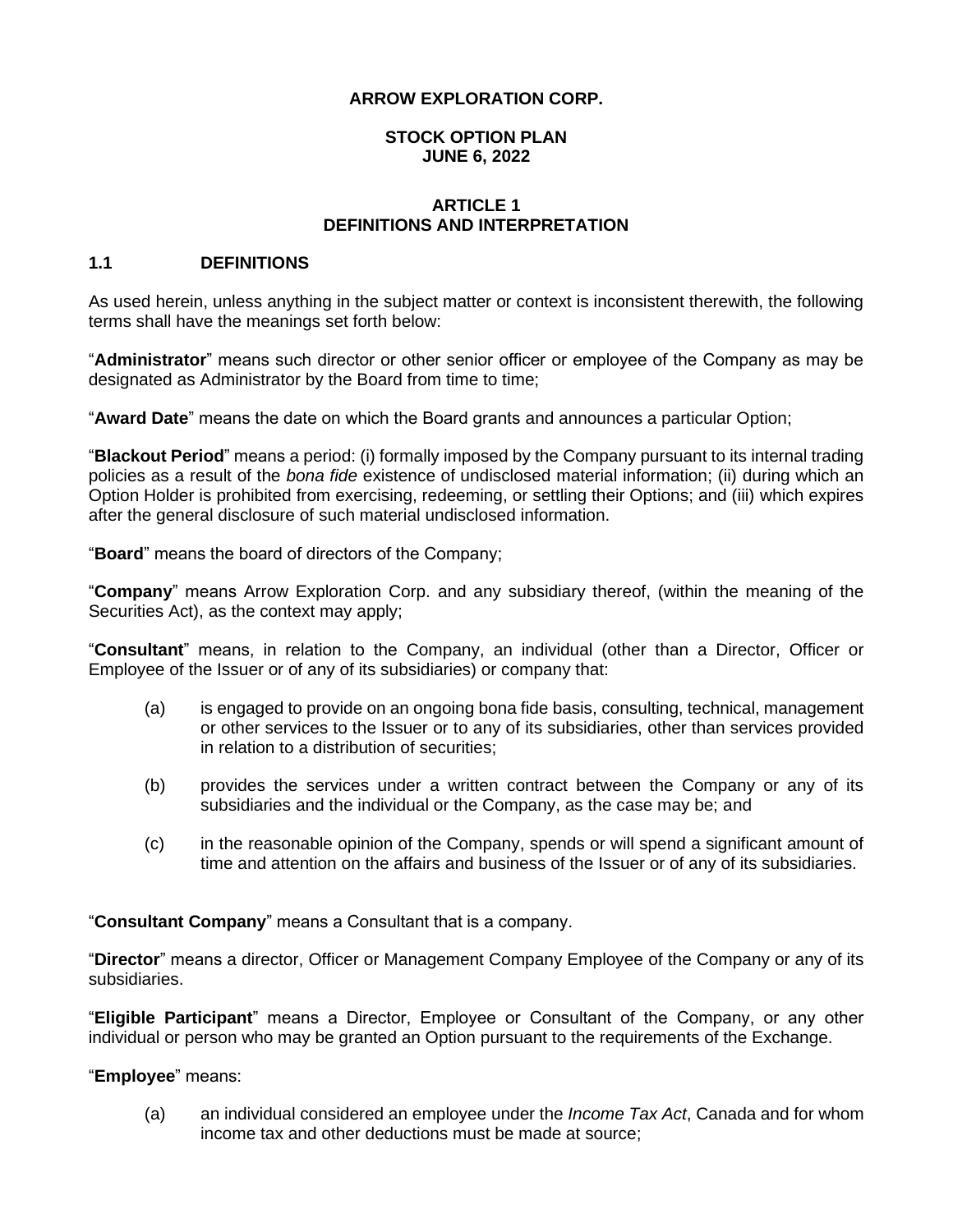- (b) an individual who works full time for the Company or a subsidiary providing services normally provided by an employee of the Company and who is subject to the same control and direction by the Company or its subsidiary over the details and methods of work as an employee of the Issuer or of the subsidiary, as the case may be, but for whom income tax deductions are not made at source; or
- (c) an individual who works for the Company on a continuing and regular basis for a minimum amount of time per week providing services normally provided by an employee and who is subject to the same control and direction by the Issuer or its subsidiary over the details and methods of work as an employee of the Issuer or of the subsidiary, as the case may be, but for whom income tax deductions are not made at source.

"**Exchange**" means the TSX Venture Exchange;

"**Exercise Notice**" means the notice respecting the exercise of an Option, in the form set out as Schedule "B" hereto, duly executed by the Option Holder;

"**Exercise Period**" means the period during which a particular Option may be exercised, being the period from and including the Award Date through to and including the Expiry Date;

"**Exercise Price**" means the price at which an Option may be exercised as determined in accordance with section [3.6;](#page-50-0)

"**Expiry Date**" means the date determined in accordance with section [3.3](#page-49-0) and after which a particular Option cannot be exercised;

"**Insider**" means a Director or senior officer of the Company, a director or senior officer of a company that is an Insider or subsidiary of the Company, or a person that beneficially owns or controls, directly or indirectly, voting shares carrying more than 10% of the voting rights attached to all outstanding voting shares of the Company.

**"Investor Relations Service Provider"** includes any Consultant that performs Investor Relations Activities and any Director, Officer or Employee whose role and duties primarily consist of Investor Relations Activities.

"**Investor Relations Activities**" has the meaning ascribed thereto in the Exchange's corporate finance manual;

"**Management Company Employee**" means an individual employed by a Company providing management services to the Issuer, which services are required for the ongoing successful operation of the business enterprise of the Issuer;

"**Officer**" means an officer (as defined under Securities Laws) of the Company or of any of its subsidiaries.

"**Option**" means an option to acquire Shares, awarded to a Director, Employee or Consultant pursuant to the Plan;

"**Option Certificate"** means the certificate issued by the Corporation evidencing an Option;

"**Option Holder**" means a current or former Director, Employee or Consultant who holds an unexercised and unexpired Option or, where applicable, the Personal Representative of such person;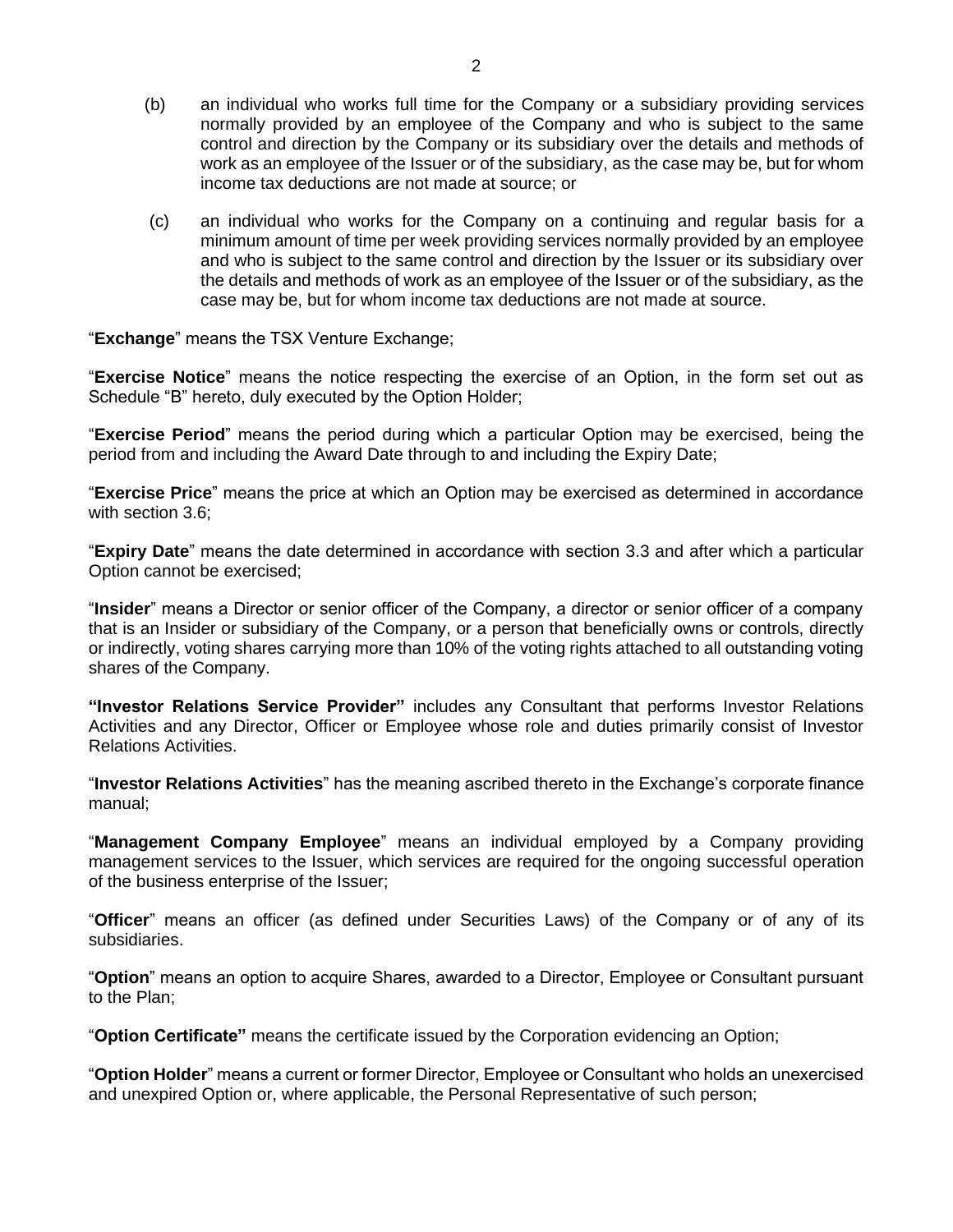"**Personal Representative**" means (i) in the case of a deceased Option Holder, the executor or administrator of the deceased duly appointed by a court or public authority having jurisdiction to do so; and (ii) in the case of an Option Holder who for any reason is unable to manage his or her affairs, the person entitled by law to act on behalf of such Option Holder;

"**Plan**" means this stock option plan;

"**Securities Act**" means the Securities Act (Alberta); and

"**Share**" or "**Shares**" means, as the case may be, one or more common shares without par value in the capital of the Company.

## **1.2 CHOICE OF LAW**

The Plan is established under, and the provisions of the Plan shall be interpreted and construed solely in accordance with, the laws of the Province of Alberta.

## **1.3 HEADINGS**

The headings used herein are for convenience only and are not to affect the interpretation of the Plan.

## **ARTICLE 2 PURPOSE AND PARTICIPATION**

# **2.1 PURPOSE**

The purpose of the Plan is to provide the Company with a Share related mechanism to attract, retain and motivate Eligible Participants, to reward such of those persons by the grant of options under the Plan by the Board from time to time for their contributions toward the long term goals of the Company and to enable and encourage such persons to acquire Shares as long term investments.

## **2.2 PARTICIPATION**

Eligible Participants are eligible to participate in this Plan and to be granted Options hereunder. Except in relation to Consultant Companies, Options may be granted only to an individual or to a company that is wholly-owned by individuals entitled to receive Options hereunder. Any company which is granted Options, other than a Consultant Company, must agree, as a condition to such grant not to effect or permit any transfer of ownership or option of securities of it nor to issue further shares of any class to any other individual or entity as long as the Options remain outstanding, except with the prior written consent of the Exchange.

The Board shall, from time to time, in its sole discretion determine those Eligible Participants, if any, to whom Options are to be awarded. If the Board elects to award an Option to a Director, the Board shall, in its sole discretion but subject to section [3.2,](#page-49-1) determine the number of Shares to be acquired on the exercise of such Option. If the Board elects to award an Option to an Employee or Consultant, the number of Shares to be acquired on the exercise of such Option shall be determined by the Board in its sole discretion, and in so doing the Board may take into account the following criteria:

- (a) the person's remuneration as at the Award Date in relation to the total remuneration payable by the Company to all of its Employees and Consultants as at the Award Date;
- (b) the length of time that the person has provided services to the Company; and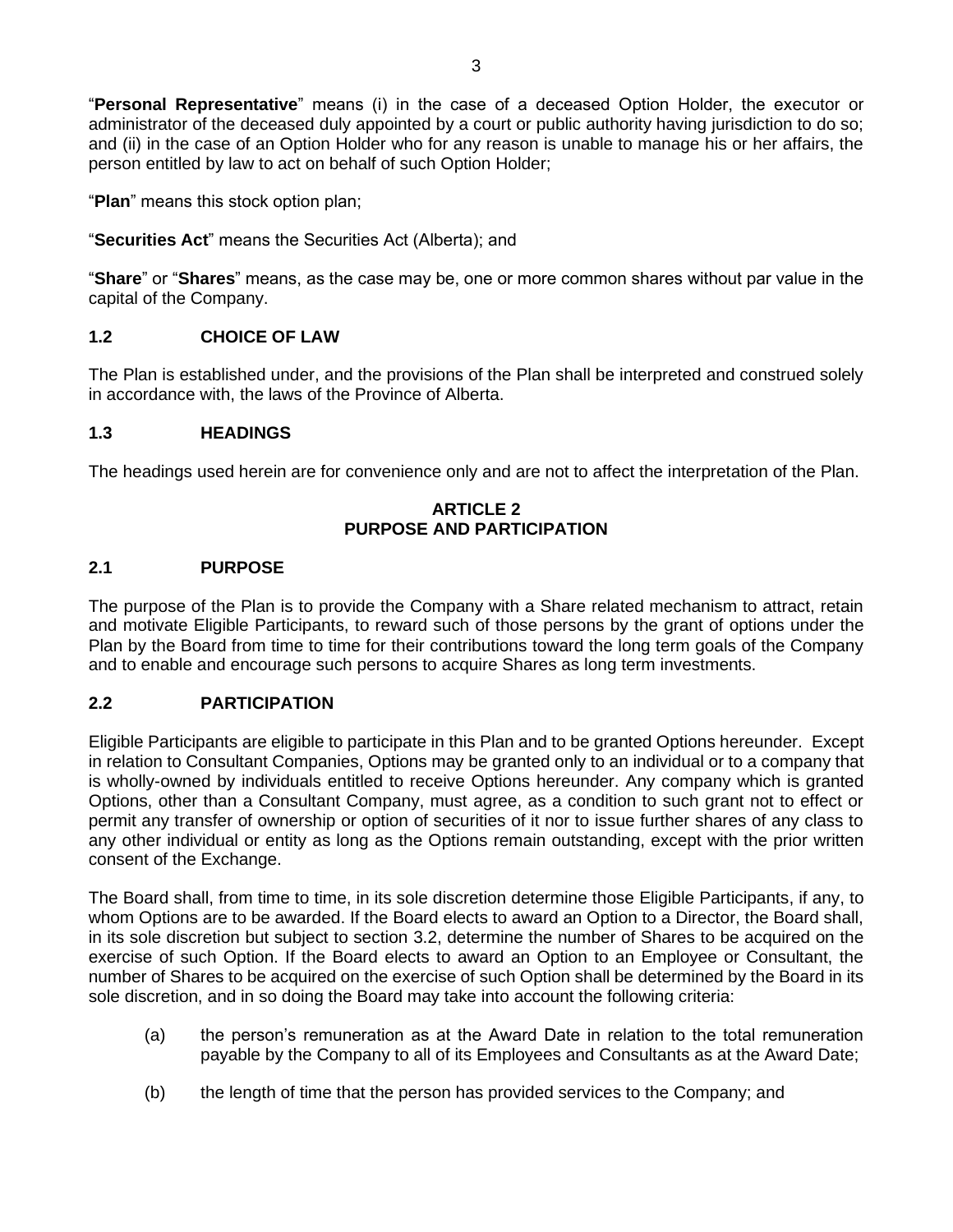(c) the nature and quality of work performed by the person.

When Options are granted to Employees or Consultants, the Company and the grantee are both responsible for ensuring and confirming that the grantee is a *bona fide* Employee or Consultant, as the case may be.

# **2.3 NOTIFICATION OF AWARD**

Following the approval by the Board of the awarding of an Option, the Administrator shall notify the Option Holder in writing of the award and shall enclose with such notice the Option Certificate representing the Option so awarded.

# **2.4 COPY OF PLAN**

Each Option Holder, concurrently with the notice of the award of the Option, shall be provided with a copy of this Plan. A copy of any amendment to the Plan shall be promptly provided by the Administrator to each Option Holder.

# **2.5 LIMITATION ON RIGHTS**

This Plan does not give any Option Holder who is a Director the right to serve or continue to serve as a Director, nor does it give any Option Holder who is an Employee or Consultant the right to be or to continue to be employed or engaged by the Company.

No Option granted under this Plan shall grant an Option Holder any rights as a Shareholder.

## **ARTICLE 3 TERMS AND CONDITIONS OF OPTIONS**

# **3.1 BOARD TO ALLOT SHARES**

The Shares to be issued to Option Holders upon the exercise of Options shall be allotted and authorized for issuance by the Board prior to the exercise thereof. The Board is authorized to set all other terms and conditions of the Options, subject to the terms of the Plan and the rules of the Exchange.

# <span id="page-49-1"></span>**3.2 NUMBER OF SHARES**

The maximum number of Shares issuable under the Plan at any time, plus the number of Shares reserved for issue under all other security based compensation plans, shall not exceed 10% of the number of Shares of the Company issued and outstanding as of each Award Date, inclusive of all Shares presently reserved for issuance pursuant to previously granted stock options, unless approved by the Exchange and requisite Shareholder approval, if any, is obtained in advance in accordance with section [6.5](#page-57-0) hereof.

Options that have been cancelled or that have expired without being exercised in full shall continue to be issuable under the Plan.

# <span id="page-49-0"></span>**3.3 TERM OF OPTION**

Subject to section [3.6,](#page-50-0) the Expiry Date of an Option shall be the date so fixed by the Board at the time the particular Option is awarded, provided that such date shall not be later than the tenth anniversary of the Award Date of the Option.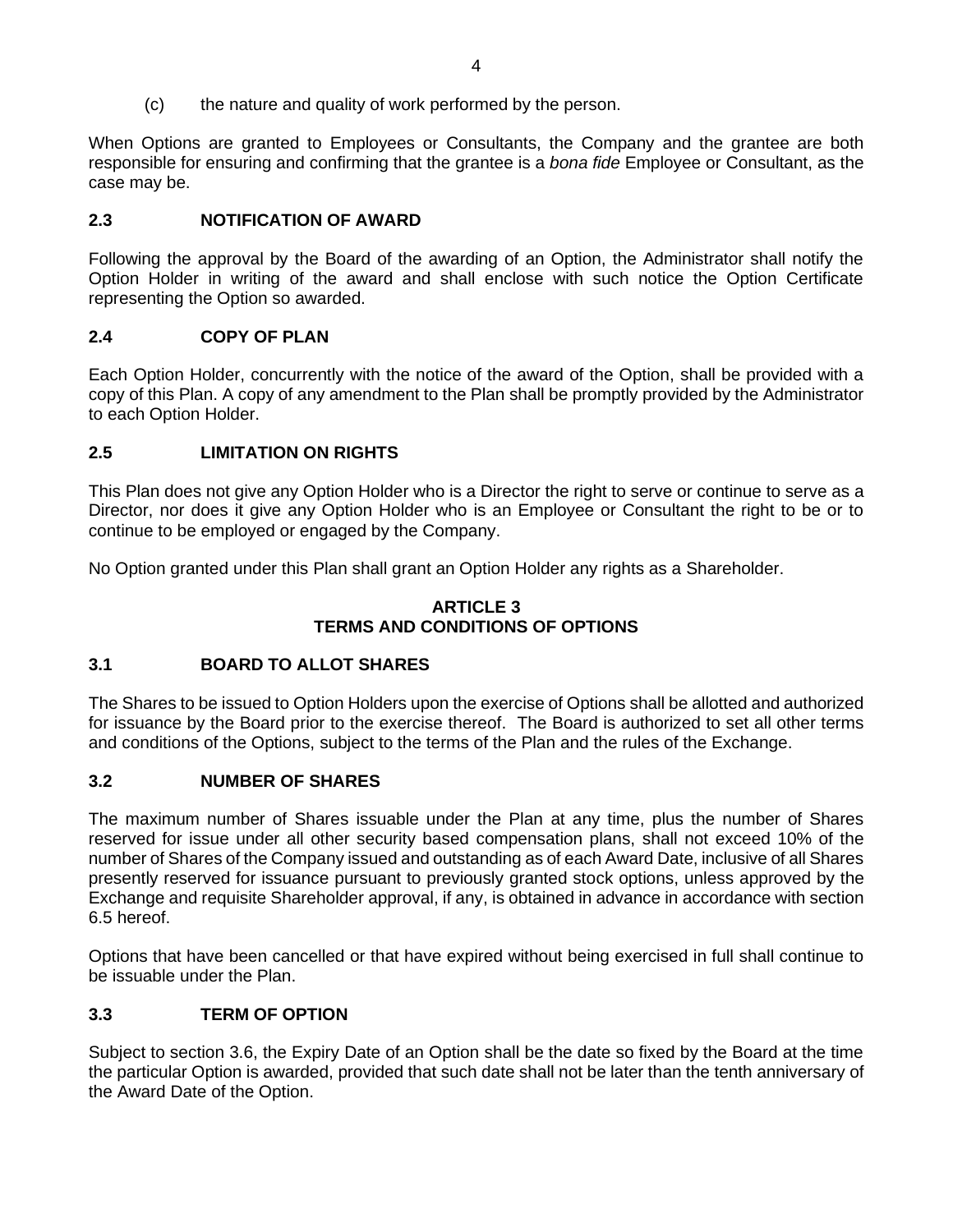# **3.4 EXTENSION IN THE EVENT OF BLACKOUT**

If an option granted under this Plan expires while the holder thereof is subject to a Blackout Period, the expiry date of such option(s) shall automatically be extended to the date that is ten (10) business days after the conclusion of the Blackout Period. Following the expiry of the Blackout Period, the Company shall promptly notify each holder of such options that the Blackout Period has expired and of the extended expiry date of their options pursuant to this Section 3.4.

# **3.5 GRANT LIMITATIONS**

Unless the Corporation has obtained the requisite disinterested Shareholder approval, the maximum aggregate number of Shares that are issuable pursuant to all security based compensation:

- (a) granted or issued to Insiders (as a group) must not exceed 10% of the issued and outstanding Shares at any point in time;
- (b) granted or issued in any 12 month period to Insiders (as a group) must not exceed 10% of the issued and outstanding Shares, calculated as at the date any security based compensation is granted or issued to any Insider; and
- (c) granted or issued in any 12 month period to any one person (or any Companies that are wholly owned by that person) must not exceed 5% of the Issued Shares of the Issuer, calculated as at the Award Date.

The total number of Shares issuable pursuant to Options to any one Consultant shall not exceed 2% of the issued and outstanding Shares of the Company at the Award Date.

The maximum aggregate number of Shares issuable pursuant to all Options granted in any 12 month period to all Investor Relations Service Providers must not exceed 2% of the Issued Shares of the Issuer, calculated as at the Award Date.

# <span id="page-50-0"></span>**3.6 TERMINATION OF OPTION**

An Option Holder may exercise an Option that has vested in whole or in part at any time or from time to time during the Exercise Period provided that, with respect to the exercise of part of an Option, the Board may at any time and from time to time fix limits, vesting requirements or restrictions in respect of which an Option Holder may exercise part of any Option held by him. Any Option or part thereof not exercised within the Exercise Period shall terminate and become null, void and of no effect as of 5:00 p.m. (Calgary time) on the Expiry Date. The Expiry Date of an Option shall be the earlier of the date so fixed by the Board in accordance with section [3.3](#page-49-0) above, and the date established, if applicable, in subsections (a) to (c) below.

(a) Death

In the event that the Option Holder should die while he or she is still (i) a Director, Officer or Employee, (other than an Employee performing Investor Relations Activities) the Expiry Date shall be 12 months from the date of death of the Option Holder; or (ii) a Consultant, or an Employee performing Investor Relations Activities, the Expiry Date shall be one month from the date of death of the Option Holder.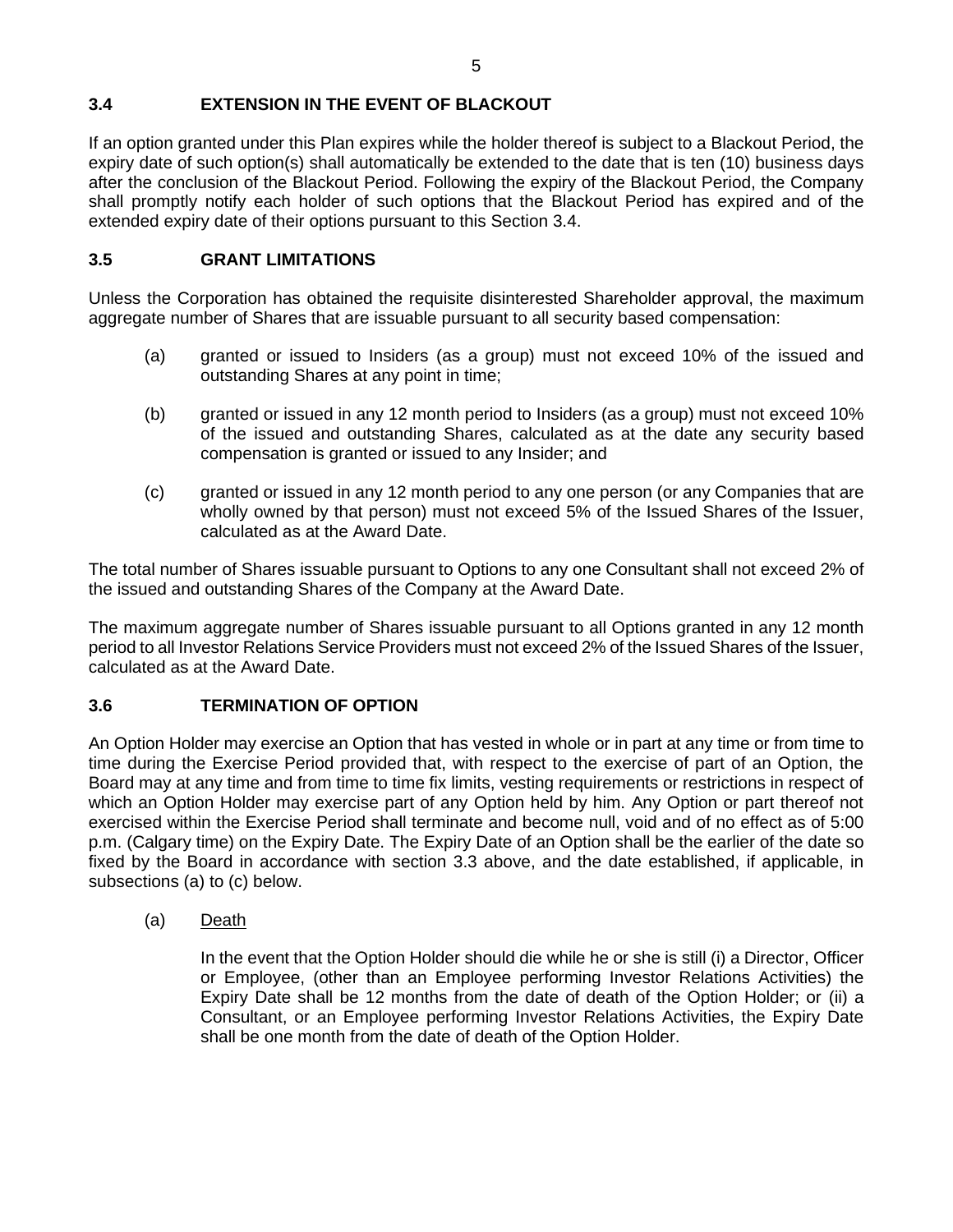## (b) Ceasing to Hold Office

In the event that the Option Holder holds his or her Option as Director and such Option Holder ceases to be a Director of the Company other than by reason of death, the Expiry Date of the Option shall be the 90th day following the date the Option Holder ceases to be a Director of the Company unless the Option Holder continues to be engaged by the Company as an Employee or Consultant, in which case the Expiry Date shall remain unchanged. However, if the Option Holder ceases to be a Director of the Company as a result of:

- (i) ceasing to meet the qualifications set forth in section 105 of the *Business Corporations Act* (Alberta); or
- (ii) a special resolution having been passed by the members of the Company pursuant to sections 108 and 109 of the *Business Corporations Act* (Alberta),

then the Expiry Date shall be the date the Option Holder ceases to be a Director of the Company.

## (c) Ceasing to be Employed

In the event that the Option Holder holds his or her Option as an Employee or Consultant of the Company (other than an Employee or Consultant performing Investor Relations Activities) and such Option Holder ceases to be an Employee or Consultant of the Company other than by reason of death, the Expiry Date of the Option shall be the 30th day following the date the Option Holder ceases to be an Employee or Consultant of the Company unless the Option Holder ceases to be such as a result of:

- (i) termination for cause; or
- (ii) an order of the Alberta Securities Commission, the Exchange, or any regulatory body having jurisdiction to so order,

in which case the Expiry Date shall be the date the Option Holder ceases to be an Employee or Consultant of the Company.

(d) Ceasing to Perform Investor Relations Activities

Notwithstanding the paragraph (c) immediately above, in the event that the Option Holder holds his or her Option as an Employee or Consultant of the Company who provides Investor Relations Activities on behalf of the Company, and such Option Holder ceases to be an Employee or Consultant of the Company other than by reason of death, the Expiry Date shall be the date the Option Holder ceases to be an Employee or Consultant of the Company.

# <span id="page-51-0"></span>**3.7 ADJUSTMENTS**

- (a) For the purposes of this section, "**Change of Control**" shall include:
	- (i) the acquisition by any persons acting jointly or in concert (as determined by the Securities Act (Alberta)), whether directly or indirectly, of common shares of the Company that, together with all other common shares of the Company held by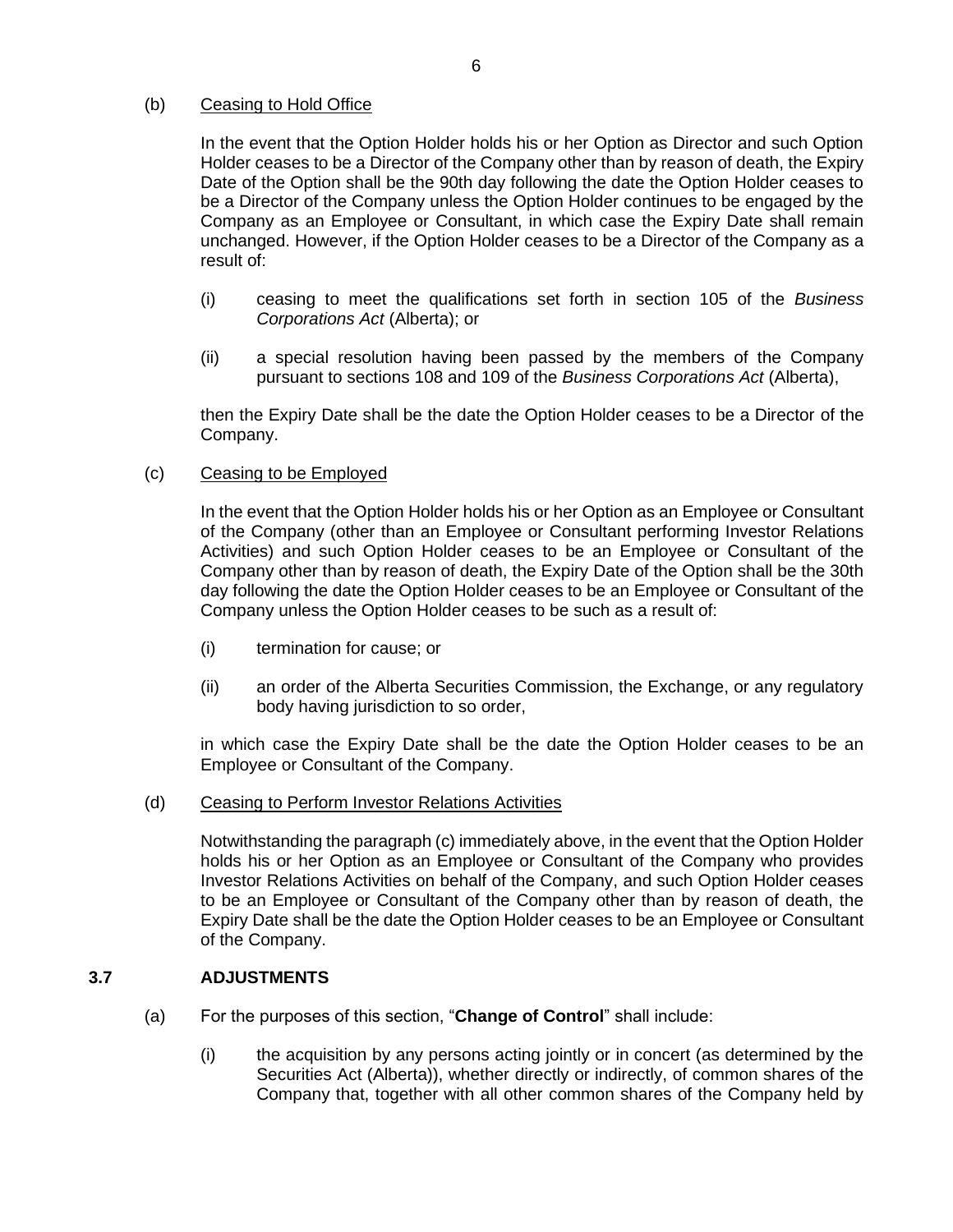such persons, constitute in the aggregate more than 50% of all outstanding voting securities of the Company;

- (ii) an amalgamation, arrangement or other form of business combination of the Company with another corporation that results in the holders of voting securities of that other corporation holding, in the aggregate, more than 50% of all outstanding voting securities of the corporation resulting from the business combination;
- (iii) the sale, lease or exchange of all or substantially all of the property of the Company to another person, other than in the ordinary course of business of the Company or to a related entity; or
- (iv) any other transaction that is deemed to be a "Change of Control" for the purposes of this Plan by the Board in its sole discretion.
- (b) The number of Shares delivered to an Option Holder upon exercise of an Option must be adjusted in the following events and manner, subject to the right of the Board to make such additional or other adjustments as it considers appropriate in the circumstances:
	- (i) upon a subdivision of the Shares into a greater number of Shares, a consolidation of the Shares into a lesser number of Shares or the issue of a stock dividend to holders of the Shares (other than dividends in the ordinary course), the number of Shares authorized to be issued under the Plan, the number of Shares receivable on the exercise of an option and the exercise price thereof will be increased or reduced proportionately and the Company will deliver upon the exercise of an option, in addition to or in lieu of the number of optioned shares in respect of which the right to purchase is being exercised and without the Option Holder making any additional payment, such greater or lesser number of Shares as results from the subdivision, consolidation or stock dividend; and
	- (ii) upon a capital reorganization, reclassification or change of the Shares, a consolidation, merger, amalgamation, arrangement or other form of corporate reorganization or combination of the Company with another corporation or a sale, lease or exchange of all or substantially all of the assets of the Company, the Company will deliver upon exercise of an Option, in lieu of the optioned Shares in respect of which the right to purchase is being exercised, the kind and amount of shares or other securities or assets as result from such event,

provided that any such adjustment, other than in connection with a security consolidation or security split, shall be subject to prior acceptance by the Exchange.

The purpose of such adjustments is to ensure that any Option Holder exercising an Option after any such event will be in the same position as such Option Holder would have been in if he or she had exercised the Option prior to such event. Such adjustment will take effect at the time of the event giving rise to the adjustment, and the adjustments provided for in this subsection are cumulative.

(c) Notwithstanding any other provision herein, in the event of a proposed Change of Control, the Board may, as deemed necessary or equitable by the Board in its sole discretion, determine the manner in which all unexercised Options granted under the Plan will be treated including, for example, requiring the acceleration (conditionally or otherwise) of the time for the exercise of such Options by the Option Holder and of the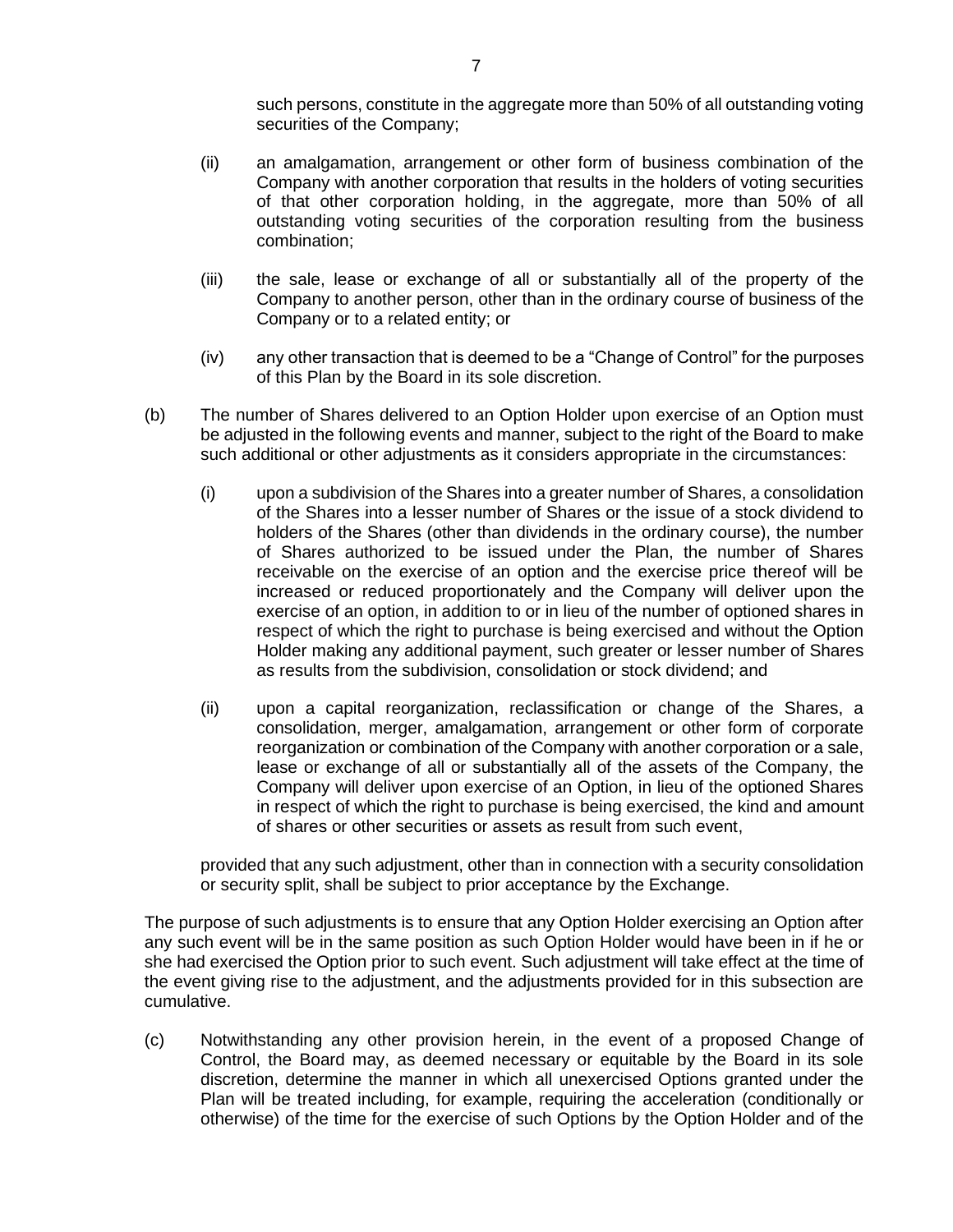time for the fulfillment of any conditions or restrictions on such exercise, subject to the rights provided to Option Holders set forth in subsection [3.7](#page-51-0) (d). All determinations of the Board under this Section will be binding for all purposes of the Plan. If the Board elects to accelerate (conditionally or otherwise) the vesting of any or all outstanding Options immediately prior to the completion of any such transaction, it may also determine that all such outstanding Options will be purchased by the Company or a related entity for an amount per option equal to the "Transaction Price" (as defined below), less the applicable Exercise Price (except that where the Exercise Price exceeds the Transaction Price, the amount per option for such options will be \$0.01), as of the date such transaction is determined to have occurred or as of such other date prior to the transaction closing date as the Board may determine. For purposes of this paragraph, "**Transaction Price**" means the fair market value of a Share based on the consideration payable in the applicable transaction as determined by the Board.

- (d) If an Offer is made which, if successful, would result in a Change of Control, then all unexercised and unvested outstanding options shall immediately vest and become exercisable by the Option Holders, notwithstanding any other vesting provisions in the Plan or in an option agreement, as to all or any of the Shares in respect of which such options have not previously been exercised, but such shares may only be purchased for tender pursuant to such Offer. If for any reason such Shares are not taken up and paid for by the offeror pursuant to the Offer, any such Shares so purchased by an Option Holder shall be deemed to be cancelled and returned to the treasury of the Company, shall be added back to the number of Shares remaining available under the Plan and, upon presentation to the Company of share certificates representing such shares properly endorsed for transfer back to the Company, the Company shall refund to the Option Holder all consideration paid for such shares and, in such event, the Option Holder shall thereafter continue to hold the same number of unexercised and unvested outstanding options on the same terms and conditions, including the exercise price thereof, as were applicable thereto immediately prior to time the subject Offer was made. For purposes of this subsection, "**Offer**" means an offer made generally to the holders of Shares in one or more jurisdictions to acquire, directly or indirectly, Shares and which is in the nature of a "takeover bid" as defined in the Securities Act, as amended, and where the Offer is not exempt from the formal bid requirements of the Securities Act.
- (e) The Company will not be required to issue fractional Shares or other securities under the Plan and any fractional interest in a Share or other security that would otherwise be delivered upon the exercise of an Option will be cancelled.
- (f) Except as expressly provided in this Section or as determined by the Board, neither the issue by the Company of shares of any class or securities convertible into or exchangeable for shares of any class, nor the conversion or exchange of such shares or securities, affects, and no adjustment by reason thereof is to be made with respect to, the number of Shares that may be acquired on the exercise of any outstanding Option or the exercise price of any outstanding Option.

# **3.8 EXERCISE PRICE**

The Exercise Price shall be that price per Share, as determined by the Board in its sole discretion, and announced as of the Award Date, at which an Option Holder may purchase a Share upon the exercise of an Option, provided that it shall not be less than the closing price of the Company's Shares traded through the facilities of the Exchange (or, if the Shares are no longer listed for trading on the Exchange, then such other exchange or quotation system on which the Shares are listed or quoted for trading) on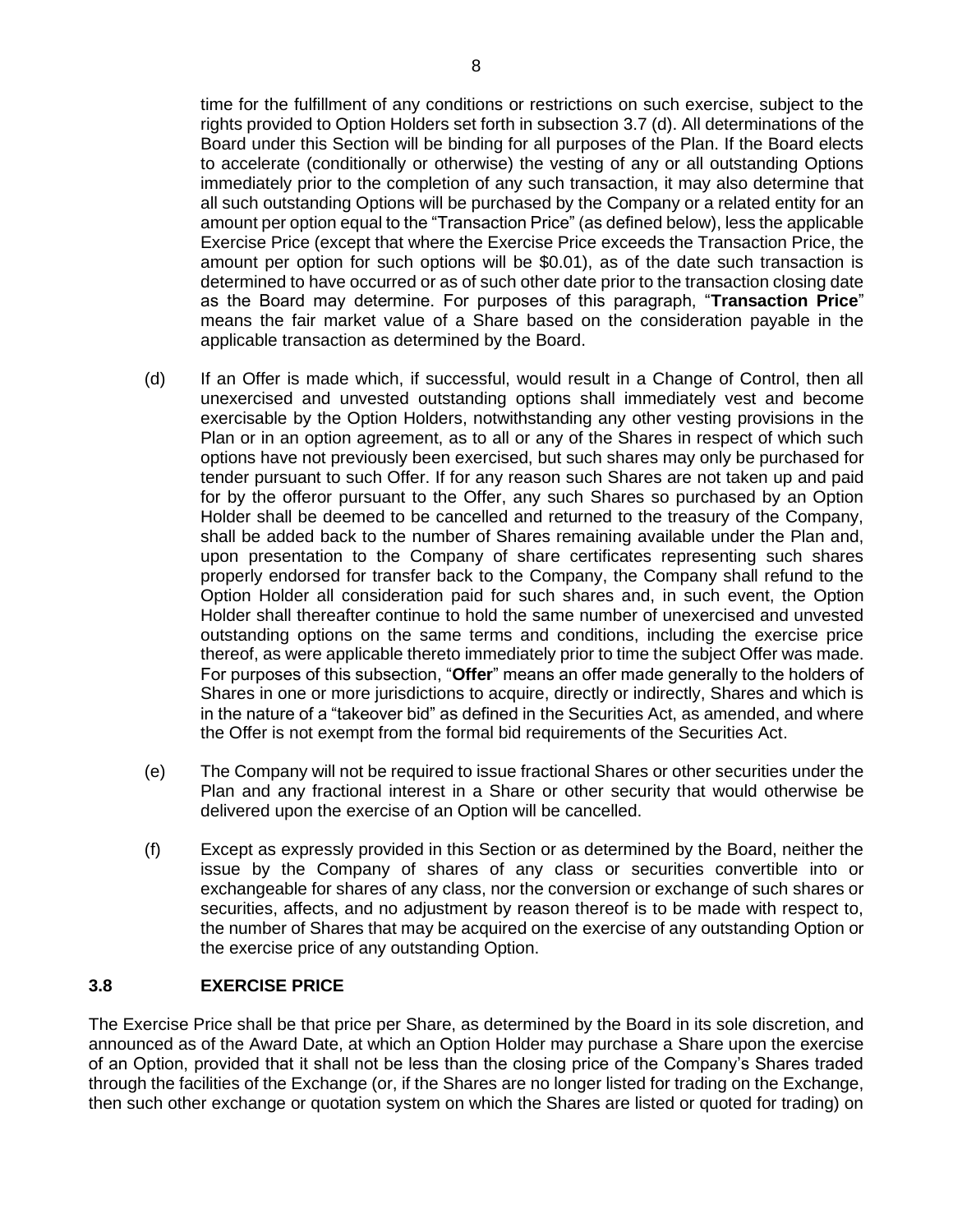the day preceding the Award Date, less any discount permitted by the Exchange, or such other price as may be required or permitted by the Exchange.

# **3.9 ASSIGNMENT OF OPTIONS**

Options may not be assigned or transferred, and all Option Certificates will be so legended, including with any applicable Exchange legend, provided however that the Personal Representatives of an Option Holder may, to the extent permitted by section [4.1,](#page-55-0) exercise the Option within the Exercise Period.

# **3.10 RIGHT TO TERMINATE OPTIONS ON SALE OF COMPANY**

Notwithstanding any other provision of this Plan, if the Board at any time by resolution declares it advisable to do so in connection with any proposed sale or conveyance of all or substantially all of the property and assets of the Company or any proposed merger, consolidation, amalgamation or offer to acquire all of the outstanding Shares (collectively, the "**Proposed Transaction**"), the Company may give written notice to all Option Holders advising them that, within 30 days after the date of the notice and not thereafter, each Option Holder must advise the Board whether the Option Holder desires to exercise its Options prior to the closing of the Proposed Transaction, and that upon the failure of an Option Holder to provide such notice within the 30-day period, all rights of the Option Holder will terminate, provided that the Proposed Transaction is completed within 180 days after the date of the notice. If the Proposed Transaction is not completed within the 180-day period, no right under any Option will be exercised or affected by the notice, except that the Option may not be exercised between the date of expiration of the 30-day period and the day after the expiration of the 180-day period. If an Option Holder gives notice that the Option Holder desires to exercise its Options prior to the closing of the Proposed Transaction, then all Options which the Option Holder elected by notice to exercise will be exercised immediately prior to the effective date of the Proposed Transaction or such earlier time as may be required to complete the Proposed Transaction.

# **3.11 EXERCISE RESTRICTIONS**

The Board may, at the time an Option is awarded or upon renegotiation of the same, attach restrictions relating to the exercise of the Option, including vesting provisions, provided that no Options may vest before the date that is one year following date it is granted, subject to earlier vesting in those circumstances set forth in this Option Plan. In the event of the death of an Option Holder, their Options may be exercised within the earlier of the expiry date and a period of time not exceeding 12 months, and only to the extent the Optionee was entitled to exercise the Options at the date of death.

Notwithstanding the above, Options issued to Investor Relations Service Providers must vest in stages over at least twelve months with not more than one quarter of the Options vesting in any three month period.

All such restrictions shall be recorded on the applicable Option Certificate.

# **3.12 REPRESENTATIONS**

For Options granted to Employees, Consultants or Management Company Employees, the Company will represent that the Option Holder is a *bona fide* Employee, Consultant or Management Company Employee, as the case may be.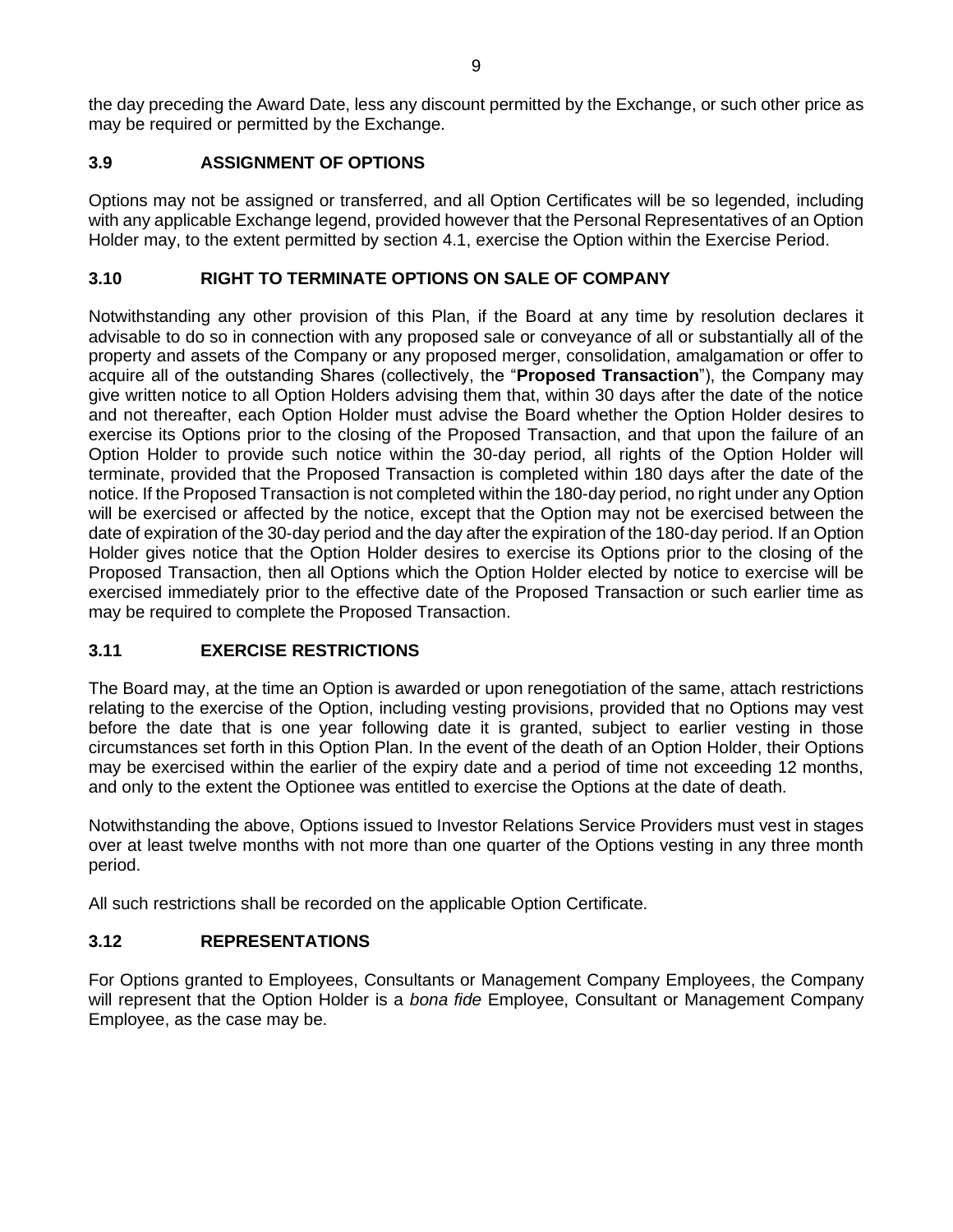# **ARTICLE 4 EXERCISE OF OPTION**

# <span id="page-55-0"></span>**4.1 EXERCISE OF OPTION**

An Option may be exercised only by the Option Holder or his Personal Representative. An Option Holder or his Personal Representative may exercise an Option in whole or in part, subject to any applicable exercise restrictions, at any time or from time to time during the Exercise Period up to 5:00 p.m. (Vancouver time) on the Expiry Date by delivering to the Administrator an Exercise Notice, the applicable Option Certificate and a certified cheque or bank draft payable to the Company in an amount equal to the aggregate Exercise Price of the Shares to be purchased pursuant to the exercise of the Option.

# **4.2 ISSUE OF SHARE CERTIFICATES**

As soon as practicable following the receipt of the Exercise Notice, the Administrator shall cause to be delivered to the Option Holder a certificate for the Shares so purchased. If the number of Shares so purchased is less than the number of Shares subject to the Option Certificate surrendered, the Administrator shall forward a new Option Certificate to the Option Holder concurrently with delivery of the aforesaid share certificate for the balance of the Shares available under the Option.

# **4.3 CONDITION OF ISSUE**

The issue of Shares by the Company pursuant to the exercise of an Option is subject to this Plan and compliance with the laws, rules and regulations of all regulatory bodies applicable to the issuance and distribution of such Shares and to the listing requirements of any stock exchange or exchanges on which the Shares may be listed. The Option Holder agrees to comply with all such laws, rules and regulations and agrees to furnish to the Company any information, report and/or undertakings required to comply with and to fully cooperate with the Company in complying with such laws, rules and regulations.

# **4.4 MONITORING OF TRADES**

An Option Holder who performs Investor Relations Activities shall provide written notice to the Board of each of his trades of securities of the Company, within five business days of each trade.

# **4.5 WITHHOLDINGS**

To the extent required under applicable law or regulation, the Company shall be entitled to take all reasonable and necessary steps, including the sale of any Shares issued upon the exercise of an Option (other than a redemption or purchase for cancellation), or obtain all reasonable or necessary indemnities, assurances or undertakings to satisfy any tax remittance obligations of the Company or any subsidiary to any taxing authorities arising in respect of the Option Holder's exercise of the Option granted or any other stock options heretofore granted by the Company to the Option Holder and the President of the Company be and is hereby appointed as the irrevocable attorney-in-fact for the Option Holder to take all such reasonable and necessary steps or Share sales. The Company does not accept responsibility for the price obtained on the sale of such Shares.

Option Holders (or their beneficiaries) shall be responsible for all taxes with respect to any Options under the Plan or any Option agreement, whether as a result of the grant or exercise of Options or otherwise. The Company makes no guarantee to any person regarding the tax treatment of Options or payments made under the Plan or any Option agreement and none of the Company, or any of its employees or representatives shall have any liability to the Option Holder with respect thereto.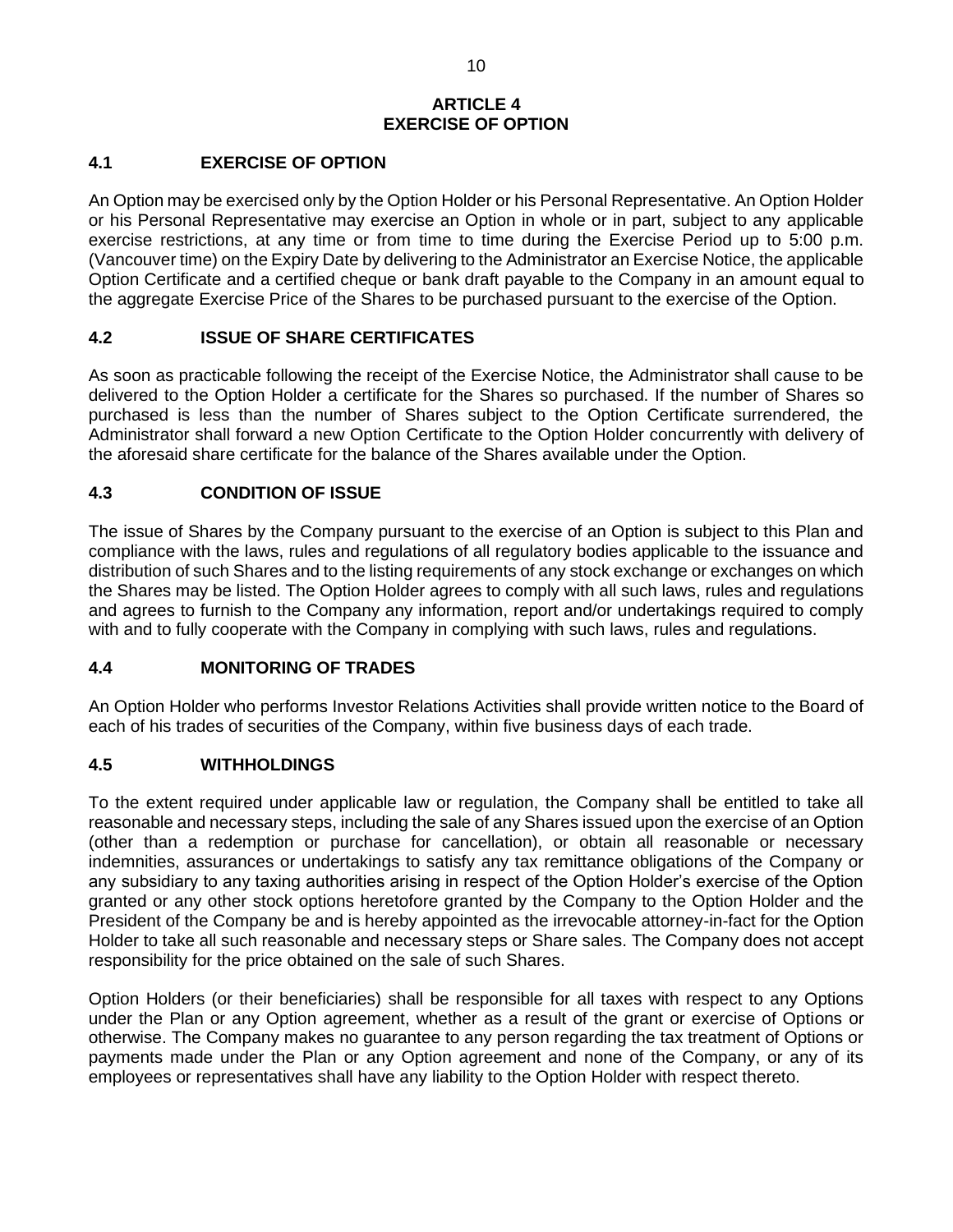# **ARTICLE 5 ADMINISTRATION**

## **5.1 ADMINISTRATION**

The Plan shall be administered by the Board, or an Administrator on the instructions of the Board or such committee of the Board formed in respect of matters relating to the Plan. The Board or such committee may make, amend and repeal at any time and from time to time such regulations not inconsistent with this Plan as it may deem necessary or advisable for the proper administration and operation of this Plan and such regulations shall form part of this Plan. The Board may delegate to the Administrator or any Director, Employee or officer of the Company such administrative duties and powers as it may see fit.

## **5.2 INTERPRETATION**

The interpretation by the Board or its authorized committee of any of the provisions of this Plan and any determination by it pursuant thereto shall be final and conclusive and shall not be subject to any dispute by any Option Holder. No member of the Board or any person acting pursuant to authority delegated by the Board hereunder shall be liable for any action or determination in connection with this Plan made or taken in good faith and each member of the Board and each such person shall be entitled to indemnification with respect to any such action or determination in the manner provided for by the Company.

## **ARTICLE 6 APPROVALS, AMENDMENTS AND TERMINATION**

## **6.1 APPROVALS REQUIRED FOR PLAN**

Prior to its implementation by the Company, this Plan is subject to the receipt of approval by the shareholders of the Company at a general meeting and approval of the Exchange.

## **6.2 PROSPECTIVE AMENDMENT**

Subject to applicable regulatory approval, the Board may from time to time amend this Plan and the terms and conditions of any Option thereafter to be awarded and, without limiting the generality of the foregoing, may make such amendments for the purpose of meeting any changes in any relevant law, Exchange policy, rule or regulation applicable to this Plan, any Option or the Shares, or for any other purpose which may be permitted by all relevant laws, rules and regulations, provided always that any such amendment shall not alter the terms or conditions of any Option or impair any right of any Option Holder pursuant to any Option awarded prior to such amendment.

## **6.3 RETROACTIVE AMENDMENT**

Subject to applicable regulatory approval, the Board may from time to time retroactively amend this Plan and may also, with the consent of the affected Option Holders, retroactively amend the terms and conditions of any Options which have been previously awarded.

## **6.4 EXCHANGE APPROVAL**

With the consent of affected Option Holders, the Board may amend the terms of any outstanding Option so as to reduce the number of optioned Shares, increase the Exercise Price, or cancel an Option without Exchange approval. Any other amendment will be subject to receiving prior Exchange approval.